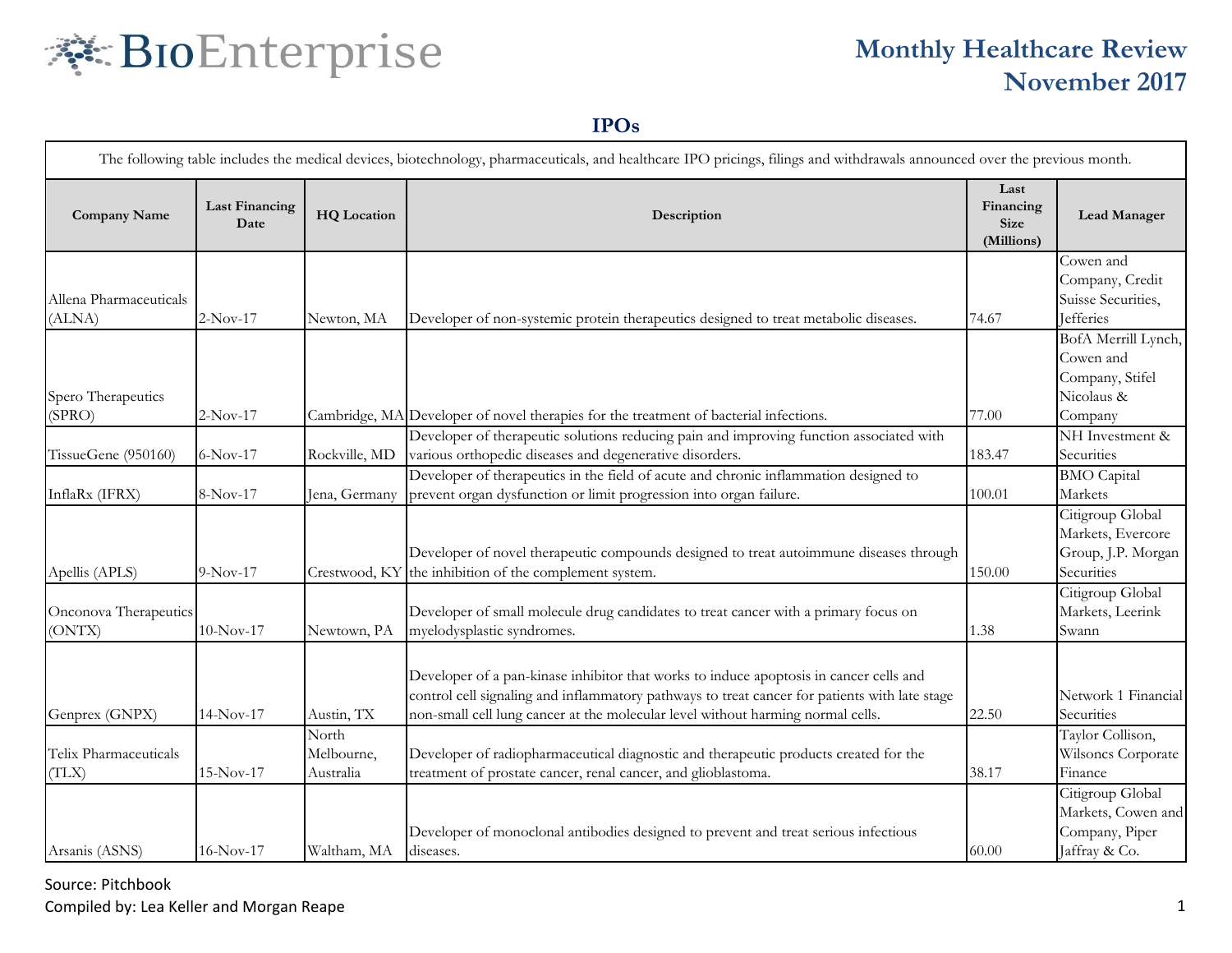# 秦 BIoEnterprise

# **Monthly Healthcare Review November 2017**

#### **IPOs**

| The following table includes the medical devices, biotechnology, pharmaceuticals, and healthcare IPO pricings, filings and withdrawals announced over the previous month. |                        |                    |                                                                                               |                                                |                     |  |  |  |  |
|---------------------------------------------------------------------------------------------------------------------------------------------------------------------------|------------------------|--------------------|-----------------------------------------------------------------------------------------------|------------------------------------------------|---------------------|--|--|--|--|
| <b>Company Name</b>                                                                                                                                                       | Last Financing<br>Date | <b>HQ</b> Location | Description                                                                                   | Last<br>Financing<br><b>Size</b><br>(Millions) | <b>Lead Manager</b> |  |  |  |  |
|                                                                                                                                                                           |                        | Copenhagen,        |                                                                                               |                                                | Carnegie, Danske    |  |  |  |  |
| Orphazyme (ORPHA)                                                                                                                                                         | $16-Nov-17$            | Denmark            | Developer of therapeutics for the treatment of lysosomal storage diseases.                    | 94.58                                          | Bank                |  |  |  |  |
|                                                                                                                                                                           |                        |                    | Developer of a portfolio of transformative pharmaceutical products for subcutaneous           |                                                | <b>BMO</b> Capital  |  |  |  |  |
| ScPharmaceuticals                                                                                                                                                         |                        |                    | delivery that serves as a platform for a pipeline of proven drugs and treatment model that is |                                                | Markets, Jefferies, |  |  |  |  |
| (SCPH)                                                                                                                                                                    | $17-Nov-17$            |                    | Burlington, MA independent of a clinical setting.                                             | 89.60                                          | Leerink Partners    |  |  |  |  |
|                                                                                                                                                                           |                        | Stockholm,         |                                                                                               |                                                |                     |  |  |  |  |
| <b>IRRAS</b> <i>(IRRAS)</i>                                                                                                                                               | $22-Nov-17$            | Sweden             | Manufacturer and marketer of neurosurgical products.                                          | 34.60                                          | Undisclosed         |  |  |  |  |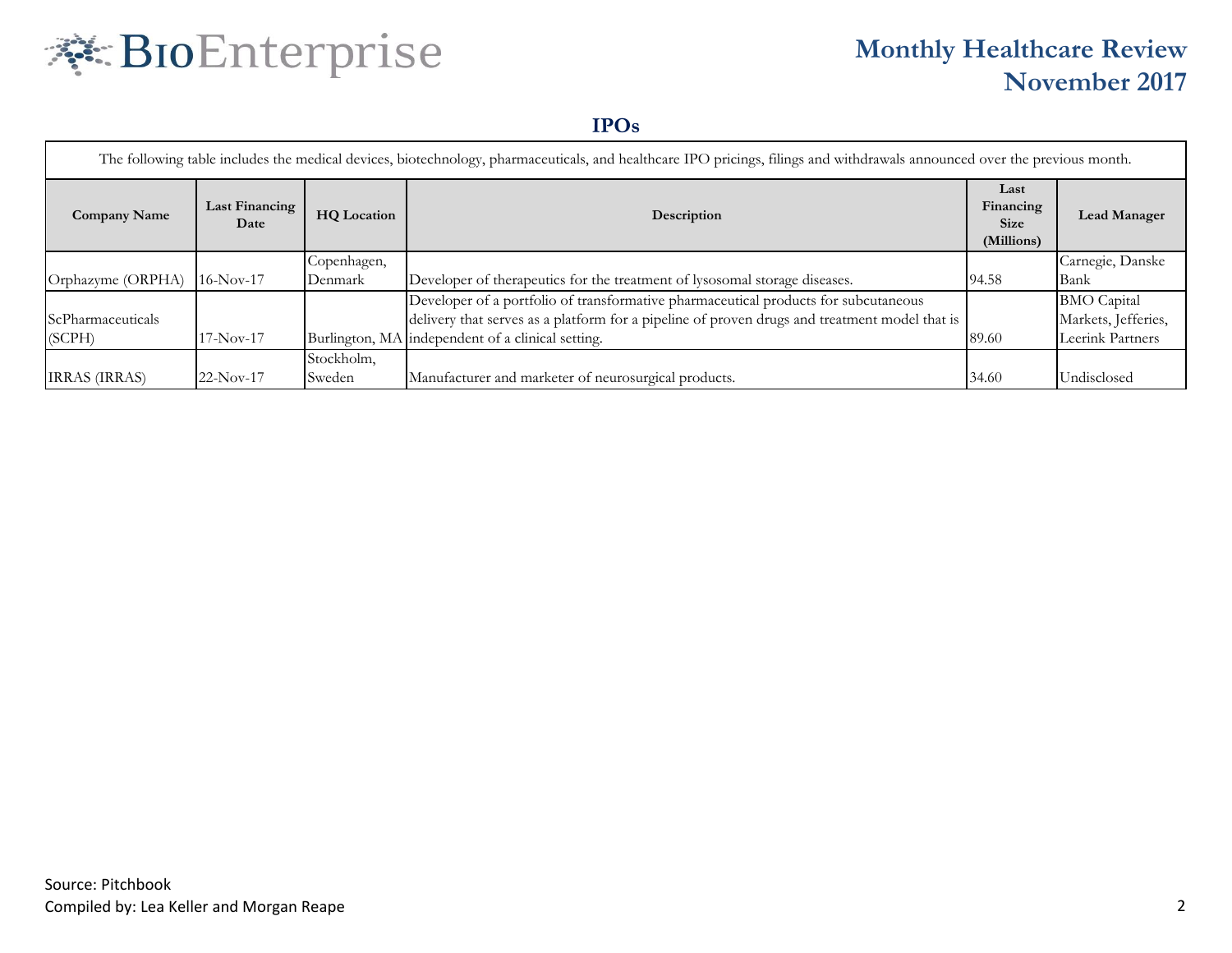

| The following table includes institutionally placed private equity financings for private and public medical devices, biotechnology, pharmaceuticals, and healthcare companies announced<br>over the previous month. |                           |                    |            |                                                                                                                                                                                                                                                                                                              |                                                |                                                                                                                                                      |  |
|----------------------------------------------------------------------------------------------------------------------------------------------------------------------------------------------------------------------|---------------------------|--------------------|------------|--------------------------------------------------------------------------------------------------------------------------------------------------------------------------------------------------------------------------------------------------------------------------------------------------------------|------------------------------------------------|------------------------------------------------------------------------------------------------------------------------------------------------------|--|
| <b>Company Name</b>                                                                                                                                                                                                  | Last<br>Financing<br>Date | <b>HQ</b> Location | Round      | Description                                                                                                                                                                                                                                                                                                  | Last<br>Financing<br><b>Size</b><br>(Millions) | Investor(s)                                                                                                                                          |  |
| <b>Full Genomes</b><br>Corporation                                                                                                                                                                                   | $1-Nov-17$                | Rockville, MD      | Angel      | Developer of a sequencing technology designed to provide family history<br>information and access to an extensive database of next generation<br>sequencing reports.                                                                                                                                         | $0.10\,$                                       | Undisclosed<br>Investors                                                                                                                             |  |
| Group K Diagnostics                                                                                                                                                                                                  | $1-Nov-17$                | Philadelphia, PA   | Seed Round | Developer of a low-cost, 20 minute point-of-care diagnostic solution that<br>leverages paper or wax-based micro-fluidics technology to reduce cost and<br>time of testing.                                                                                                                                   | Undisclosed                                    | BioAdvance,<br>University of<br>Pennsylvania<br>Endowment                                                                                            |  |
| Hims                                                                                                                                                                                                                 | $1-Nov-17$                | San Francisco, CA  |            | Early Stage VC Provider of hair loss prevention medicines for males.                                                                                                                                                                                                                                         | 7.00                                           | Cherubic Ventures,<br>Derris, Forerunner<br>Ventures, Harry's<br>Razor Company,<br>M/C Partners,<br>Maverick Capital,<br>SV Angel, Thrive<br>Capital |  |
| MedtoMarket                                                                                                                                                                                                          | $1-Nov-17$                | Austin, TX         | Angel      | Provider of bioskills training and cadaver labs intended to validate ideas,<br>methods, products, or concepts that will increase return on investment and<br>handle the clinical aspects of a potential medical investment while allowing<br>the investor to focus on the financial and managerial elements. | 0.10                                           | Undisclosed<br>Investors                                                                                                                             |  |
| MicroBiome<br>Therapeutics                                                                                                                                                                                           | $1-Nov-17$                | New Orleans, LA    | Angel      | Developer of microbiome modulators intended for metabolic diseases that<br>aim to improve health status by altering microbial populations and their<br>environment in the GI tract.                                                                                                                          | 1.00                                           | Lagniappe Angels,<br>NO/LA Angel<br>Network, Zehnder<br>Communications,<br>Undisclosed<br>Investors                                                  |  |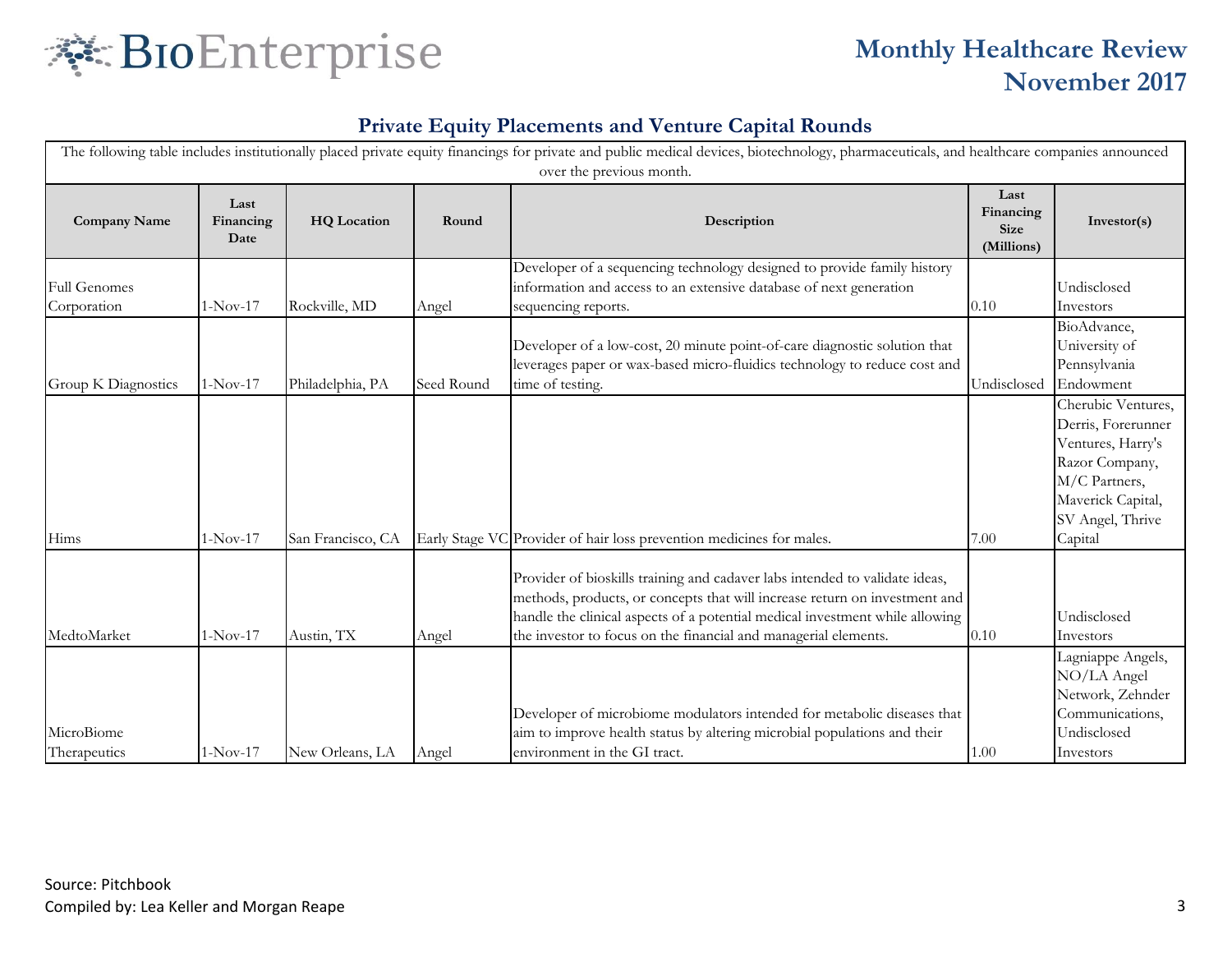

|                               |                           |                    |                            | The following table includes institutionally placed private equity financings for private and public medical devices, biotechnology, pharmaceuticals, and healthcare companies announced<br>over the previous month. |                                                |                                                                                                                                                                                   |
|-------------------------------|---------------------------|--------------------|----------------------------|----------------------------------------------------------------------------------------------------------------------------------------------------------------------------------------------------------------------|------------------------------------------------|-----------------------------------------------------------------------------------------------------------------------------------------------------------------------------------|
| <b>Company Name</b>           | Last<br>Financing<br>Date | <b>HQ</b> Location | Round                      | Description                                                                                                                                                                                                          | Last<br>Financing<br><b>Size</b><br>(Millions) | Investor(s)                                                                                                                                                                       |
| Perlara                       | $1-Nov-17$                | San Francisco, CA  |                            | Provider of a platform engaged in the discovery of personalized treatments<br>Early Stage VC for rare genetic diseases.                                                                                              | 7.40                                           | Al Hamra Group,<br>Haystack Fund,<br>Homebrew<br>Ventures, Novartis<br>Venture Fund,<br>Pivotal Capital<br>Alpha, Radical<br>Investments, SAFE,<br>Slow Ventures, Y<br>Combinator |
| Sift Medical Data             | $1-Nov-17$                | Milwaukee, WI      | Seed Round                 | Developer of a revenue cycle management platform that employs artificial<br>intelligence, proprietary text mining technology, and machine learning on<br>claims denials and patient behaviors.                       | 0.67                                           | Jefferson DeAngelis,<br>Winnebago Seed<br>Fund                                                                                                                                    |
| Symbiotix Biotherapies        | $1-Nov-17$                | Boston, MA         |                            | Developer of a novel class of molecular therapeutics for the treatment of<br>Early Stage VC serious immune-mediated diseases.                                                                                        | 5.00                                           | Kairos Ventures                                                                                                                                                                   |
| Aquaro Histology              | $2-Nov-17$                | Ann Arbor, MI      | Early Stage VC microtomes. | Developer of a pacesetter designed to provide automatic placement of<br>tissue sections, reduce variation and cross-contamination, and control                                                                       | 9.81                                           | Telegraph Hill<br>Partners,<br>Undisclosed<br>Investors                                                                                                                           |
| Golden Leaf Holdings<br>(GLH) | $2-Nov-17$                | Portland, OR       | <b>PIPE</b>                | Producer and distributor of medical cannabis and cannabis extracts.                                                                                                                                                  | 29.40                                          | Undisclosed<br>Investors                                                                                                                                                          |
| Klotho Therapeutics           | $2-Nov-17$                | San Diego, CA      |                            | Developer of natural human protein created to delay diseases of aging: loss<br>Early Stage VC of cognition and kidney function, diabetes, and cancer.                                                                | 10.00                                          | Thynk Capital,<br>Undisclosed<br>Investors                                                                                                                                        |
| Orchidia<br>Pharmaceuticals   | $2-Nov-17$                | Cairo, Egypt       | PE Growth/<br>Expansion    | Developer and manufacturer of ophthalmic pharmaceutical products.                                                                                                                                                    | Undisclosed                                    | Lorax Capital<br>Partners                                                                                                                                                         |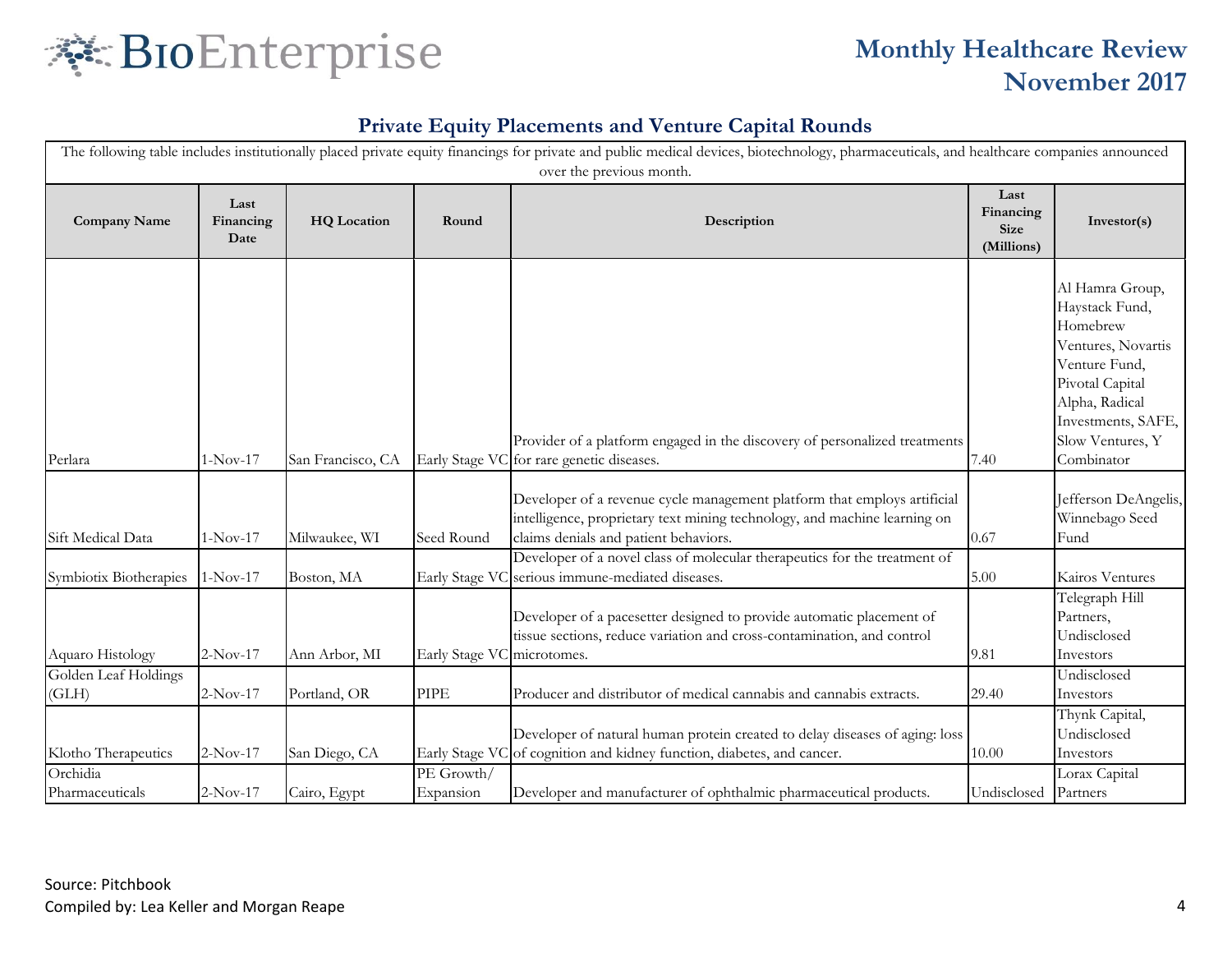

### **Private Equity Placements and Venture Capital Rounds**

|                                    | The following table includes institutionally placed private equity financings for private and public medical devices, biotechnology, pharmaceuticals, and healthcare companies announced<br>over the previous month. |                                 |                |                                                                                                                                                                                                                                        |                                                |                                                                                                                                    |  |  |  |
|------------------------------------|----------------------------------------------------------------------------------------------------------------------------------------------------------------------------------------------------------------------|---------------------------------|----------------|----------------------------------------------------------------------------------------------------------------------------------------------------------------------------------------------------------------------------------------|------------------------------------------------|------------------------------------------------------------------------------------------------------------------------------------|--|--|--|
| <b>Company Name</b>                | Last<br>Financing<br>Date                                                                                                                                                                                            | <b>HQ</b> Location              | Round          | Description                                                                                                                                                                                                                            | Last<br>Financing<br><b>Size</b><br>(Millions) | Investor(s)                                                                                                                        |  |  |  |
| Ranger Health                      | $2-Nov-17$                                                                                                                                                                                                           | San Antonio, TX                 |                | Provider of a mobile platform that offers a database and analyzes clinical<br>performance, patient-reported outcomes, and service measures of local<br>Early Stage VC physicians and hospitals to objectively identify top-performers. | 10.00                                          | <b>Holt Ventures</b>                                                                                                               |  |  |  |
| Reliq Health<br>Technologies (RHT) | $2-Nov-17$                                                                                                                                                                                                           | Vancouver, Canada               | <b>PIPE</b>    | Developer of mobile healthcare software that integrates wearables, sensors,<br>voice technology, and intuitive mobile apps and desktop user interfaces for<br>patients, clinicians, and healthcare administrators.                     | 3.92                                           | Undisclosed<br>Investors                                                                                                           |  |  |  |
| Topas Therapeutics                 | $2-Nov-17$                                                                                                                                                                                                           | Hamburg, Germany Early Stage VC |                | Developer of a nanoparticle-based technology designed to target<br>autoimmune and inflammatory diseases via the induction of antigen<br>specific immune tolerance in the liver.                                                        | 21.12                                          | Boehringer<br>Ingelheim Venture<br>Fund, EMBL<br>Ventures, Epidarex<br>Capital, Evotec,<br>Gimv                                    |  |  |  |
| Annoroad                           | $3-Nov-17$                                                                                                                                                                                                           | Beijing, China                  | Later Stage VC | Provider of genomic research services intended to be used for clinical<br>testing and life science research.                                                                                                                           | 105.00                                         | Ping An Ventures,<br>SAIF Partners, SB<br>China Venture<br>Capital, Shenzhen<br>GTJA Investment<br>Group, Undisclosed<br>Investors |  |  |  |
| Coeurative                         | $3-Nov-17$                                                                                                                                                                                                           | Roanoke, VA                     | Angel          | Operator of a biotechnology company intended to develop curative<br>strategies for the management of cardiovascular diseases related to cellular<br>hypoxia.                                                                           | 0.10                                           | Undisclosed<br>Investors                                                                                                           |  |  |  |
| Emerald Leaf Organics              | $3-Nov-17$                                                                                                                                                                                                           | Wellesley, MA                   | Angel          | Provider of cannabis cultivation services intended to produce and deliver<br>marijuana-based products for medicinal purposes.                                                                                                          | 0.09                                           | Undisclosed<br>Investors                                                                                                           |  |  |  |
| Hemex Health                       | $3-Nov-17$                                                                                                                                                                                                           | Portland, OR                    | Angel          | Developer of a portable diagnostic device for diagnosing malaria and sickle<br>cell diseases.                                                                                                                                          | 0.60                                           | Elevate Capital, The<br>Indus<br>Entrepreneurs, TiE<br>Mumbai Angels                                                               |  |  |  |

Source: Pitchbook

Compiled by: Lea Keller and Morgan Reape 5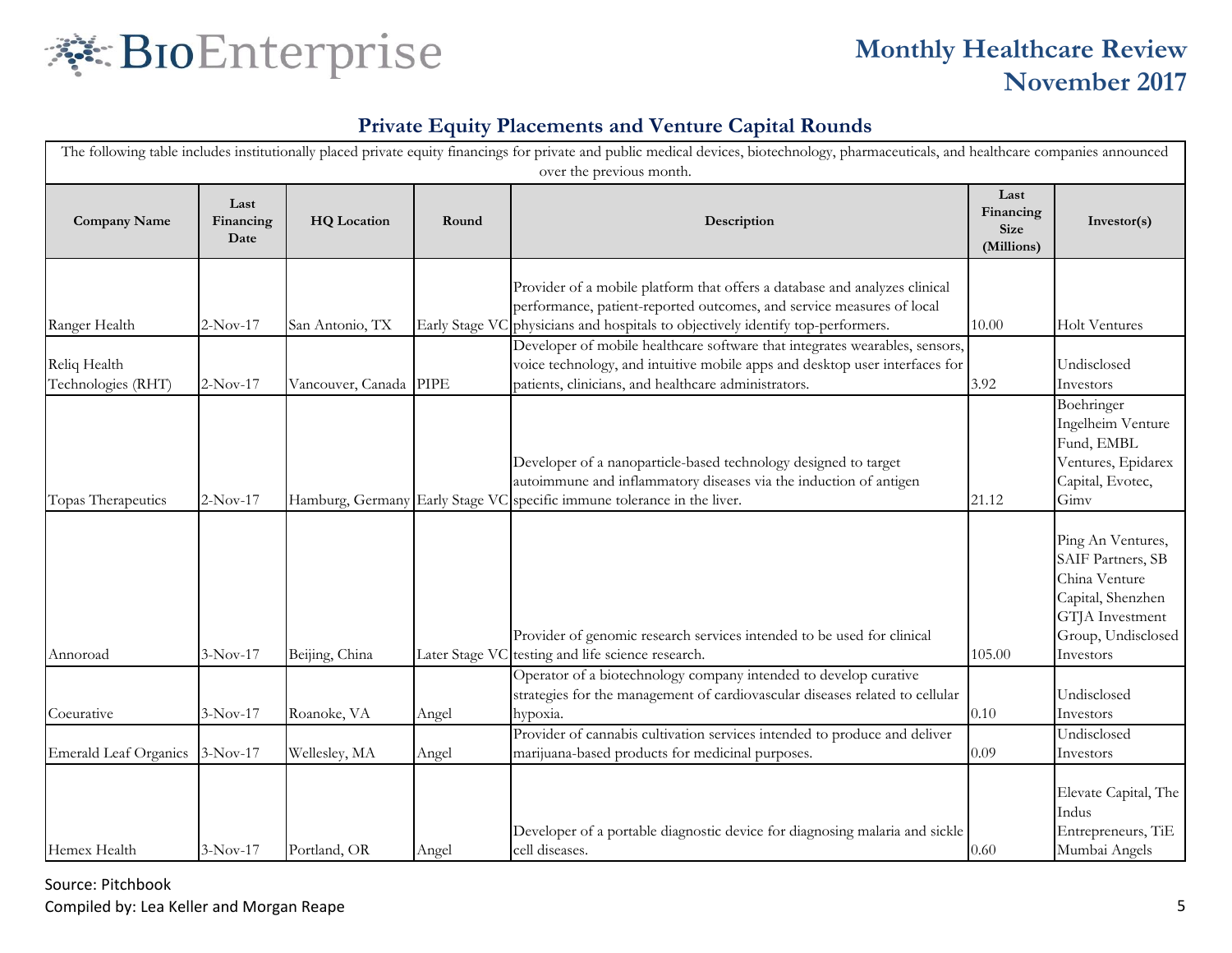

### **Private Equity Placements and Venture Capital Rounds**

|                                       | The following table includes institutionally placed private equity financings for private and public medical devices, biotechnology, pharmaceuticals, and healthcare companies announced<br>over the previous month. |                    |                |                                                                                                                                                                      |                                                |                                                                                                                                                                                                                       |  |  |  |  |
|---------------------------------------|----------------------------------------------------------------------------------------------------------------------------------------------------------------------------------------------------------------------|--------------------|----------------|----------------------------------------------------------------------------------------------------------------------------------------------------------------------|------------------------------------------------|-----------------------------------------------------------------------------------------------------------------------------------------------------------------------------------------------------------------------|--|--|--|--|
| <b>Company Name</b>                   | Last<br>Financing<br>Date                                                                                                                                                                                            | <b>HQ</b> Location | Round          | Description                                                                                                                                                          | Last<br>Financing<br><b>Size</b><br>(Millions) | Investor(s)                                                                                                                                                                                                           |  |  |  |  |
| <b>Innovative Surgical</b><br>Designs | $3-Nov-17$                                                                                                                                                                                                           | Bloomington, IN    | Angel          | Manufacturer of a spinal fixation system that provides all instruments and<br>implants needed for thoracolumbar fixation in a compact, sterile kit.                  | 0.50                                           | Undisclosed<br>Investors                                                                                                                                                                                              |  |  |  |  |
| Longeveron                            | $3-Nov-17$                                                                                                                                                                                                           | Miami, FL          | Angel          | Developer of biological systems for aging and aging-associated diseases.                                                                                             | 0.30                                           | Undisclosed<br>Investors                                                                                                                                                                                              |  |  |  |  |
| MR3 Health                            | $3-Nov-17$                                                                                                                                                                                                           | San Antonio, TX    | Angel          | Developer of a disease prevention technology designed to treat diabetes at<br>a lower cost.                                                                          | 0.10                                           | Undisclosed<br>Investors                                                                                                                                                                                              |  |  |  |  |
| Prognos                               | $3-Nov-17$                                                                                                                                                                                                           | New York, NY       | Later Stage VC | Developer of a health monitoring platform that provides data analytics<br>services and laboratory tests, and also measures and tracks patient health<br>information. | 20.50                                          | Cigna, GIS Strategic<br>Ventures, Hermed<br>Alpha Industrial,<br>Hikma Ventures,<br>Maywic Select<br>Investments, Merck<br>Global Health<br>Innovation Fund,<br>Safeguard<br>Scientifics,<br>Undisclosed<br>Investors |  |  |  |  |
| Twine Health                          | $3-Nov-17$                                                                                                                                                                                                           | Cambridge, MA      |                | Developer of an online health activation platform designed to empower<br>Early Stage VC patients and care teams to collaborate.                                      | 1.50                                           | Khosla Ventures,<br>Provenance Venture<br>Forum, Qiming<br>Venture Partners,<br>Raptor Group,<br>Silicon Straits,<br>Tower Capital<br>Partners, Neoteny<br>Labs<br>SoftBank Group,                                    |  |  |  |  |
| Alodokter                             | $6-Nov-17$                                                                                                                                                                                                           | Jakarta, Indonesia |                | Early Stage VC Provider of a healthcare information platform.                                                                                                        | 7.00                                           | Undisclosed<br>Investors                                                                                                                                                                                              |  |  |  |  |

Source: Pitchbook Compiled by: Lea Keller and Morgan Reape 6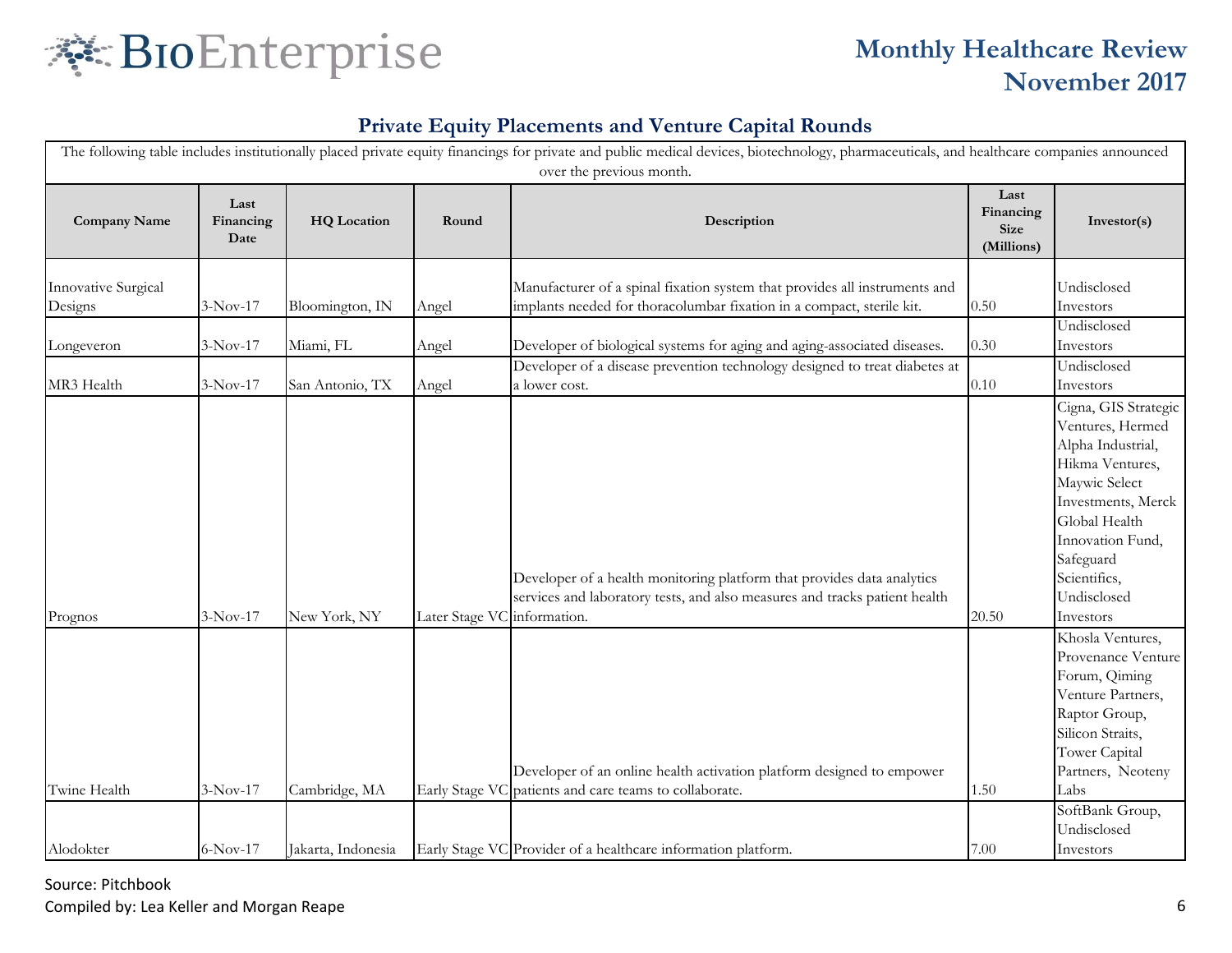

| The following table includes institutionally placed private equity financings for private and public medical devices, biotechnology, pharmaceuticals, and healthcare companies announced<br>over the previous month. |                           |                            |                |                                                                                                                                |                                                |                                                                                                                                                                                                                                                                                      |  |  |  |
|----------------------------------------------------------------------------------------------------------------------------------------------------------------------------------------------------------------------|---------------------------|----------------------------|----------------|--------------------------------------------------------------------------------------------------------------------------------|------------------------------------------------|--------------------------------------------------------------------------------------------------------------------------------------------------------------------------------------------------------------------------------------------------------------------------------------|--|--|--|
| <b>Company Name</b>                                                                                                                                                                                                  | Last<br>Financing<br>Date | <b>HQ</b> Location         | Round          | Description                                                                                                                    | Last<br>Financing<br><b>Size</b><br>(Millions) | Investor(s)                                                                                                                                                                                                                                                                          |  |  |  |
|                                                                                                                                                                                                                      |                           |                            |                | Provider of a biotechnology platform intended to deliver difficult-to-                                                         |                                                | Undisclosed                                                                                                                                                                                                                                                                          |  |  |  |
| AmideBio                                                                                                                                                                                                             | $6-Nov-17$                | Louisville, CO             | Angel          | manufacture peptides cost effectively.                                                                                         | 0.76                                           | Investors                                                                                                                                                                                                                                                                            |  |  |  |
| Counsyl                                                                                                                                                                                                              | $6-Nov-17$                | South San<br>Francisco, CA |                | Later Stage VC Provider of a genomics and DNA screening technology platform.                                                   | 80.00                                          | Perceptive Advisors<br>SharesPost                                                                                                                                                                                                                                                    |  |  |  |
| Exicure                                                                                                                                                                                                              | $6-Nov-17$                | Skokie, IL                 |                | Developer of immunomodulatory and gene silencing drugs for the<br>Later Stage VC treatment of inflammatory disorders.          | 31.50                                          | AbbVie Ventures,<br>Craig Mundie,<br>David Walt, Eager<br>Info Investments,<br>Eric Lefkofsky,<br>Knoll Capital<br>Management, Luye<br>Pharma Group,<br>Mark Tompkins,<br>Patrick Ryan, Purple<br>Arch Ventures, The<br>Yard Ventures,<br>William Gates,<br>Undisclosed<br>Investors |  |  |  |
|                                                                                                                                                                                                                      |                           |                            |                | Developer of imaging technology designed for laparoscopic surgical                                                             |                                                | Keiretsu Forum,                                                                                                                                                                                                                                                                      |  |  |  |
|                                                                                                                                                                                                                      |                           |                            |                | procedures that combines four surgical devices into one, providing the                                                         |                                                | Undisclosed                                                                                                                                                                                                                                                                          |  |  |  |
| New View Surgical                                                                                                                                                                                                    | 6-Nov-17                  | Boston, MA                 | Early Stage VC | surgeon control over both visualization and instrumentation.                                                                   | 1.09                                           | Investors                                                                                                                                                                                                                                                                            |  |  |  |
| Nouscom                                                                                                                                                                                                              | 6-Nov-17                  | Basel, Switzerland         |                | Developer of next generation immunotherapies created to combat cancer<br>Early Stage VC by activating cancer-specific T-cells. | 49.28                                          | 5AM Ventures,<br>Abingworth<br>Management, Life<br>Sciences Partners,<br>Versant Venture<br>Management                                                                                                                                                                               |  |  |  |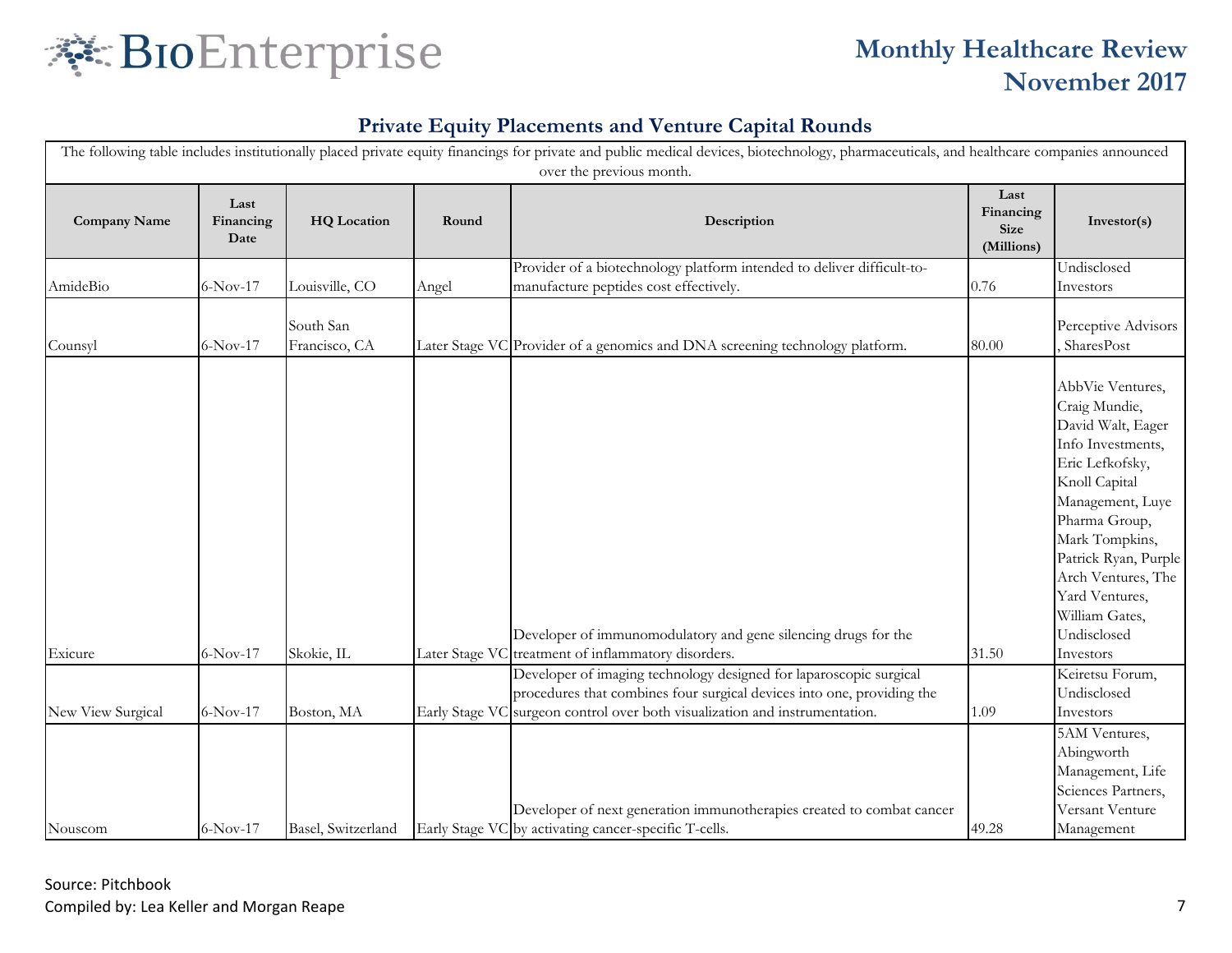

|                     | The following table includes institutionally placed private equity financings for private and public medical devices, biotechnology, pharmaceuticals, and healthcare companies announced<br>over the previous month. |                    |                |                                                                                                                                                                                                                                                                               |                                                |                                                                                                                                                      |  |  |  |
|---------------------|----------------------------------------------------------------------------------------------------------------------------------------------------------------------------------------------------------------------|--------------------|----------------|-------------------------------------------------------------------------------------------------------------------------------------------------------------------------------------------------------------------------------------------------------------------------------|------------------------------------------------|------------------------------------------------------------------------------------------------------------------------------------------------------|--|--|--|
| <b>Company Name</b> | Last<br>Financing<br>Date                                                                                                                                                                                            | <b>HQ</b> Location | Round          | Description                                                                                                                                                                                                                                                                   | Last<br>Financing<br><b>Size</b><br>(Millions) | Investor(s)                                                                                                                                          |  |  |  |
| SharkDreams         | $6-Nov-17$                                                                                                                                                                                                           | Raleigh, NC        | Angel          | Developer of a digital healthcare device utilizing software and hardware<br>technology with cloud-based data analytics and artificial intelligence<br>capabilities that helps monitor, motivate patients, and maintain compliance<br>while sharing the progress with doctors. | 1.00                                           | Undisclosed<br>Investors                                                                                                                             |  |  |  |
| SynVaccine          | $6-Nov-17$                                                                                                                                                                                                           | Tel Aviv, Israel   |                | Operator of a synthetic biology space company developing cancer immune-<br>Early Stage VC therapy and vaccines.                                                                                                                                                               | 0.48                                           | Pix Vine Capital,<br>RAD BioMed<br>Accelerator                                                                                                       |  |  |  |
| AnchorDx            | $7-Nov-17$                                                                                                                                                                                                           | Guangzhou, China   |                | Developer of next-generation sequencing techniques that utilize molecular<br>Early Stage VC liquid biopsies and provide non-invasive access to genetic information.                                                                                                           | 28.00                                          | 5 Dimensions<br>Capital, ARCH<br>Venture Partners,<br>KingMed<br>Diagnostics,<br>Marathon Venture<br>Partners, Sijia<br>Jianxin Fund, WuXi<br>AppTec |  |  |  |
| EOC Pharma Group    | 7-Nov-17                                                                                                                                                                                                             | Shangai, China     | Early Stage VC | Operator of a biopharmaceutical firm intended to focus on in-licensing of<br>global oncology products and developing, manufacturing and<br>commercializing them in China.                                                                                                     | 32.00                                          | H&Q Asia Pacific,<br>Sequoia Capital<br>China, Taikang<br>Industry<br>Development Fund                                                               |  |  |  |
| Hoth Therapeutics   | $7-Nov-17$                                                                                                                                                                                                           | New York, NY       | Angel          | Developer of therapeutics for patients suffering from atopic dermatitis,<br>such as eczema.                                                                                                                                                                                   | 1.68                                           | Undisclosed<br>Investors                                                                                                                             |  |  |  |
| Mindset Medical     | 7-Nov-17                                                                                                                                                                                                             | Scottsdale, AZ     | Angel          | Developer of a cloud-based universal patient engagement platform<br>designed to equip patients and physicians with relevant, updated, and<br>secure health information.                                                                                                       | 0.35                                           | Undisclosed<br>Investors                                                                                                                             |  |  |  |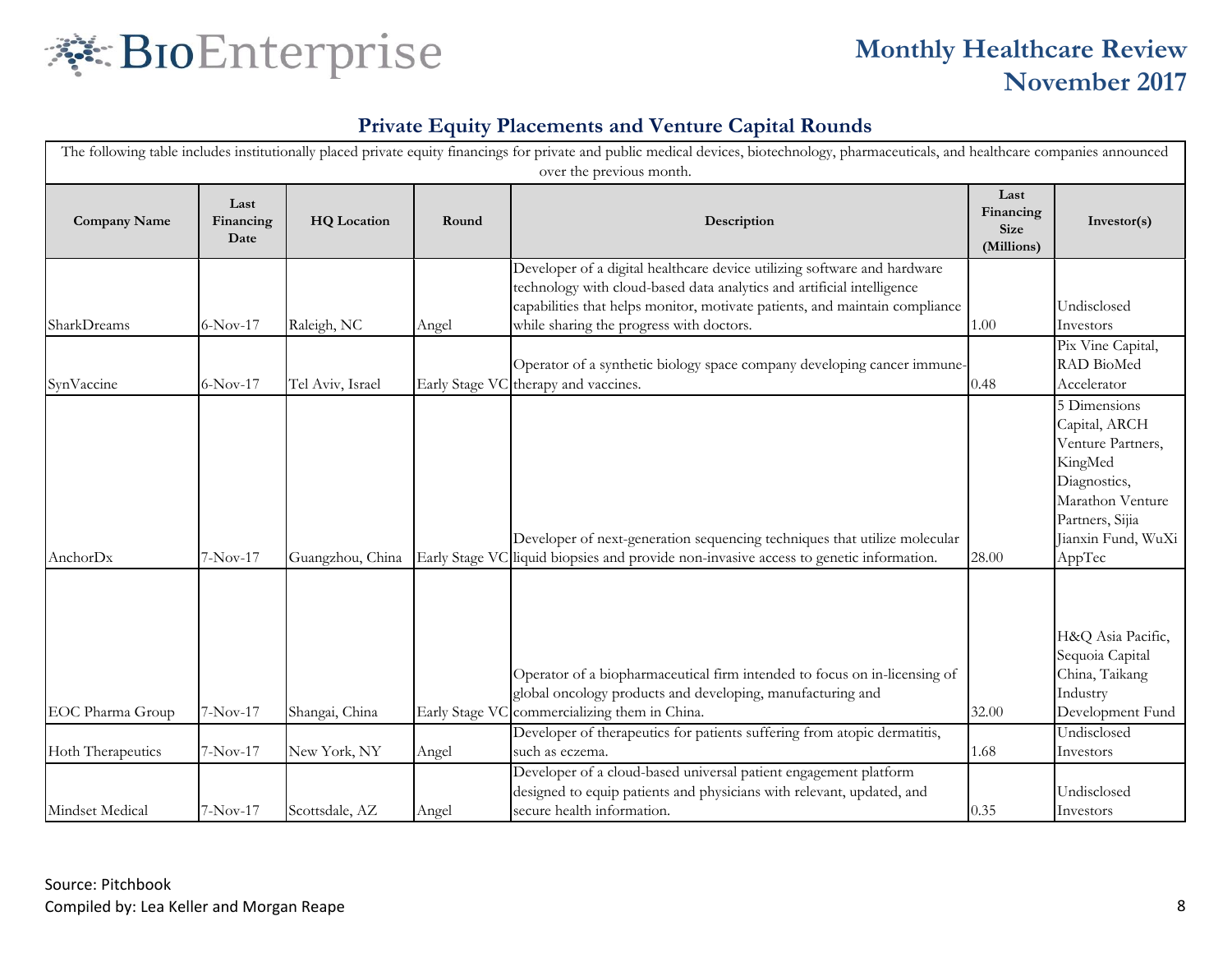

### **Private Equity Placements and Venture Capital Rounds**

|                             | The following table includes institutionally placed private equity financings for private and public medical devices, biotechnology, pharmaceuticals, and healthcare companies announced<br>over the previous month. |                    |                             |                                                                                                                                                                                                       |                                                |                                                                                                            |  |  |
|-----------------------------|----------------------------------------------------------------------------------------------------------------------------------------------------------------------------------------------------------------------|--------------------|-----------------------------|-------------------------------------------------------------------------------------------------------------------------------------------------------------------------------------------------------|------------------------------------------------|------------------------------------------------------------------------------------------------------------|--|--|
| <b>Company Name</b>         | Last<br>Financing<br>Date                                                                                                                                                                                            | <b>HQ</b> Location | Round                       | Description                                                                                                                                                                                           | Last<br>Financing<br><b>Size</b><br>(Millions) | Investor(s)                                                                                                |  |  |
| Progenity                   | 7-Nov-17                                                                                                                                                                                                             | San Diego, CA      |                             | Provider of molecular diagnostics services for genetic carrier screening and<br>prenatal diagnostic services intended to offer specialized testing services<br>Early Stage VC for women and children. | 125.00                                         | Athyrium Capital<br>Management                                                                             |  |  |
| Reiley Pharmaceuticals      | $7-Nov-17$                                                                                                                                                                                                           | San Francisco, CA  | Angel                       | Developer of biopharmaceutical products for pain, cancer and infectious<br>diseases.                                                                                                                  | 1.20                                           | Undisclosed<br>Investors                                                                                   |  |  |
| Tear Film Innovations       | 7-Nov-17                                                                                                                                                                                                             | San Diego, CA      | Early Stage VC blepharitis. | Developer of an investigational device for the treatment of evaporative dry<br>eye and related syndromes, including meibomian gland dysfunction and                                                   | 9.00                                           | BrilliMedical, Tigris<br>Ventures, Visionary<br>Venture Fund,<br>Undisclosed<br>Investors                  |  |  |
| Visitpay                    | $7-Nov-17$                                                                                                                                                                                                           | Boise, ID          | Early Stage VC              | Developer of a cloud-based healthcare financial technology platform<br>allowing patients to easily manage, pay, and finance their healthcare bills<br>online.                                         | 7.50                                           | Ascension Ventures,<br>Flare Capital<br>Partners, Norwest<br>Venture Partners,<br>Undisclosed<br>Investors |  |  |
| Arqule (ARQL)               | 8-Nov-17                                                                                                                                                                                                             | Burlington, MA     | <b>PIPE</b>                 | Developer of innovative cancer therapeutics directed towards molecular<br>targets that play critical roles in the development of human cancers.                                                       | 9.50                                           | Pontifax Venture<br>Capital                                                                                |  |  |
| <b>Exonics Therapeutics</b> | 8-Nov-17                                                                                                                                                                                                             | Cambridge, MA      |                             | Developer of a gene editing treatment created to find a cure for Duchenne<br>Early Stage VC muscular dystrophy.<br>Developer of cell reprogramming and regenerative technologies for the              | 40.00                                          | The Column Group<br>Amgen Ventures,<br>Macnguyen Family<br>Office, Salamander<br>Invest, Undisclosed       |  |  |
| Fortuna Fix                 | 8-Nov-17                                                                                                                                                                                                             | Laval, Canada      |                             | Early Stage VC treatment of neurodegenerative diseases and neurotrauma.                                                                                                                               | 25.00                                          | Investors                                                                                                  |  |  |

Source: Pitchbook

Compiled by: Lea Keller and Morgan Reape 9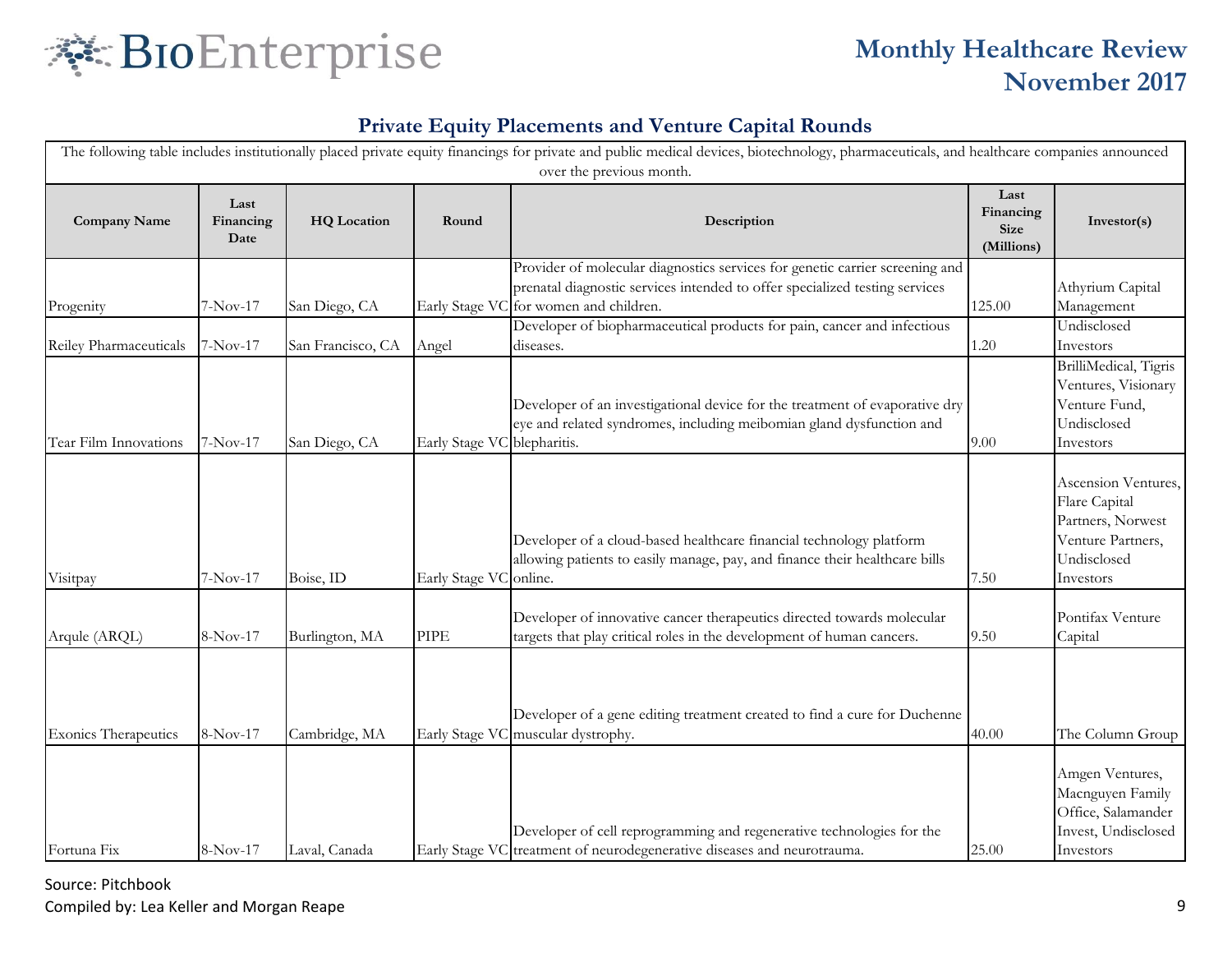

| The following table includes institutionally placed private equity financings for private and public medical devices, biotechnology, pharmaceuticals, and healthcare companies announced<br>over the previous month. |                           |                           |                |                                                                                                                                                                                                                                                                                 |                                                |                                                                                                                                                                   |  |  |
|----------------------------------------------------------------------------------------------------------------------------------------------------------------------------------------------------------------------|---------------------------|---------------------------|----------------|---------------------------------------------------------------------------------------------------------------------------------------------------------------------------------------------------------------------------------------------------------------------------------|------------------------------------------------|-------------------------------------------------------------------------------------------------------------------------------------------------------------------|--|--|
| <b>Company Name</b>                                                                                                                                                                                                  | Last<br>Financing<br>Date | <b>HQ</b> Location        | Round          | Description                                                                                                                                                                                                                                                                     | Last<br>Financing<br><b>Size</b><br>(Millions) | Investor(s)                                                                                                                                                       |  |  |
|                                                                                                                                                                                                                      |                           |                           |                |                                                                                                                                                                                                                                                                                 |                                                | Fund+, GO Capital,<br><b>IdInvest Partners,</b><br>Kurma Partners,<br>Omnes Capital,<br>Pontifax Venture<br>Capital, Sham<br>Innovation Santé,<br>Turenne Capital |  |  |
| Horama                                                                                                                                                                                                               | 8-Nov-17                  | Paris, France             |                | Early Stage VC Developer of gene therapies intended to treat rare retinal diseases.<br>Provider of cancer therapeutic information services intended to assist                                                                                                                   | 22.29<br>4.16                                  | Partenaires<br>Beringea, Chrysalis<br>Ventures,<br>Undisclosed                                                                                                    |  |  |
| Intervention Insights<br>Monitored Therapeutics 8-Nov-17                                                                                                                                                             | $8-Nov-17$                | Waltham, MA<br>Dublin, OH | Angel          | Later Stage VC community oncologists.<br>Developer of a remote patient management technology designed to<br>provide treatment of respiratory diseases in the home.                                                                                                              | 0.11                                           | Investors<br>Undisclosed<br>Investors                                                                                                                             |  |  |
| Pala.linq                                                                                                                                                                                                            | 8-Nov-17                  | Seattle, WA               |                | Developer of a rehabilitation progress tracking application and<br>Early Stage VC comprehensive data dashboard.                                                                                                                                                                 | 2.40                                           | Frederic Luddy,<br>Tiny Capital,<br>Undisclosed<br>Investors                                                                                                      |  |  |
| Phreesia                                                                                                                                                                                                             | 8-Nov-17                  | New York, NY              | Later Stage VC | Provider of a SaaS patient intake management platform that manages<br>patient information and payments, tracks patient check-in progress, and<br>views real-time eligibility and deductible information.                                                                        | 17.00                                          | Undisclosed<br>Investors                                                                                                                                          |  |  |
| Qurgen                                                                                                                                                                                                               | 8-Nov-17                  | Detroit, MI               | Angel          | Owner and operator of a biotechnology company that specializes in early<br>stage stem cell development for research and clinical applications,<br>including oncology and cardiovascular disease curing.<br>Developer of a patient navigation and analytics platform intended to | 2.00                                           | Undisclosed<br>Investors<br>Undisclosed                                                                                                                           |  |  |
| Rightway Healthcare                                                                                                                                                                                                  | 8-Nov-17                  | Miami, FL                 | Seed Round     | optimize healthcare expenditure for employers and employees.                                                                                                                                                                                                                    | $2.00\,$                                       | Investors                                                                                                                                                         |  |  |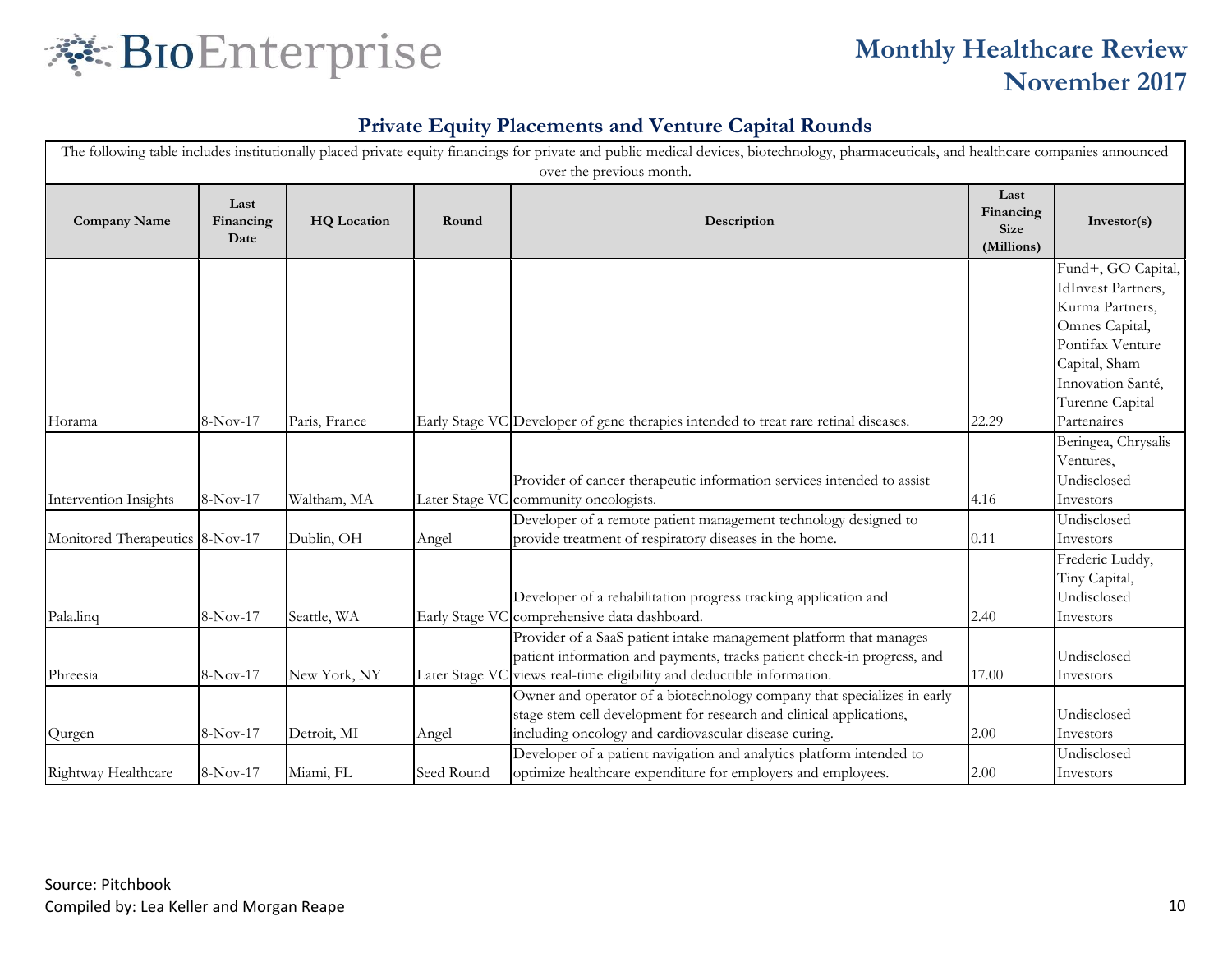

### **Private Equity Placements and Venture Capital Rounds**

|                               | The following table includes institutionally placed private equity financings for private and public medical devices, biotechnology, pharmaceuticals, and healthcare companies announced<br>over the previous month. |                               |                         |                                                                                                                                                                                                                                                                                                                                         |                                                |                                                                                  |  |  |  |
|-------------------------------|----------------------------------------------------------------------------------------------------------------------------------------------------------------------------------------------------------------------|-------------------------------|-------------------------|-----------------------------------------------------------------------------------------------------------------------------------------------------------------------------------------------------------------------------------------------------------------------------------------------------------------------------------------|------------------------------------------------|----------------------------------------------------------------------------------|--|--|--|
| <b>Company Name</b>           | Last<br>Financing<br>Date                                                                                                                                                                                            | <b>HQ</b> Location            | Round                   | Description                                                                                                                                                                                                                                                                                                                             | Last<br>Financing<br><b>Size</b><br>(Millions) | Investor(s)                                                                      |  |  |  |
| Welkin Health                 | 8-Nov-17                                                                                                                                                                                                             | San Francisco, CA             |                         | Developer of a therapeutic platform designed to empower healthcare<br>organizations to run disease management programs for patients with<br>mental illness, chronic diseases and pain, heart failure, addiction,<br>hypertension, cognitive decline, and others, through engagement,<br>Early Stage VC education, and support programs. | 8.00                                           | Thrive Capital,<br>Undisclosed<br>Investors                                      |  |  |  |
| Allegra Orthopaedics<br>(AMT) | 9-Nov-17                                                                                                                                                                                                             | Lane Cove West,<br>Australia  | <b>PIPE</b>             | Manufacturer of prosthetic implant products.                                                                                                                                                                                                                                                                                            | 2.29                                           | Undisclosed<br>Investors                                                         |  |  |  |
| Alliqua (ALQA)                | $9-Nov-17$                                                                                                                                                                                                           | Yardley, PA                   | <b>PIPE</b>             | Develop of an extracorporeal cell-based bio-artificial liver system.                                                                                                                                                                                                                                                                    | 113.00                                         | Undisclosed<br>Investors<br>Casa Verde Capital,                                  |  |  |  |
| Cannalysis                    | $9-Nov-17$                                                                                                                                                                                                           | Costa Mesa, CA                | Seed Round              | Provider of laboratory testing services for medical and recreational<br>cannabis products.                                                                                                                                                                                                                                              | 1.00                                           | Undisclosed<br>Investors                                                         |  |  |  |
| GeneNews (GEN)                | 9-Nov-17                                                                                                                                                                                                             | Markham, Canada               | PE Growth/<br>Expansion | Developer and provider of molecular diagnostic screening services that<br>enable the identification of a patient's individual cancer risk through<br>convenient blood-based tests.                                                                                                                                                      | 10.00                                          | Milost Global                                                                    |  |  |  |
| MicroBioSensor                | $9-Nov-17$                                                                                                                                                                                                           | Manchester, United<br>Kingdom | Early Stage VC          | Developer of disposable point-of-care medical devices designed for the<br>early diagnosis of microbial infection.                                                                                                                                                                                                                       | 0.92                                           | Catapult Ventures,<br>Maven Capital<br>Partners                                  |  |  |  |
| Nanomix                       | $9-Nov-17$                                                                                                                                                                                                           | Emeryville, CA                |                         | Provider of mobile diagnostic tests that perform multiple in-vitro<br>Later Stage VC diagnostic assays simultaneously from a single whole-blood sample.                                                                                                                                                                                 | 9.00                                           | Gruener Ventures,<br>Future King,<br>Undisclosed<br>Investors                    |  |  |  |
| Natural Cycles                | $9-Nov-17$                                                                                                                                                                                                           |                               |                         | Provider of an algorithm-based fertility tracking application designed to<br>Stockholm, Sweden Early Stage VC empower women to plan their pregnancy with natural contraception.                                                                                                                                                         | 30.00                                          | <b>Bonnier Growth</b><br>Media, e.ventures,<br>EQT Ventures,<br>Sunstone Capital |  |  |  |

Source: Pitchbook

Compiled by: Lea Keller and Morgan Reape 11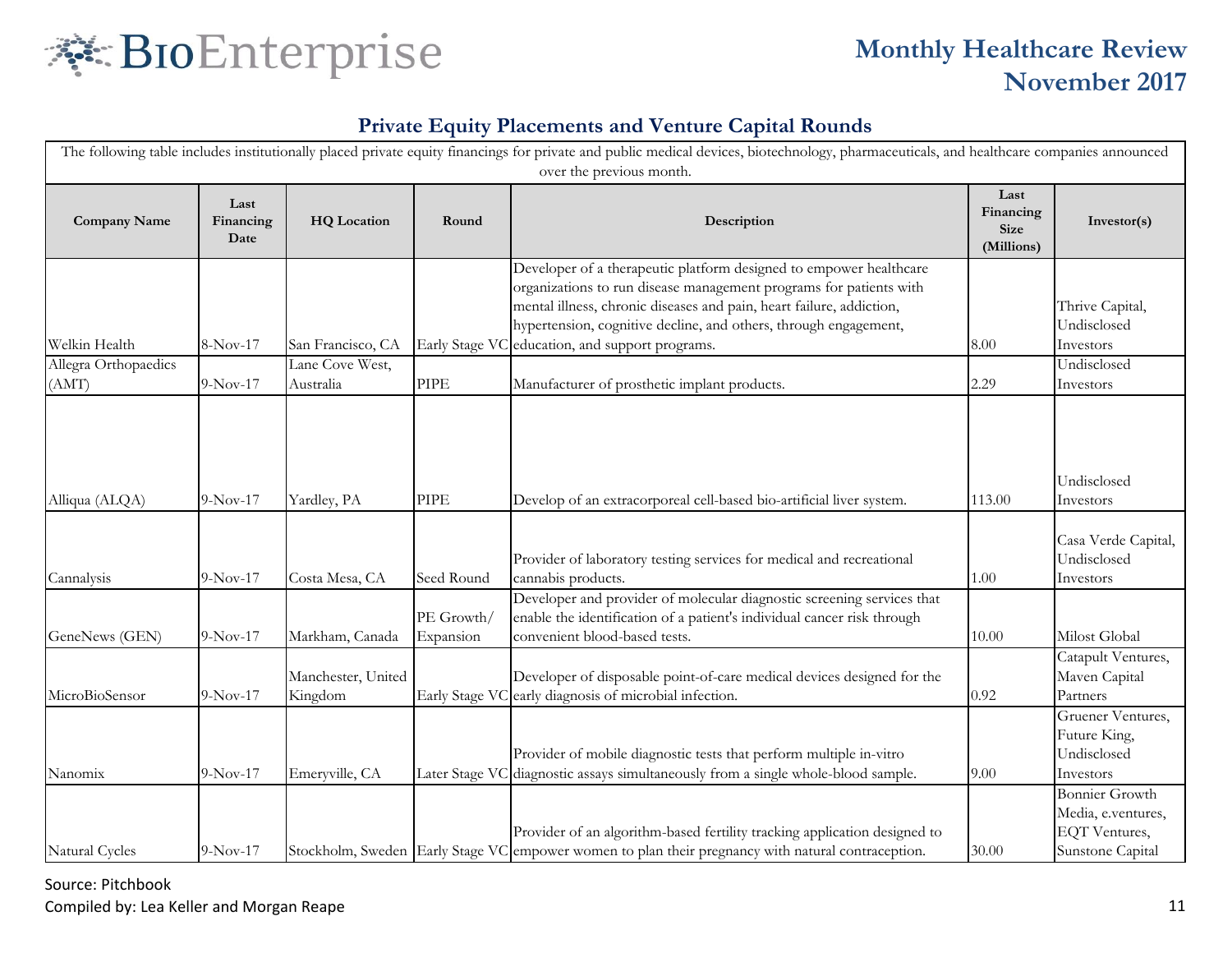

| The following table includes institutionally placed private equity financings for private and public medical devices, biotechnology, pharmaceuticals, and healthcare companies announced<br>over the previous month. |                           |                                 |                         |                                                                                                                                                                                                                                               |                                                |                                                                                                                                                          |  |  |
|----------------------------------------------------------------------------------------------------------------------------------------------------------------------------------------------------------------------|---------------------------|---------------------------------|-------------------------|-----------------------------------------------------------------------------------------------------------------------------------------------------------------------------------------------------------------------------------------------|------------------------------------------------|----------------------------------------------------------------------------------------------------------------------------------------------------------|--|--|
| <b>Company Name</b>                                                                                                                                                                                                  | Last<br>Financing<br>Date | <b>HQ</b> Location              | Round                   | Description                                                                                                                                                                                                                                   | Last<br>Financing<br><b>Size</b><br>(Millions) | Investor(s)                                                                                                                                              |  |  |
| Soluble Systems                                                                                                                                                                                                      | 9-Nov-17                  | Newport News, VA Later Stage VC |                         | Developer of a biologic and synthetic dressing product for people with<br>chronic wounds.                                                                                                                                                     | 19.00                                          | Undisclosed<br>Investors                                                                                                                                 |  |  |
| TurnCare                                                                                                                                                                                                             | $9-Nov-17$                | Palo Alto, CA                   |                         | Manufacturer of a medical device based on a perfusion enhancement<br>system that identifies the cause of pressure injuries, accelerates pressure<br>Early Stage VC injury healing times, and reduces facility-acquired pressure injury rates. | 3.36                                           | White Owl Capital<br>Partners,<br>Undisclosed<br>Investors                                                                                               |  |  |
| Y Prime                                                                                                                                                                                                              | $9-Nov-17$                | Malvern, PA                     | PE Growth/<br>Expansion | Developer of SaaS-based tools to facilitate clinical trials and help sponsors<br>to bring together fragmented clinical research data into contextual<br>information they can act on.                                                          | 2.07                                           | Undisclosed<br>Investors                                                                                                                                 |  |  |
| CuePath Innovation                                                                                                                                                                                                   | $10-Nov-17$               | Vancouver, Canada Seed Round    |                         | Provider of a medication monitoring platform that connects senior citizens<br>with care professionals and healthcare organizations through smart<br>disposable medication packaging.                                                          | 1.80                                           | Canada Innovation<br>Acceleration<br>Investment, E-<br>Fund, Genome<br>British Columbia,<br>Jennifer Thompson,<br>Kirk Moir,<br>Undisclosed<br>Investors |  |  |
| GlyCardial Diagnostics                                                                                                                                                                                               | $10-Nov-17$               | Barcelona, Spain                |                         | Early Stage VC Developer of biomarkers to detect ischemic attack.                                                                                                                                                                             | 2.82                                           | Caixa Capital Risc,<br>Healthequity,<br>Undisclosed<br>Investors                                                                                         |  |  |
| Nativis                                                                                                                                                                                                              | $10-Nov-17$               | Seattle, WA                     | Angel                   | Developer of a non-invasive and non-thermal medical device for the<br>treatment of solid tumors.                                                                                                                                              | 35.53                                          | Undisclosed<br>Investors                                                                                                                                 |  |  |
| AES Compassionate<br>Care                                                                                                                                                                                            | $13-Nov-17$               | Chicago, IL                     | Angel                   | Owner and operator of a medical marijuana company.                                                                                                                                                                                            | 3.48                                           | David Todd Brown,<br>Marc Gordon,<br>Undisclosed<br>Investors                                                                                            |  |  |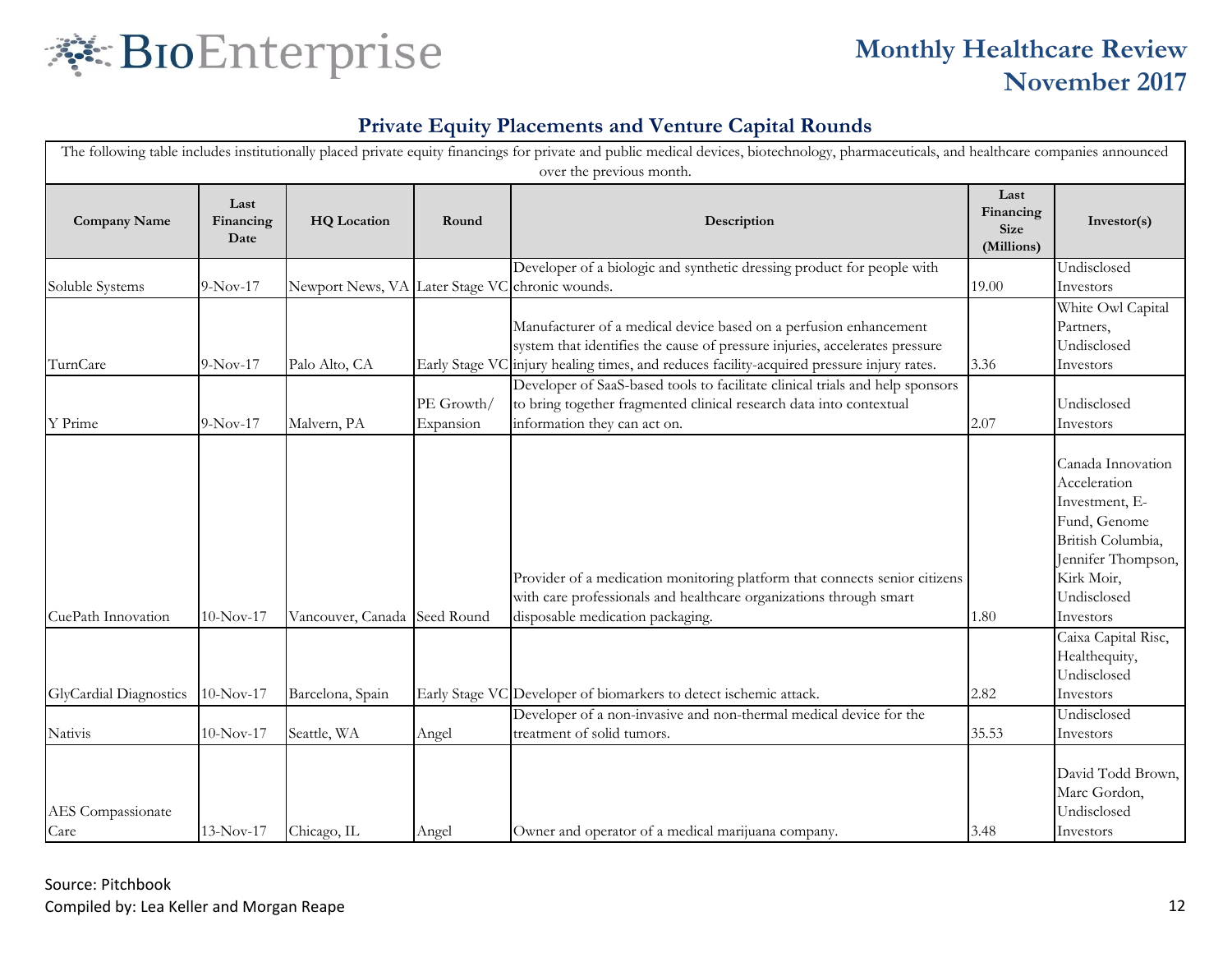

| The following table includes institutionally placed private equity financings for private and public medical devices, biotechnology, pharmaceuticals, and healthcare companies announced<br>over the previous month. |                           |                    |                |                                                                                                                                                                                                  |                                                |                                                                                                                                                                                                                                                                                                                 |  |  |
|----------------------------------------------------------------------------------------------------------------------------------------------------------------------------------------------------------------------|---------------------------|--------------------|----------------|--------------------------------------------------------------------------------------------------------------------------------------------------------------------------------------------------|------------------------------------------------|-----------------------------------------------------------------------------------------------------------------------------------------------------------------------------------------------------------------------------------------------------------------------------------------------------------------|--|--|
| <b>Company Name</b>                                                                                                                                                                                                  | Last<br>Financing<br>Date | <b>HQ</b> Location | Round          | Description                                                                                                                                                                                      | Last<br>Financing<br><b>Size</b><br>(Millions) | Investor(s)                                                                                                                                                                                                                                                                                                     |  |  |
| Acuitybio                                                                                                                                                                                                            | $13-Nov-17$               | Newton, MA         | Angel          | Developer of bio-compatible and biodegradable drug-eluting surgical<br>products intended to commercialize novel polymer drug delivery<br>technologies.                                           | 2.45                                           | Undisclosed<br>Investors                                                                                                                                                                                                                                                                                        |  |  |
| Akouos                                                                                                                                                                                                               | $13-Nov-17$               | Brookline, MA      | Seed Round     | Developer of targeted therapies and delivery systems to restore and<br>preserve hearing in genetically-defined patient populations.                                                              | 7.58                                           | Enterprise<br>Associates, Partners<br>HealthCare<br>Innovation                                                                                                                                                                                                                                                  |  |  |
| Ambra Health                                                                                                                                                                                                         | $13-Nov-17$               | New York, NY       | Later Stage VC | Provider of a cloud-based medical imaging platform deigned to help in<br>medical image management and exchange.                                                                                  | 7.40                                           | Canaan Partners,<br>CHL Medical<br>Partners, Mayo<br>Clinic Ventures,<br>Undisclosed<br>Investors                                                                                                                                                                                                               |  |  |
| Arcus Biosciences                                                                                                                                                                                                    | $13-Nov-17$               | Hayward, CA        |                | Developer of innovative cancer immunotherapies created to target one or<br>more therapeutic nodes and discover drugs that block tumors' ability to<br>Later Stage VC highjack the immune system. | 107.00                                         | Aisling Capital, BVF<br>Partners, Celgene,<br>Decheng Capital,<br>Droia Oncology<br>Ventures, EcoR1<br>Capital, GV,<br>Hillhouse Capital<br>Group, Invus<br>Group, Leerink<br>Partners, Taiho<br>Pharmaceutical<br>Company, The<br>Column Group,<br>Wellington<br>Management,<br>Foresite Capital<br>Management |  |  |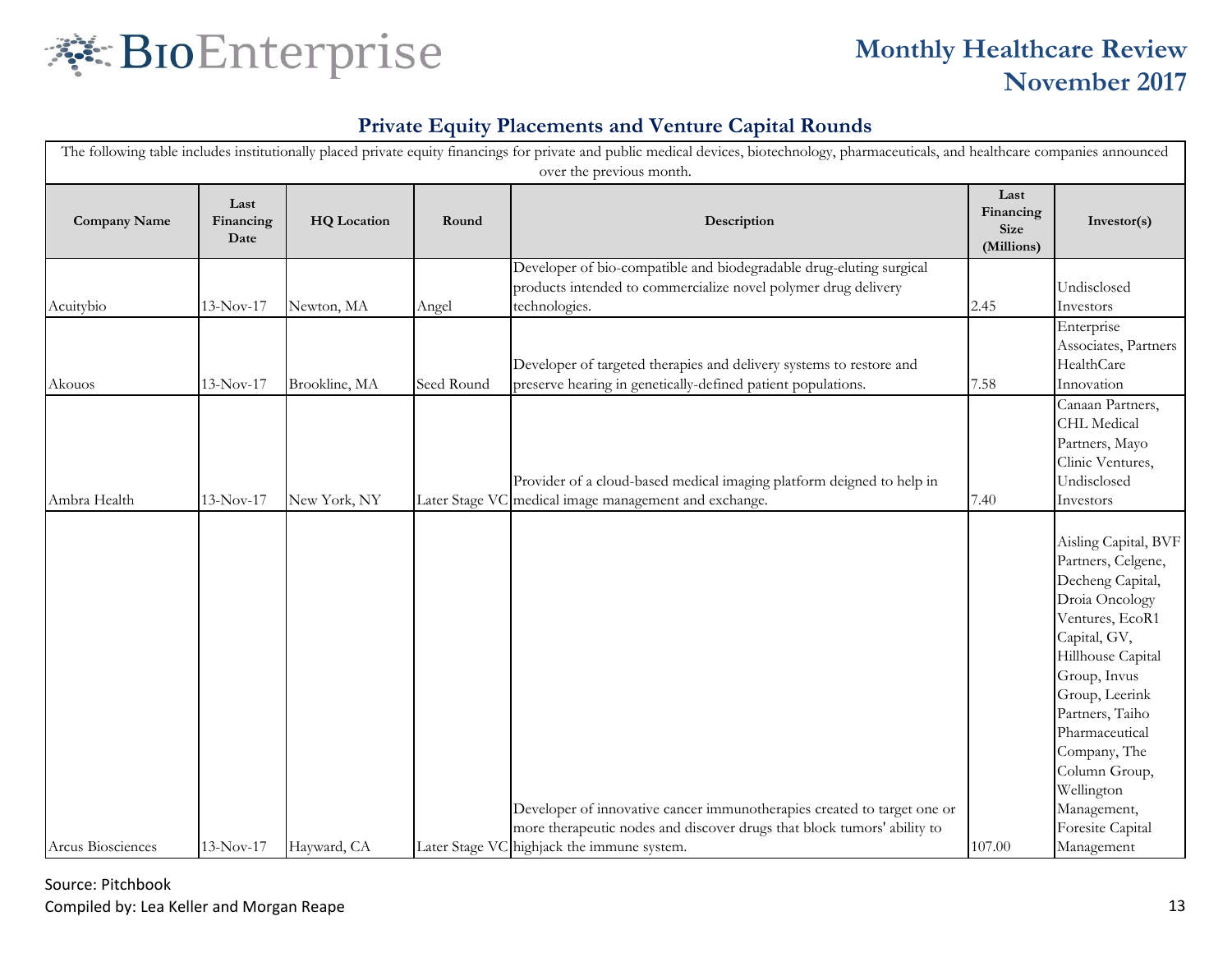

| The following table includes institutionally placed private equity financings for private and public medical devices, biotechnology, pharmaceuticals, and healthcare companies announced<br>over the previous month. |                           |                                  |                           |                                                                                                                                                                                                                                                                                                                                                               |                                                |                                                                                             |  |  |
|----------------------------------------------------------------------------------------------------------------------------------------------------------------------------------------------------------------------|---------------------------|----------------------------------|---------------------------|---------------------------------------------------------------------------------------------------------------------------------------------------------------------------------------------------------------------------------------------------------------------------------------------------------------------------------------------------------------|------------------------------------------------|---------------------------------------------------------------------------------------------|--|--|
| <b>Company Name</b>                                                                                                                                                                                                  | Last<br>Financing<br>Date | <b>HQ</b> Location               | Round                     | Description                                                                                                                                                                                                                                                                                                                                                   | Last<br>Financing<br><b>Size</b><br>(Millions) | Investor(s)                                                                                 |  |  |
| GI Windows                                                                                                                                                                                                           | $13-Nov-17$               | West Bridgewater,<br>MA          |                           | Developer of novel technology designed to create anastomosis using a<br>slender, linear device that can be loaded in the channel of a standard<br>endoscope or a thin conduit, such as a catheter or needle, enabling<br>healthcare providers to treat metabolic disorders on a same-day, outpatient<br>Early Stage VC basis, and with no surgical incisions. | 9.50                                           | <b>Broadview</b><br>Ventures,<br>Undisclosed<br>Investors                                   |  |  |
| Personal Medication &<br>Health Management                                                                                                                                                                           | $13-Nov-17$               |                                  |                           | Developer of a telemedicine platform and aerosol inhalers equipped with<br>Novosibirsk, Russia Early Stage VC temperature sensors and dose measurement sensors.                                                                                                                                                                                               | 3.31                                           | Foundation for<br>Internet<br>Development-<br>Initiatives                                   |  |  |
| Plant Advanced<br>Technologies (ALPAT)                                                                                                                                                                               | $13-Nov-17$               | Vandoeuvre-lès-<br>Nancy, France | <b>PIPE</b>               | Provider of biotechnology research and development services intended to<br>develop rare assets for cosmetic, pharmaceutical, and agrochemical<br>markets.                                                                                                                                                                                                     | 0.59                                           | Vetoquinol                                                                                  |  |  |
| SmartScripts                                                                                                                                                                                                         | $13-Nov-17$               | Washington, IA                   |                           | Provider of a medication management technology that delivers<br>prescriptions, vitamins, and supplements in a safe, convenient, and<br>Early Stage VC accurate system.                                                                                                                                                                                        | 2.50                                           | New Bohemian<br>Innovation<br>Collaborative, Next<br>Level Ventures,<br>Rural Vitality Fund |  |  |
| Steep Hill Labs                                                                                                                                                                                                      | $13-Nov-17$               | Berkeley, CA                     | Later Stage VC medicines. | Provider of medical cannabis testing and analytics services designed to<br>measure the potency and safety of all cannabinoid infused products and                                                                                                                                                                                                             | 2.50                                           | Gotham Green<br>Partners, Slifka<br>Asset Management                                        |  |  |
| Verax Biomedical                                                                                                                                                                                                     | $13-Nov-17$               | Marlborough, MA                  |                           | Developer of rapid tests for the detection of bacterial contaminants in<br>Later Stage VC blood cells and tissue.                                                                                                                                                                                                                                             | 11.44                                          | Undisclosed<br>Investors                                                                    |  |  |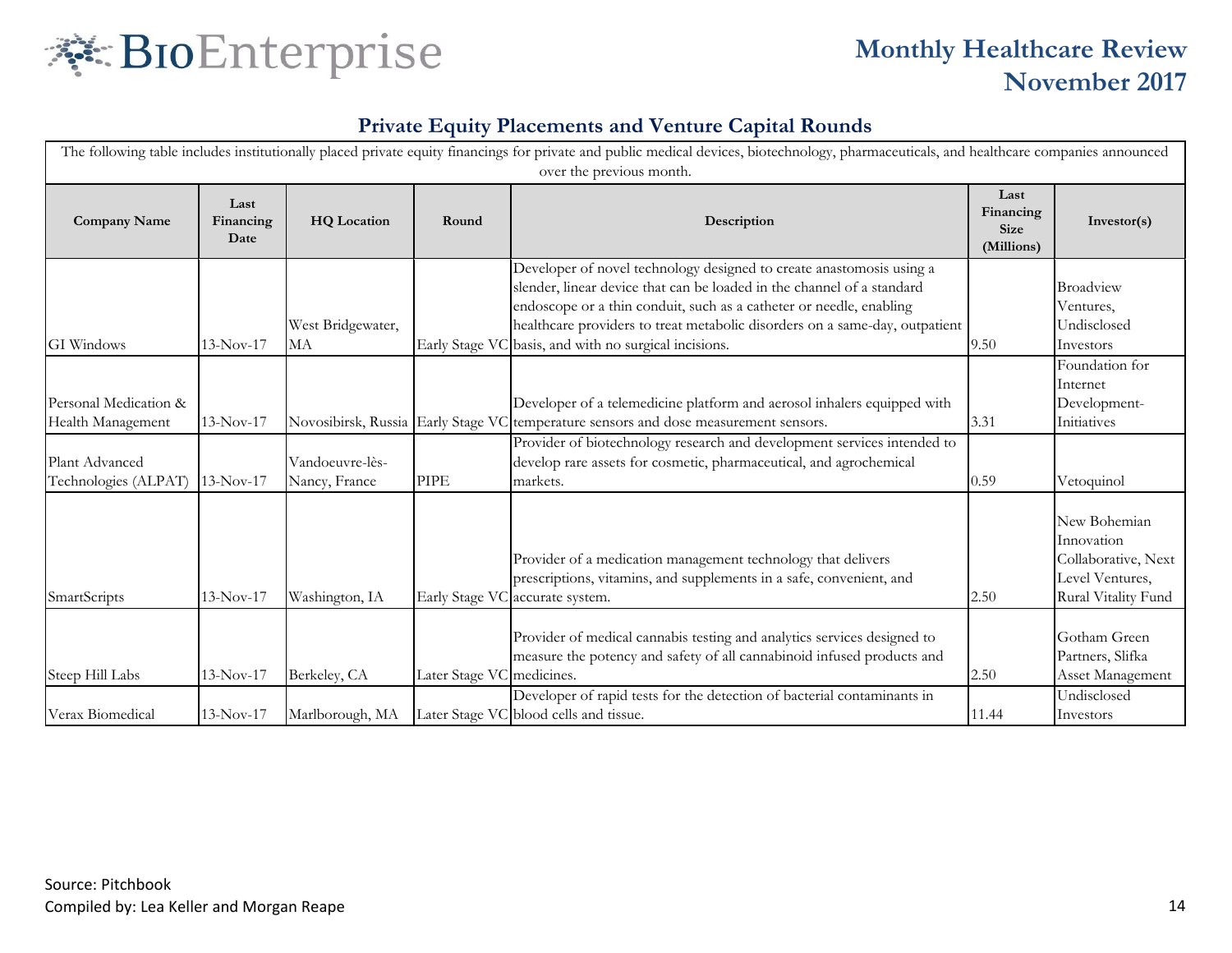

| The following table includes institutionally placed private equity financings for private and public medical devices, biotechnology, pharmaceuticals, and healthcare companies announced<br>over the previous month. |                            |                           |                       |                                                                                                                                                                                                                                                                                                             |                                                |                                                                                                                                                                                                                  |  |  |
|----------------------------------------------------------------------------------------------------------------------------------------------------------------------------------------------------------------------|----------------------------|---------------------------|-----------------------|-------------------------------------------------------------------------------------------------------------------------------------------------------------------------------------------------------------------------------------------------------------------------------------------------------------|------------------------------------------------|------------------------------------------------------------------------------------------------------------------------------------------------------------------------------------------------------------------|--|--|
| <b>Company Name</b>                                                                                                                                                                                                  | Last<br>Financing<br>Date  | <b>HQ</b> Location        | Round                 | Description                                                                                                                                                                                                                                                                                                 | Last<br>Financing<br><b>Size</b><br>(Millions) | Investor(s)                                                                                                                                                                                                      |  |  |
| Wellthy                                                                                                                                                                                                              | 13-Nov-17                  | New York, NY              | Seed Round            | Provider of a healthcare management platform that offers care<br>management services in complex health, chronic conditions, and aging<br>related situations.<br>Developer of workflow management software for hospitals, imaging<br>centers, and private-practice radiology groups to improve radiologists' | 4.60                                           | Aspiration Growth,<br>HBS Alumni Angels<br>New York, Hearst<br>Communications,<br>Jonathan Bush,<br>Social Starts, Sweet<br>Capital, Undisclosed<br>Investors<br>Undisclosed                                     |  |  |
| Clario<br>Collective Medical                                                                                                                                                                                         | $14-Nov-17$<br>$14-Nov-17$ | Seattle, WA<br>Draper, UT | Later Stage VC needs. | Later Stage VC efficiency through the integration of multiple online tools.<br>Operator of a collaborative care management platform intended to<br>improve patient outcomes by reducing the risk of emergency department<br>visits and avoidable re-admissions for high-risk patients with complex          | 0.74<br>47.50                                  | Investors<br><b>Bessemer Venture</b><br>Partners, EPIC<br>Ventures, Kaiser<br>Permanente<br>Ventures, Kleiner<br>Perkins Caufield &<br>Byers, Maverick<br>Ventures, Peterson<br>Partners, Providence<br>Ventures |  |  |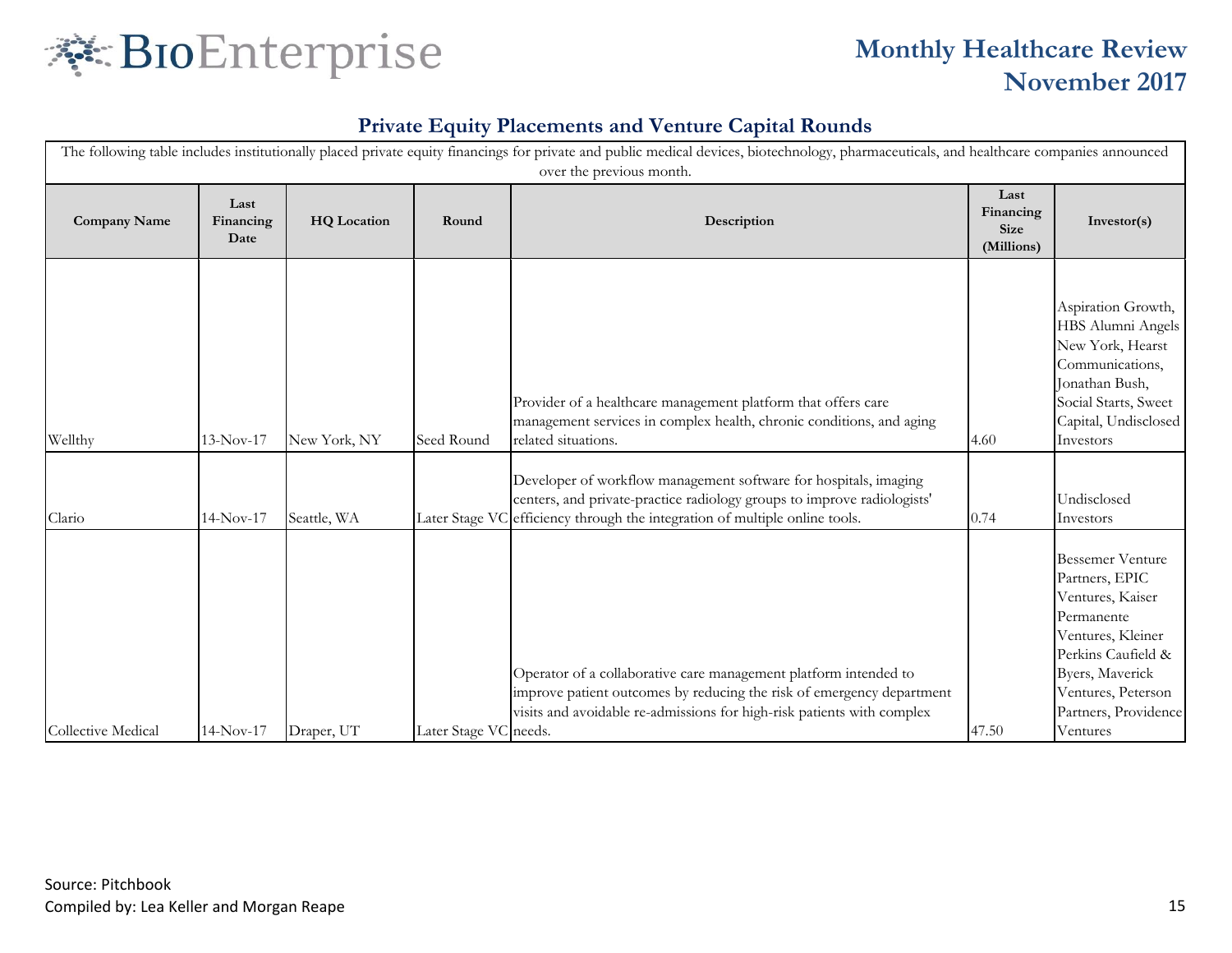

| The following table includes institutionally placed private equity financings for private and public medical devices, biotechnology, pharmaceuticals, and healthcare companies announced<br>over the previous month. |                           |                    |                        |                                                                                                                                                                                                 |                                                |                                                                                                                                                                             |  |  |
|----------------------------------------------------------------------------------------------------------------------------------------------------------------------------------------------------------------------|---------------------------|--------------------|------------------------|-------------------------------------------------------------------------------------------------------------------------------------------------------------------------------------------------|------------------------------------------------|-----------------------------------------------------------------------------------------------------------------------------------------------------------------------------|--|--|
| <b>Company Name</b>                                                                                                                                                                                                  | Last<br>Financing<br>Date | <b>HQ</b> Location | Round                  | Description                                                                                                                                                                                     | Last<br>Financing<br><b>Size</b><br>(Millions) | Investor(s)                                                                                                                                                                 |  |  |
| Color Genomics                                                                                                                                                                                                       | $14-Nov-17$               | Burlingame, CA     | Later Stage VC issues. | Developer of genetic testing kits created to screen for hereditary health                                                                                                                       | 89.44                                          | Charles River<br>Ventures, Emerson<br>Collective, Fenox<br>Venture Capital,<br>Foresite Capital<br>Management,<br>General Catalyst<br>Partners,<br>Undisclosed<br>Investors |  |  |
|                                                                                                                                                                                                                      |                           |                    |                        |                                                                                                                                                                                                 |                                                | <b>ARCH Venture</b>                                                                                                                                                         |  |  |
| ImmusanT                                                                                                                                                                                                             | $14-Nov-17$               | Cambridge, MA      |                        | Developer of a therapeutic vaccine designed to induce immune tolerance<br>Later Stage VC in celiac disease.                                                                                     | 40.00                                          | Partners, Vatera<br>Healthcare Partners                                                                                                                                     |  |  |
|                                                                                                                                                                                                                      |                           | Research Triangle  |                        | Developer of sequence-specific precision antimicrobials for human                                                                                                                               |                                                | Abstract Ventures,<br><b>ARTIS Ventures,</b><br>North Carolina<br>Biotechnology<br>Center, Tencent,<br>Undisclosed                                                          |  |  |
| Locus Biosciences                                                                                                                                                                                                    | $14-Nov-17$               | Park, NC           |                        | Early Stage VC infectious diseases.                                                                                                                                                             | 19.00                                          | Investors                                                                                                                                                                   |  |  |
| Medigate                                                                                                                                                                                                             | $14-Nov-17$               | Tel Aviv, Israel   | Seed Round             | Developer of a medical device security platform dedicated to secure the<br>use of connected devices, such as electronic medical records and device<br>servers, on healthcare provider networks. | 5.35                                           | Blumberg Capital,<br><b>YL</b> Ventures                                                                                                                                     |  |  |
|                                                                                                                                                                                                                      |                           |                    |                        | Developer of a novel monoclonal antibody compound that targets the<br>urokinase plasminogen activator receptor, enabling its clients to develop                                                 |                                                | Undisclosed                                                                                                                                                                 |  |  |
| Monopar Therapeutics                                                                                                                                                                                                 | $14-Nov-17$               | Northbrook, IL     | Angel                  | life-altering orphan oncology therapeutics.                                                                                                                                                     | 9.70                                           | Investors                                                                                                                                                                   |  |  |
|                                                                                                                                                                                                                      |                           |                    |                        |                                                                                                                                                                                                 |                                                | 3B Scientific,<br>Undisclosed                                                                                                                                               |  |  |
| Operative Experience                                                                                                                                                                                                 | $14-Nov-17$               | North East, MD     |                        | Later Stage VC Developer of simulation-based surgery training systems.                                                                                                                          | 5.50                                           | Investors                                                                                                                                                                   |  |  |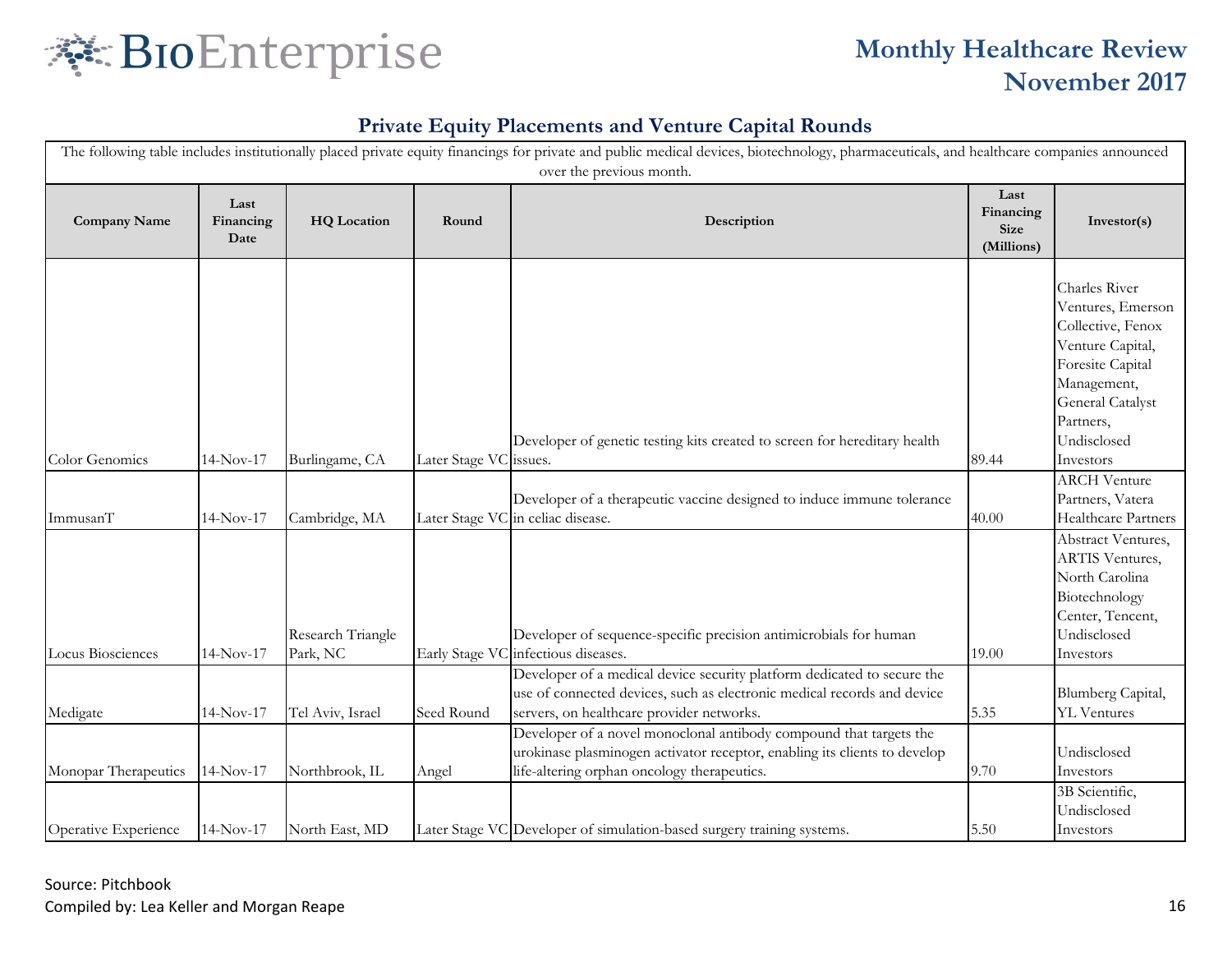

| The following table includes institutionally placed private equity financings for private and public medical devices, biotechnology, pharmaceuticals, and healthcare companies announced<br>over the previous month. |                           |                        |                      |                                                                                                                                                                                                                                         |                                                |                                                                                                                                                                                   |  |  |
|----------------------------------------------------------------------------------------------------------------------------------------------------------------------------------------------------------------------|---------------------------|------------------------|----------------------|-----------------------------------------------------------------------------------------------------------------------------------------------------------------------------------------------------------------------------------------|------------------------------------------------|-----------------------------------------------------------------------------------------------------------------------------------------------------------------------------------|--|--|
| <b>Company Name</b>                                                                                                                                                                                                  | Last<br>Financing<br>Date | <b>HQ</b> Location     | Round                | Description                                                                                                                                                                                                                             | Last<br>Financing<br><b>Size</b><br>(Millions) | Investor(s)                                                                                                                                                                       |  |  |
| <b>Relief Therapeutics</b><br>(RLF)                                                                                                                                                                                  | $14-Nov-17$               | Geneva,<br>Switzerland | <b>PIPE</b>          | Developer of peptides and proteins of natural and engineered origin to<br>address unmet medical needs.                                                                                                                                  | Undisclosed                                    | <b>Yves Sagot</b>                                                                                                                                                                 |  |  |
| Scipio Bioscience                                                                                                                                                                                                    | $14-Nov-17$               | Montrouge, France      | Seed Round           | Developer of a sample preparation product for single-cell studies in the<br>form of benchtop kits to help in sequencing applications in clinical and<br>basic research.                                                                 | 1.41                                           | High-Tech<br>Gründerfonds,<br><b>Seventure Partners</b>                                                                                                                           |  |  |
| Syapse                                                                                                                                                                                                               | $14-Nov-17$               | San Francisco, CA      | Later Stage VC care. | Developer of software applications that integrate previously fragmented<br>clinical, molecular, treatment, and health outcomes data and delivers it to<br>physicians at the point of care, enabling oncologists to deliver personalized | 30.00                                          | Amgen Ventures,<br>Ascension Ventures,<br>GE Ventures,<br>Healthbox,<br>Medidata Solutions,<br>Merck & Co., Roche<br>Venture Fund,<br>Safeguard<br>Scientifics, Social<br>Capital |  |  |
| Torque Therapeutics                                                                                                                                                                                                  | 14-Nov-17                 | Cambridge, MA          |                      | Early Stage VC Developer of an online platform for providing immunotherapy services.                                                                                                                                                    | 25.00                                          | Flagship Pioneering,<br>Undisclosed<br>Investors                                                                                                                                  |  |  |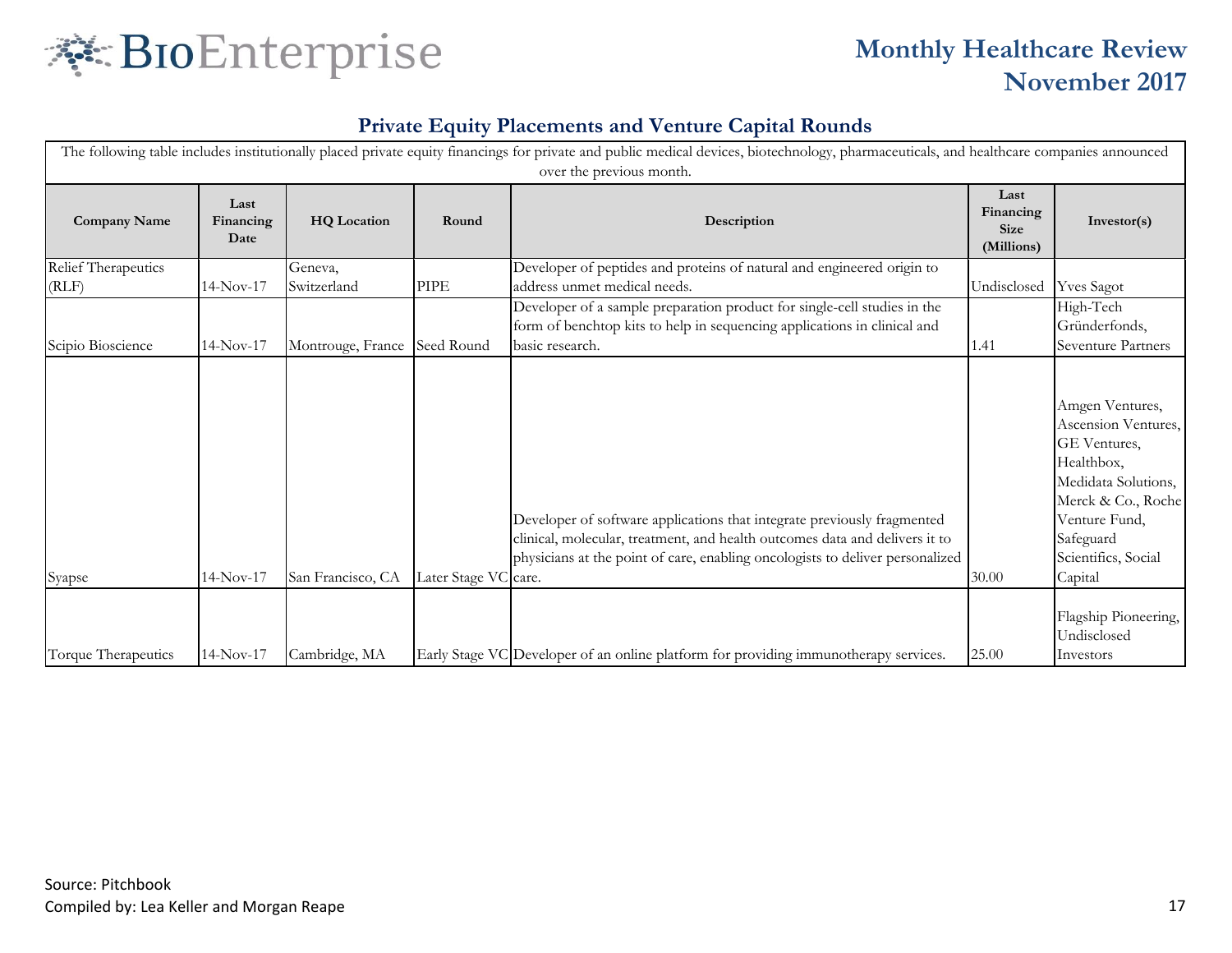

|                                      |                           |                                    |                          | The following table includes institutionally placed private equity financings for private and public medical devices, biotechnology, pharmaceuticals, and healthcare companies announced<br>over the previous month.                                                                                                                                                                                                             |                                                |                                                                                                                                                                                                                         |
|--------------------------------------|---------------------------|------------------------------------|--------------------------|----------------------------------------------------------------------------------------------------------------------------------------------------------------------------------------------------------------------------------------------------------------------------------------------------------------------------------------------------------------------------------------------------------------------------------|------------------------------------------------|-------------------------------------------------------------------------------------------------------------------------------------------------------------------------------------------------------------------------|
| <b>Company Name</b>                  | Last<br>Financing<br>Date | <b>HQ</b> Location                 | Round                    | Description                                                                                                                                                                                                                                                                                                                                                                                                                      | Last<br>Financing<br><b>Size</b><br>(Millions) | Investor(s)                                                                                                                                                                                                             |
| Tricida                              | $14-Nov-17$               | South San<br>Francisco, CA         |                          | Developer of non-absorbed oral drug therapies for patients with chronic<br>Later Stage VC kidney disease.                                                                                                                                                                                                                                                                                                                        | 57.56                                          | <b>Cormorant Asset</b><br>Management,<br>Limulus Venture<br>Partners, Longitude<br>Capital, OrbiMed,<br>Sibling Capital<br>Ventures, Venrock,<br>Vivo Capital,<br>Wellington<br>Management,<br>Undisclosed<br>Investors |
| Apton Biosystems                     | $15-Nov-17$               | Pleasanton, CA                     |                          | Developer of instruments focused on bio-marker identification and<br>qualification for autoimmune, inflammatory, blood, and lymphatic diseases,<br>Later Stage VC as well as cancer.                                                                                                                                                                                                                                             | 8.00                                           | Delphi Automotive,<br>Israel Growth<br>Partners, MediaTek<br>Ventures, Samsung<br>Catalyst, The<br>Goldman Sachs<br>Group                                                                                               |
| Catalia Health<br>Diamond Orthopedic | $15-Nov-17$<br>15-Nov-17  | San Francisco, CA<br>Charlotte, NC | Seed Round<br>Seed Round | Developer of a cloud-based patient care management platform designed to<br>address both sides of the healthcare equation, improving patients' health<br>and extending the capabilities and efficiency of healthcare companies.<br>Developer of a bone screw technology with lower insertional torque, an<br>enhanced design that increases thread volume for better neighboring bone<br>engagement, and higher pullout strength. | 4.00<br>3.50                                   | Abstract Ventures,<br>Ion Pacific, Khosla<br>Ventures, NewGen<br>Capital, Tony Ling<br>SigmaBleyzer                                                                                                                     |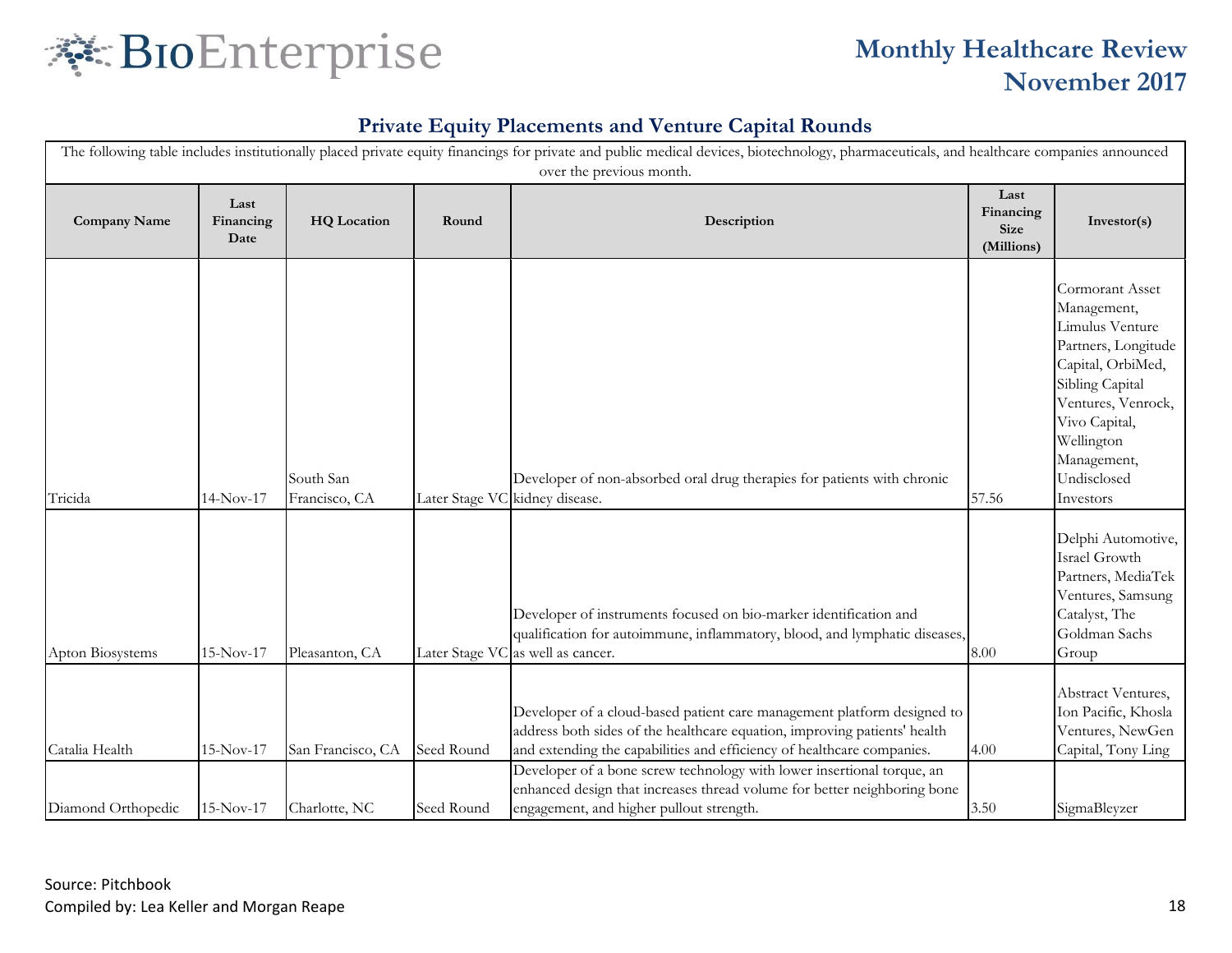

| The following table includes institutionally placed private equity financings for private and public medical devices, biotechnology, pharmaceuticals, and healthcare companies announced |                           |                                  |                         |                                                                                                                                                                                                                                                                                                     |                                                |                                                                                                         |  |  |
|------------------------------------------------------------------------------------------------------------------------------------------------------------------------------------------|---------------------------|----------------------------------|-------------------------|-----------------------------------------------------------------------------------------------------------------------------------------------------------------------------------------------------------------------------------------------------------------------------------------------------|------------------------------------------------|---------------------------------------------------------------------------------------------------------|--|--|
| <b>Company Name</b>                                                                                                                                                                      | Last<br>Financing<br>Date | <b>HQ</b> Location               | Round                   | over the previous month.<br>Description                                                                                                                                                                                                                                                             | Last<br>Financing<br><b>Size</b><br>(Millions) | Investor(s)                                                                                             |  |  |
| Dynamic Biosensors                                                                                                                                                                       | $15-Nov-17$               | Martinsried,<br>Germany          |                         | Provider of biochip software and devices designed for the analysis of<br>Early Stage VC molecular interactions.                                                                                                                                                                                     | 5.87                                           | Bayerische<br>Beteiligungsgesellsch<br>aft                                                              |  |  |
| <b>EFX</b> Laboratories                                                                                                                                                                  | $15-Nov-17$               | Calgary, Canada                  | Angel                   | Provider of evidence-based cannabis formulations in dosage predictable,<br>non-smokable formats to doctors and patients.                                                                                                                                                                            | 0.37                                           | Undisclosed<br>Investors                                                                                |  |  |
| EnWave (ENW)                                                                                                                                                                             | $15-Nov-17$               | Vancouver, Canada PIPE           |                         | Provider of an industrial-scale dehydration technology designed to be used<br>in commercial applications in the food and pharmaceutical industries.                                                                                                                                                 | 0.63                                           | Undisclosed<br>Investors                                                                                |  |  |
| ExploraMed                                                                                                                                                                               | $15-Nov-17$               | Mountain View, CA Later Stage VC |                         | Provider of a medical technology incubator designed to leverage<br>substantial financial and intellectual resources to accelerate the creation and<br>establishment of new medical technologies, procedures, and companies.                                                                         | 8.76                                           | Undisclosed<br>Investors                                                                                |  |  |
| Global Cannabis<br>Applications (APP)                                                                                                                                                    | $15-Nov-17$               | Vancouver, Canada PIPE           |                         | Developer of an end-to-end data aggregation and user delivery system<br>created to aggregate anecdotal and clinical trial data to pre-qualify<br>candidates for clinical studies, increasing the speed and efficiency of data<br>collection and the approval process for medical cannabis products. | 1.18                                           | Undisclosed<br>Investors                                                                                |  |  |
| Inozyme Pharma                                                                                                                                                                           | $15-Nov-17$               | Cambridge, MA                    |                         | Developer of therapies for rare diseases of calcification affecting soft<br>tissues and bone created to offer potentially disease-modifying therapies to<br>help children who are affected with rare, but severe and debilitating<br>Early Stage VC disorders of metabolism.                        | 48.85                                          | Longitude Capital,<br>New Enterprise<br>Associates, Novo<br>Holdings, Sanofi-<br>Genzyme<br>Bioventures |  |  |
| Madorra                                                                                                                                                                                  | $15-Nov-17$               | Portland, OR                     | Angel                   | Provider of a medical device designed to treat vaginal dryness for<br>postmenopausal women.                                                                                                                                                                                                         | Undisclosed                                    | Undisclosed<br>Investors                                                                                |  |  |
| NeoPhore                                                                                                                                                                                 | $15-Nov-17$               | Cambridge, United<br>Kingdom     | PE Growth/<br>Expansion | Developer of novel small molecule therapies intended to treat cancer<br>through stimulation of the immune system.                                                                                                                                                                                   | 3.96                                           | Sixth Element<br>Capital                                                                                |  |  |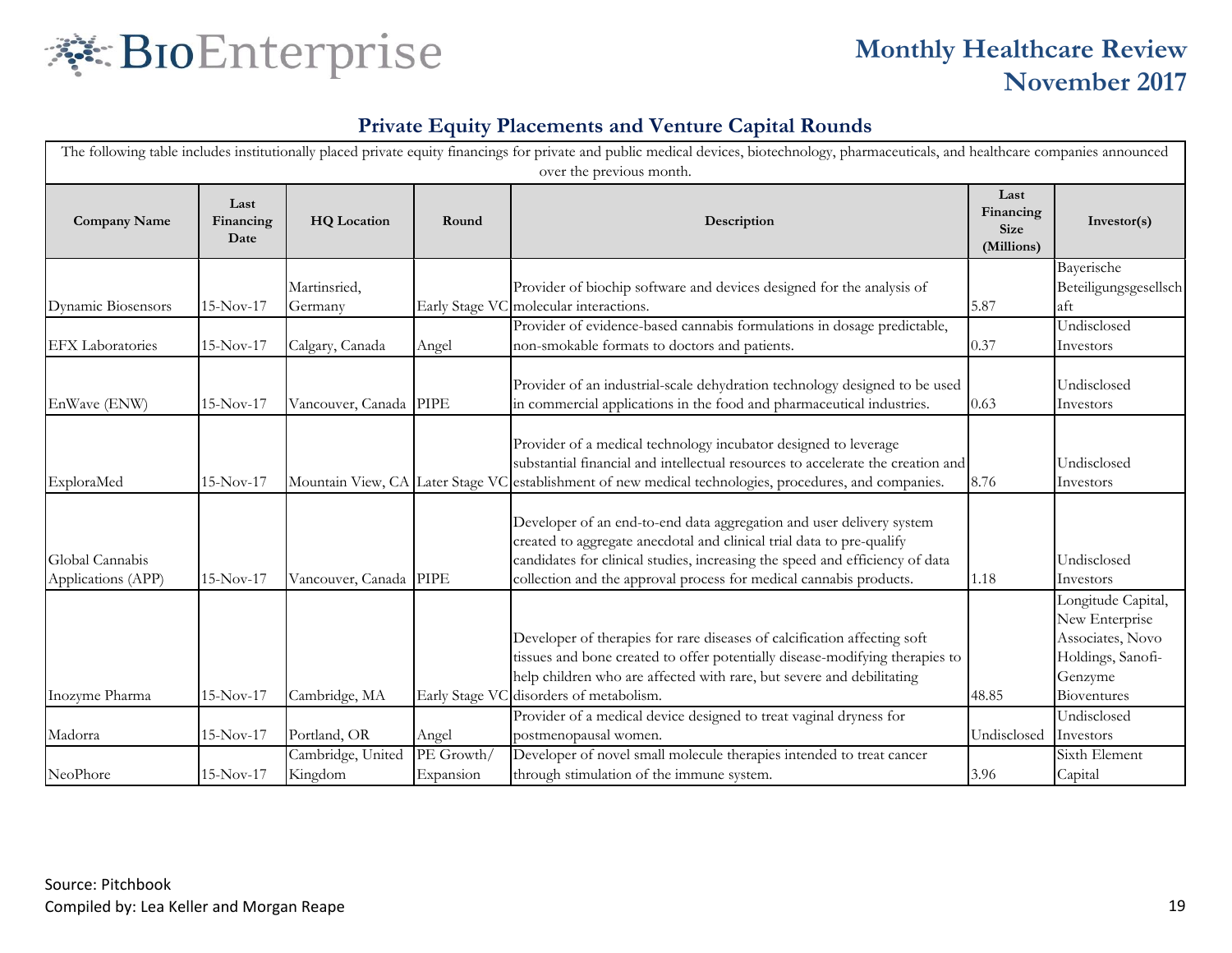

|                               |                           |                                    |                | The following table includes institutionally placed private equity financings for private and public medical devices, biotechnology, pharmaceuticals, and healthcare companies announced<br>over the previous month. |                                                |                                                                                                                        |
|-------------------------------|---------------------------|------------------------------------|----------------|----------------------------------------------------------------------------------------------------------------------------------------------------------------------------------------------------------------------|------------------------------------------------|------------------------------------------------------------------------------------------------------------------------|
| <b>Company Name</b>           | Last<br>Financing<br>Date | <b>HQ</b> Location                 | Round          | Description                                                                                                                                                                                                          | Last<br>Financing<br><b>Size</b><br>(Millions) | Investor(s)                                                                                                            |
| Outpost Medicine              | $15-Nov-17$               | Lexington, MA                      | Early Stage VO | Developer of novel therapeutics for the treatment of urologic and<br>gynecologic disorders.                                                                                                                          | 61.00                                          | <b>Adams Street</b><br>Partners, Frazier<br>Healthcare Partners,<br>Novo Holdings,<br>Takeda Ventures,<br>Vivo Capital |
| SportGait                     | $15-Nov-17$               | Wilmington, NC                     | Angel          | Provider of a concussion management technology using validated balance,<br>gait, and neuropsychological testing in combination with sensor<br>technology.                                                            | 0.21                                           | Undisclosed<br>Investors                                                                                               |
| Turnpoint Medical<br>Devices  | 15-Nov-17                 | Baskin Ridge, NJ                   | Angel          | Developer of an infusion pump system for home infusion and cancer clinic<br>markets.                                                                                                                                 | 3.38                                           | Undisclosed<br>Investors                                                                                               |
| Vesalius                      | $15-Nov-17$               | Vancouver, Canada                  | Seed Round     | Developer of a surgical implant designed to repair mitral regurgitation.                                                                                                                                             | Undisclosed                                    | Undisclosed<br>Investors                                                                                               |
| Whistler Medical<br>Marijuana | $15-Nov-17$               | Whistler, Canada                   | Angel          | Producer of organic medical marijuana.                                                                                                                                                                               | 1.45                                           | Undisclosed<br>Investors                                                                                               |
| X4 Pharmaceuticals            | $15-Nov-17$               | Cambridge, MA                      | Early Stage VO | Developer of novel therapeutics designed to improve immune cell<br>trafficking and reverse immune suppression for treating cancer and<br>immunodeficiency diseases.                                                  | 27.00                                          | Cormorant Asset<br>Management,<br>Undisclosed<br>Investors                                                             |
| Xeltis                        | $15-Nov-17$               | Zurich, Switzerland Later Stage VC |                | Developer of bioabsorbable cardiovascular valves and vessels designed to<br>allow endogenous tissue restoration.                                                                                                     | 52.80                                          | Kurma Partners,<br>Life Sciences<br>Partners, VI<br>Partners, Ysios<br>Capital, Undisclosed<br>Investors               |
| <i>i</i> TherapyDocs          | $15-Nov-17$               | Albuquerque, NM                    | Angel          | Developer of a documentation and billing software designed to simplify<br>electronic health documentation while improving the revenue stream.                                                                        | 1.17                                           | Undisclosed<br>Investors                                                                                               |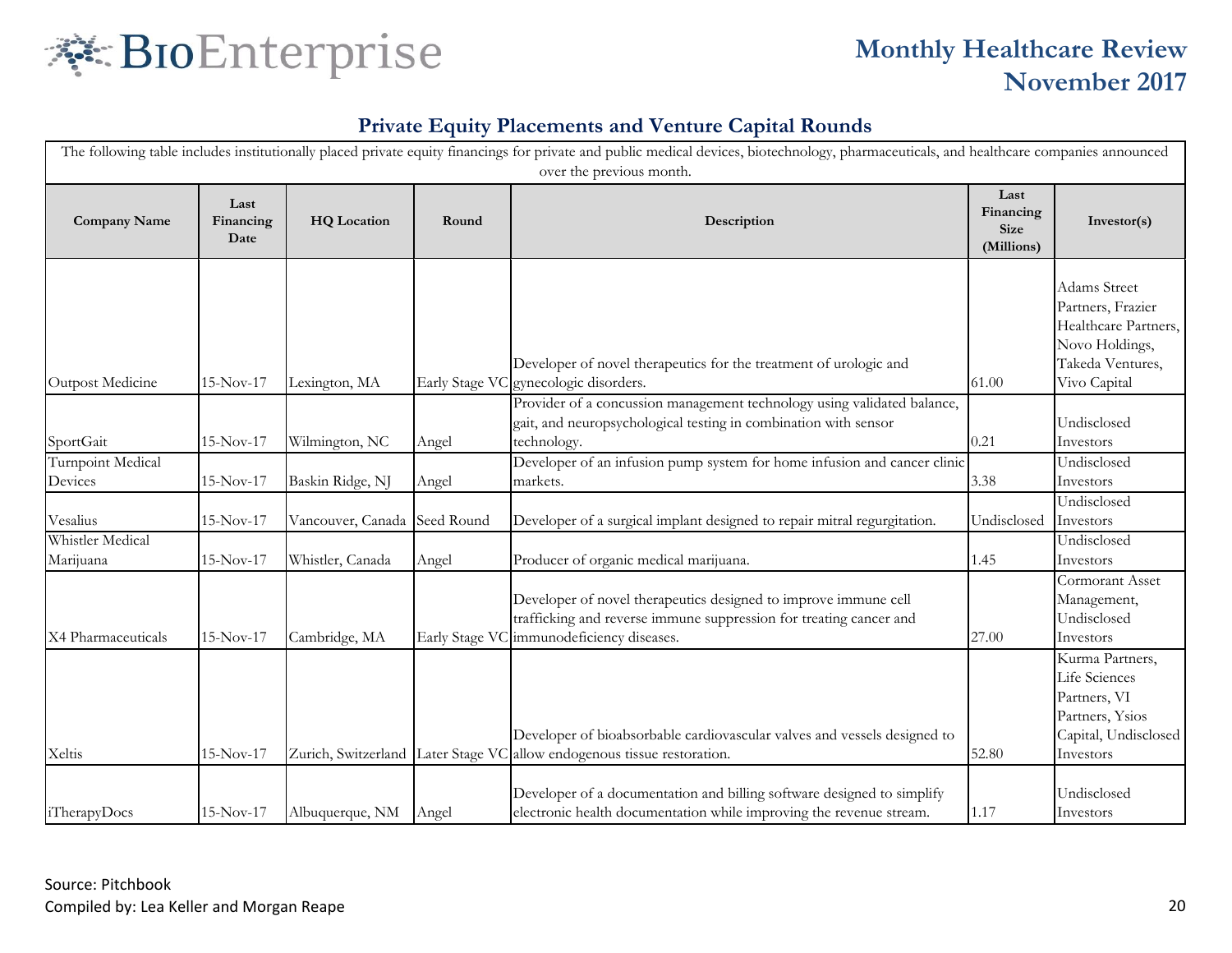

|                     |                           |                              |                           | The following table includes institutionally placed private equity financings for private and public medical devices, biotechnology, pharmaceuticals, and healthcare companies announced<br>over the previous month.       |                                                |                                                                                                                                                                                                                                                        |
|---------------------|---------------------------|------------------------------|---------------------------|----------------------------------------------------------------------------------------------------------------------------------------------------------------------------------------------------------------------------|------------------------------------------------|--------------------------------------------------------------------------------------------------------------------------------------------------------------------------------------------------------------------------------------------------------|
| <b>Company Name</b> | Last<br>Financing<br>Date | <b>HQ</b> Location           | Round                     | Description                                                                                                                                                                                                                | Last<br>Financing<br><b>Size</b><br>(Millions) | Investor(s)                                                                                                                                                                                                                                            |
| Arterys             | $16-Nov-17$               | San Francisco, CA            | Later Stage VC reporting. | Developer of a medical imaging technology designed to visualize and<br>analyze blood flow inside the heart in 3D with automatic, interactive                                                                               | 30.06                                          | <b>Emergent Medical</b><br>Partners, Fosun<br>Capital Group, GE<br>Ventures, New York-<br>Presbyterian<br>Hospital, Northwell<br>Ventures, ORI<br>Capital, Temasek<br>Holdings, Varian<br>Medical Systems,<br>DNA Capital,<br>Undisclosed<br>Investors |
| Diabetes Life Coach | $16-Nov-17$               | Goshen, KY                   | Angel                     | Developer of a healthcare technology offering a coaching-motivational<br>culture by providing measurable patient education and engagement and<br>traceable cost improvements so patients can better manage their diabetes. | 0.09                                           | Undisclosed<br>Investors                                                                                                                                                                                                                               |
| Elpis BioMed        | $16-Nov-17$               | Cambridge, United<br>Kingdom | Seed Round                | Provider of a cell reprogramming platform designed to produce pure,<br>mature, and highly consistent batches of human cell types for research,<br>toxicology, and drug development.                                        | 0.46                                           | Darrin Disley,<br>Jonathan Milner,<br>Nikolaus Starzacher,<br>Weslie Janeway                                                                                                                                                                           |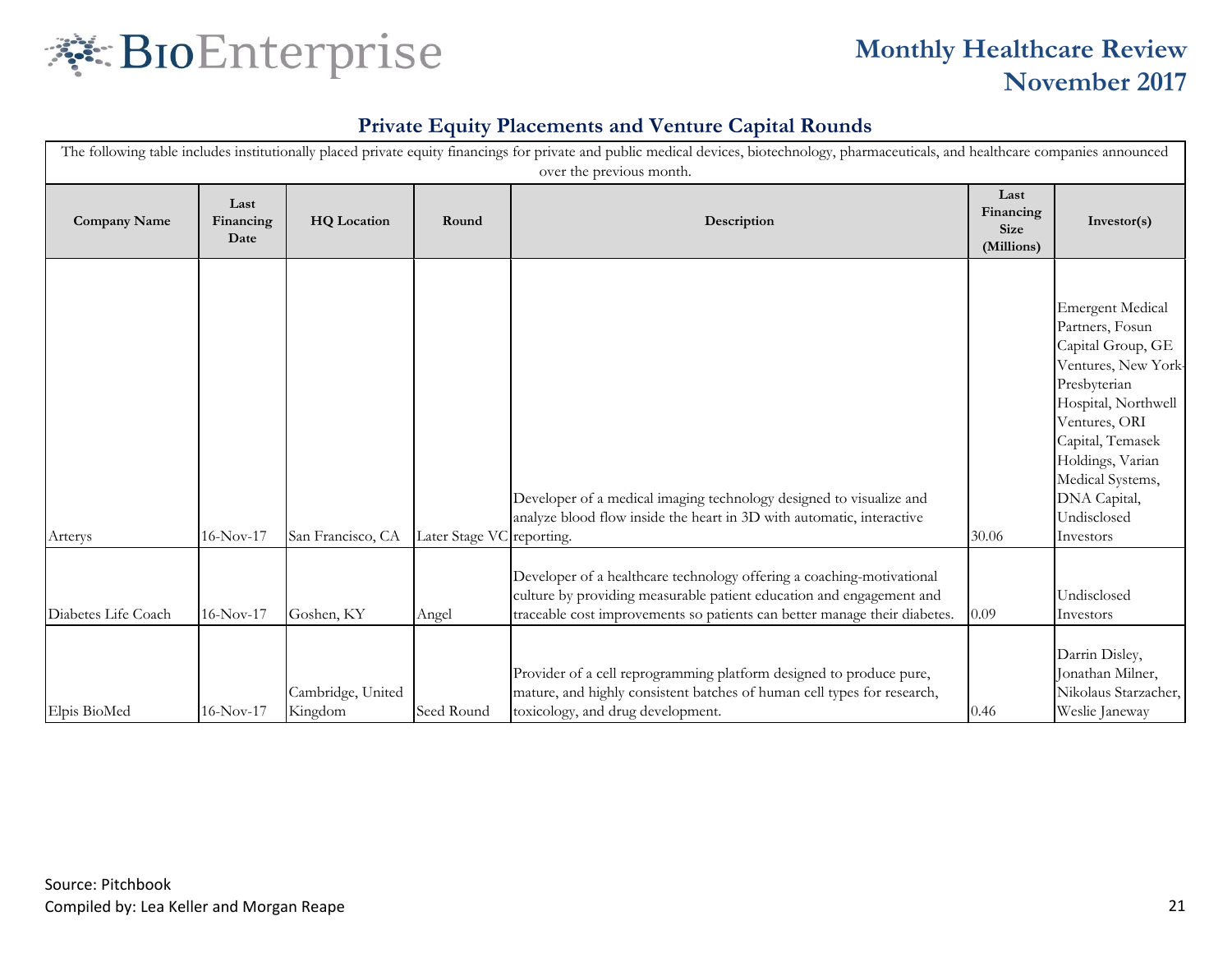

#### **Private Equity Placements and Venture Capital Rounds**

| The following table includes institutionally placed private equity financings for private and public medical devices, biotechnology, pharmaceuticals, and healthcare companies announced<br>over the previous month. |                           |                               |                           |                                                                                                                                                                                                                                                                           |                                                |                                                                                                                   |  |  |  |
|----------------------------------------------------------------------------------------------------------------------------------------------------------------------------------------------------------------------|---------------------------|-------------------------------|---------------------------|---------------------------------------------------------------------------------------------------------------------------------------------------------------------------------------------------------------------------------------------------------------------------|------------------------------------------------|-------------------------------------------------------------------------------------------------------------------|--|--|--|
| <b>Company Name</b>                                                                                                                                                                                                  | Last<br>Financing<br>Date | <b>HQ</b> Location            | Round                     | Description                                                                                                                                                                                                                                                               | Last<br>Financing<br><b>Size</b><br>(Millions) | Investor(s)                                                                                                       |  |  |  |
|                                                                                                                                                                                                                      |                           |                               |                           | Developer of light-based technologies designed to help in quantitative                                                                                                                                                                                                    |                                                | Fresenius Medical<br>Care Ventures, Grey<br>Sky Venture<br>Partners,<br>Hamamatsu<br>Photonics,<br>Mitsubishi UFJ |  |  |  |
| Modulated Imaging                                                                                                                                                                                                    | 16-Nov-17                 | Irvine, CA                    |                           | Later Stage VC evaluation of biological tissues.<br>Developer of a molecular diagnostic platform designed to provide true                                                                                                                                                 | 2.86                                           | Capital<br>Undisclosed                                                                                            |  |  |  |
| <b>NAT Diagnostics</b>                                                                                                                                                                                               | 16-Nov-17                 | San Diego, CA                 | Angel                     | point-of-care testing for infectious disease.                                                                                                                                                                                                                             | 1.50                                           | Investors                                                                                                         |  |  |  |
| Physera                                                                                                                                                                                                              | $16-Nov-17$               | Palo Alto, CA                 |                           | Developer of a SaaS-based health tracking mobile application designed to<br>Early Stage VC bring closed-loop machine learning to healthcare.                                                                                                                              | 2.80                                           | Expa Labs, iD<br>Ventures America,<br>Innovation<br>Endeavors, Lux<br>Capital, Slow<br>Ventures                   |  |  |  |
| RDD Pharma                                                                                                                                                                                                           | 16-Nov-17                 | Tel Aviv, Israel              | Early Stage VC disorders. | Developer of therapeutics for anorectal diseases and gastrointestinal                                                                                                                                                                                                     | 9.50                                           | Capital Point,<br>OrbiMed,<br>Pharmascience                                                                       |  |  |  |
| Vyrty                                                                                                                                                                                                                | 16-Nov-17                 | Redmond, WA                   | Angel                     | Developer of a health record management device.                                                                                                                                                                                                                           | 0.50                                           | Undisclosed<br>Investors                                                                                          |  |  |  |
| WinSanTor                                                                                                                                                                                                            | $16-Nov-17$               | San Diego, CA                 | Angel                     | Developer of treatments for peripheral neuropathy.                                                                                                                                                                                                                        | 0.78                                           | Undisclosed<br>Investors                                                                                          |  |  |  |
| Aston EyeTech                                                                                                                                                                                                        | 17-Nov-17                 | Birmingham,<br>United Kingdom |                           | Developer of decision support software designed to advance<br>understanding of the development, use, preservation, and restoration of<br>ocular function in humans by research on clinical and applied matters<br>Early Stage VC relevant to optometry and ophthalmology. | 6.60                                           | Mercia<br>Technologies,<br>Undisclosed<br>Investors                                                               |  |  |  |
| <b>CHD</b> Bioscience                                                                                                                                                                                                | $17-Nov-17$               | Fort Collins, CO              | Angel                     | Developer of disinfectants to treat topical infectious diseases.                                                                                                                                                                                                          | 2.87                                           | Undisclosed<br>Investors                                                                                          |  |  |  |
| MicroTransponder                                                                                                                                                                                                     | $17-Nov-17$               | Austin, TX                    |                           | Developer of therapies for the treatment of chronic pain, post-stroke<br>Later Stage VC upper limb mobility issues, and various neurological indications.                                                                                                                 | 11.59                                          | Undisclosed<br>Investors                                                                                          |  |  |  |

Source: Pitchbook

Compiled by: Lea Keller and Morgan Reape 22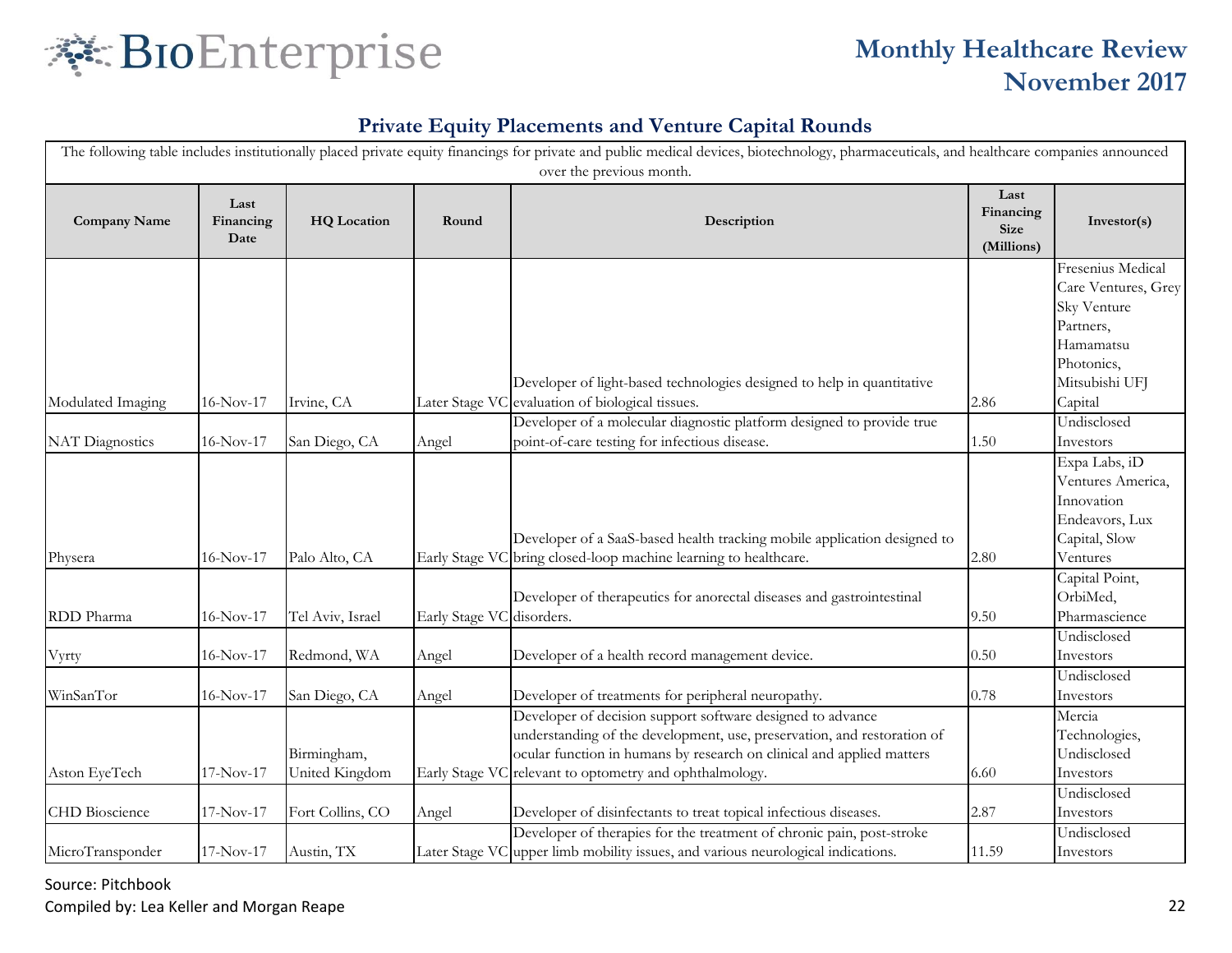

| The following table includes institutionally placed private equity financings for private and public medical devices, biotechnology, pharmaceuticals, and healthcare companies announced<br>over the previous month. |                           |                                 |            |                                                                                                                                                                                                                                 |                                         |                                                                                                                                                                                                 |  |  |
|----------------------------------------------------------------------------------------------------------------------------------------------------------------------------------------------------------------------|---------------------------|---------------------------------|------------|---------------------------------------------------------------------------------------------------------------------------------------------------------------------------------------------------------------------------------|-----------------------------------------|-------------------------------------------------------------------------------------------------------------------------------------------------------------------------------------------------|--|--|
| <b>Company Name</b>                                                                                                                                                                                                  | Last<br>Financing<br>Date | <b>HQ</b> Location              | Round      | Description                                                                                                                                                                                                                     | Last<br>Financing<br>Size<br>(Millions) | Investor(s)                                                                                                                                                                                     |  |  |
| Ncardia                                                                                                                                                                                                              | $17-Nov-17$               | Gosselies, Belgium              |            | Developer of stem cell technology intended to support scientists operating<br>in the hiPSC drug discovery and development space, including<br>Early Stage VC cardiovascular and neural safety and efficacy studies.             | 12.32                                   | Epimède, Federal<br>Holding and<br>Investment<br>Company,<br>InnovationQuarter,<br>SAMBRINVEST,<br>Société Régionale<br>d'Investissement de<br>Wallonie, Vesalius<br><b>Biocapital Partners</b> |  |  |
| Sano Informed<br>Prescribing                                                                                                                                                                                         | $17-Nov-17$               | Franklin, TN                    | Angel      | Provider of quantitative medication detection and therapy information<br>services.                                                                                                                                              | 6.93                                    | NueCura Partners,<br>Undisclosed<br>Investors                                                                                                                                                   |  |  |
| TeleClinic                                                                                                                                                                                                           | 18-Nov-17                 | Munich, Germany                 | Seed Round | Developer of a medical diagnoses and prescriptions platform designed to<br>offer medical long-distance treatment.                                                                                                               | 2.35                                    | Digital Health<br>Ventures,<br>Undisclosed<br>Investors                                                                                                                                         |  |  |
| Avalon GloboCare<br>(AVCO)                                                                                                                                                                                           | 20-Nov-17                 | Freehold, NJ                    | PIPE       | Developer of a healthcare management platform designed to offer cell-<br>based therapeutics and technologies.                                                                                                                   | 5.15                                    | Undisclosed<br>Investors                                                                                                                                                                        |  |  |
| ChroMedX (CHX)<br>Illuma                                                                                                                                                                                             | $20-Nov-17$<br>20-Nov-17  | Toronto, Canada<br>Marietta, GA | PIPE       | Developer of medical devices for in-vitro diagnostics and point-of-care<br>testing.<br>Provider of an eye care coordination platform created to ensure diabetic<br>Later Stage VC patients get the eye care services they need. | 2.30<br>0.90                            | Undisclosed<br>Investors<br>Undisclosed<br>Investors                                                                                                                                            |  |  |
| <b>Inflammatory Response</b><br>Research                                                                                                                                                                             | 20-Nov-17                 | Santa Barbara, CA               | Angel      | Provider of drug development services for inflammatory disorders.                                                                                                                                                               | 0.98                                    | Undisclosed<br>Investors                                                                                                                                                                        |  |  |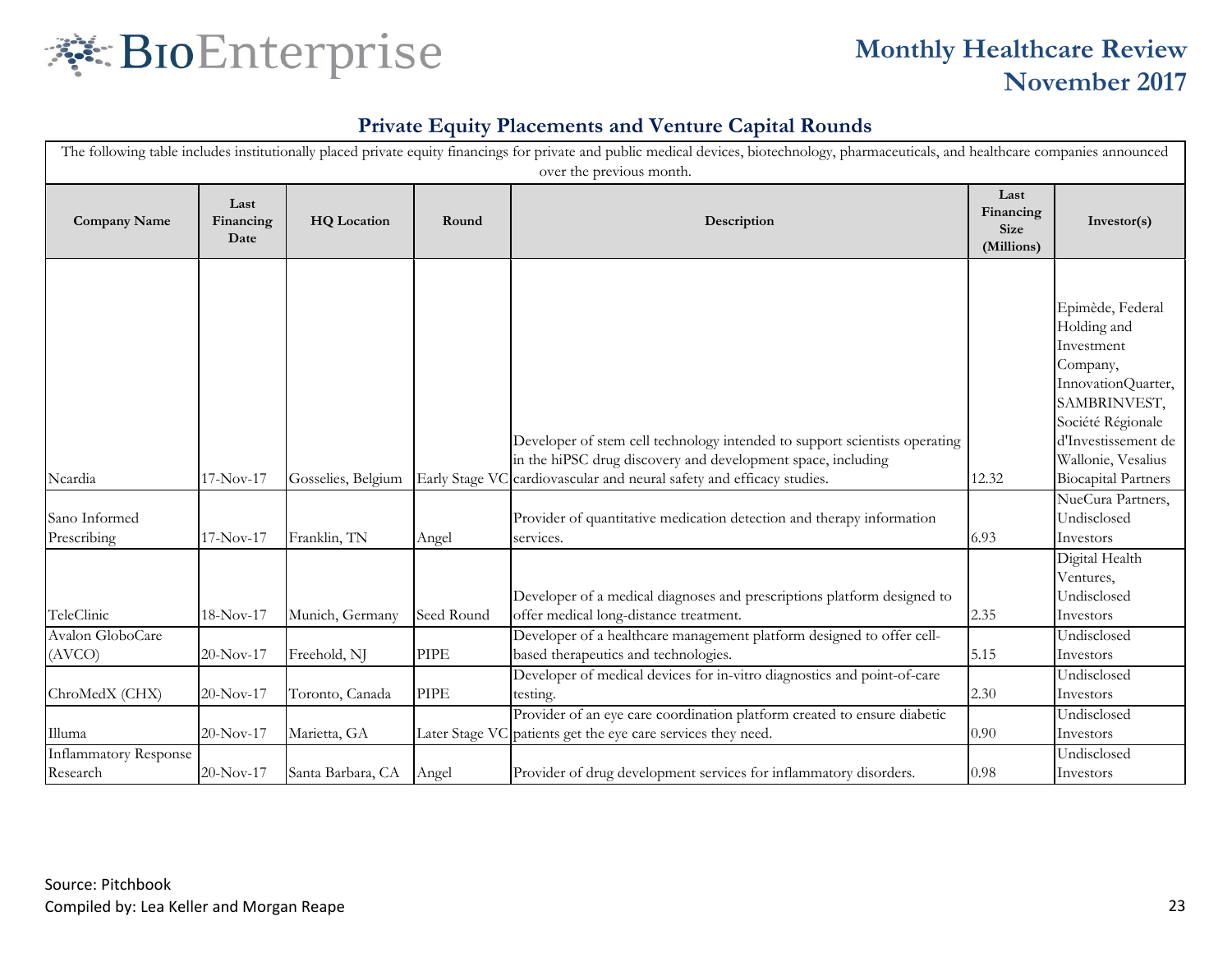

| The following table includes institutionally placed private equity financings for private and public medical devices, biotechnology, pharmaceuticals, and healthcare companies announced<br>over the previous month. |                           |                     |             |                                                                                                                                                                   |                                                |                                                                                                                                                                                               |  |  |
|----------------------------------------------------------------------------------------------------------------------------------------------------------------------------------------------------------------------|---------------------------|---------------------|-------------|-------------------------------------------------------------------------------------------------------------------------------------------------------------------|------------------------------------------------|-----------------------------------------------------------------------------------------------------------------------------------------------------------------------------------------------|--|--|
| <b>Company Name</b>                                                                                                                                                                                                  | Last<br>Financing<br>Date | <b>HQ</b> Location  | Round       | Description                                                                                                                                                       | Last<br>Financing<br><b>Size</b><br>(Millions) | Investor(s)                                                                                                                                                                                   |  |  |
| Maven                                                                                                                                                                                                                | $20-Nov-17$               | New York, NY        |             | Provider of a mobile application for women to book video appointments<br>Early Stage VC with healthcare practitioners.                                            | 10.87                                          | 14W, 8VC,<br>BoxGroup, Colle<br>Capital Partners,<br><b>DGNL</b> Ventures,<br>Female Founders<br>Fund, Great Oaks<br>Venture Capital,<br>Spring Mountain<br>Capital, Undisclosed<br>Investors |  |  |
| MedMinder                                                                                                                                                                                                            | $20-Nov-17$               | Needham, MA         |             | Provider of an automated wireless pill dispensing system intended to<br>Later Stage VC simplify medication management and improve medication adherence.           | 0.61                                           | Undisclosed<br>Investors                                                                                                                                                                      |  |  |
| Oviva                                                                                                                                                                                                                | 20-Nov-17                 | Zürich, Switzerland |             | Provider of a technology-enabled medical nutritional therapy platform for<br>Early Stage VC people with conditions such as obesity, diabetes, and food allergies. | 12.00                                          | Albion Capital,<br>Eight Roads<br>Ventures, F-Prime<br>Capital Partners,<br>Partech Ventures,<br><b>Walking Ventures</b>                                                                      |  |  |
| Recro Pharma (REPH)                                                                                                                                                                                                  | $20-Nov-17$               | Malvern, PA         | <b>PIPE</b> | Developer of non-opioid products, primarily the injectable meloxicam<br>used for the treatment of acute pain, for hospitals and ambulatory care<br>settings.      | 103.00                                         | Athyrium Capital<br>Management                                                                                                                                                                |  |  |
| <b>AVM</b> Biotechnology                                                                                                                                                                                             | 21-Nov-17                 | Seattle, WA         |             | Developer of stem cell technologies for regenerative medicine, oncology,<br>Later Stage VC and human biologics.                                                   | 3.72                                           | Undisclosed<br>Investors                                                                                                                                                                      |  |  |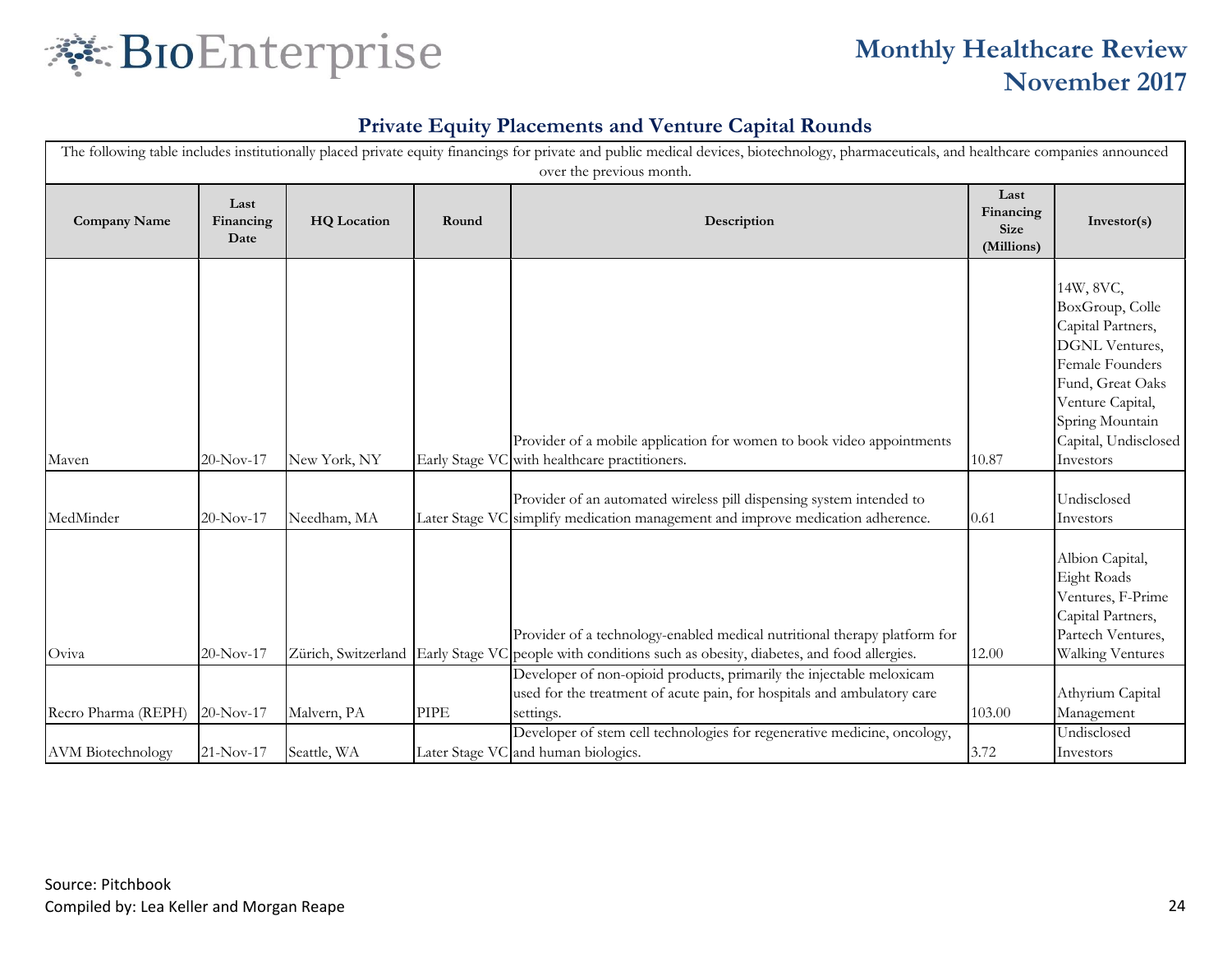

| The following table includes institutionally placed private equity financings for private and public medical devices, biotechnology, pharmaceuticals, and healthcare companies announced<br>over the previous month. |                           |                    |                        |                                                                                                                                               |                                                |                                                                                                                                                                  |  |  |
|----------------------------------------------------------------------------------------------------------------------------------------------------------------------------------------------------------------------|---------------------------|--------------------|------------------------|-----------------------------------------------------------------------------------------------------------------------------------------------|------------------------------------------------|------------------------------------------------------------------------------------------------------------------------------------------------------------------|--|--|
| <b>Company Name</b>                                                                                                                                                                                                  | Last<br>Financing<br>Date | <b>HQ</b> Location | Round                  | Description                                                                                                                                   | Last<br>Financing<br><b>Size</b><br>(Millions) | Investor(s)                                                                                                                                                      |  |  |
| Candid Co                                                                                                                                                                                                            | 21-Nov-17                 | New York, NY       |                        | Provider of teeth alignment technology made of a smooth, comfortable,<br>Early Stage VC BPA-free plastic that won't irritate cheeks and gums. | 15.00                                          | Arena Ventures,<br><b>Bessemer Venture</b><br>Partners, e.ventures,<br>Greycroft Partners,<br>Undisclosed<br>Investors                                           |  |  |
| Neurolens                                                                                                                                                                                                            | 21-Nov-17                 | Costa Mesa, CA     | Early Stage VC vision. | Developer of corrective lenses intended to improve eye alignment and                                                                          | 7.52                                           | Undisclosed<br>Investors                                                                                                                                         |  |  |
| Preceptis Medical                                                                                                                                                                                                    | 21-Nov-17                 | Plymouth, MN       | Later Stage VC         | Developer of pediatric surgical technologies designed to offer a conscious<br>sedation option for ear tube placement.                         | Undisclosed                                    | Omphalos Venture<br>Partners,<br>Undisclosed<br>Investors                                                                                                        |  |  |
| Step Pharma                                                                                                                                                                                                          | $21-Nov-17$               | Paris, France      |                        | Developer of proprietary small molecule therapeutics for the treatment of<br>Early Stage VC auto-immune diseases.                             | 17.01                                          | Bpifrance, IdInvest<br>Partners, Imagine<br>Institute, Inserm<br>Transfert Initiative,<br>Kurma Partners,<br>Pontifax Venture<br>Capital, Sygnature<br>Discovery |  |  |
|                                                                                                                                                                                                                      |                           | New Providence,    |                        | Developer of a drug-eluting coronary stent-on-a-wire integrated delivery                                                                      |                                                | Undisclosed                                                                                                                                                      |  |  |
| Svelte Medical Systems                                                                                                                                                                                               | 21-Nov-17                 | NJ                 |                        | Later Stage VC system intended to treat coronary artery disease.                                                                              | 15.30                                          | Investors                                                                                                                                                        |  |  |
| Turner Innovations                                                                                                                                                                                                   | 21-Nov-17                 | Orem, UT           | Seed Round             | Manufacturer of x-ray imaging systems intended to capture full<br>fluoroscopy function and radiography image.                                 | Undisclosed                                    | Cavendish Impact<br>Capital, Undisclosed<br>Investors                                                                                                            |  |  |
| 1200 Pharma                                                                                                                                                                                                          | 22-Nov-17                 | Pasadena, CA       |                        | Early Stage VC Developer of oncology drugs.                                                                                                   | 6.25                                           | Undisclosed<br>Investors                                                                                                                                         |  |  |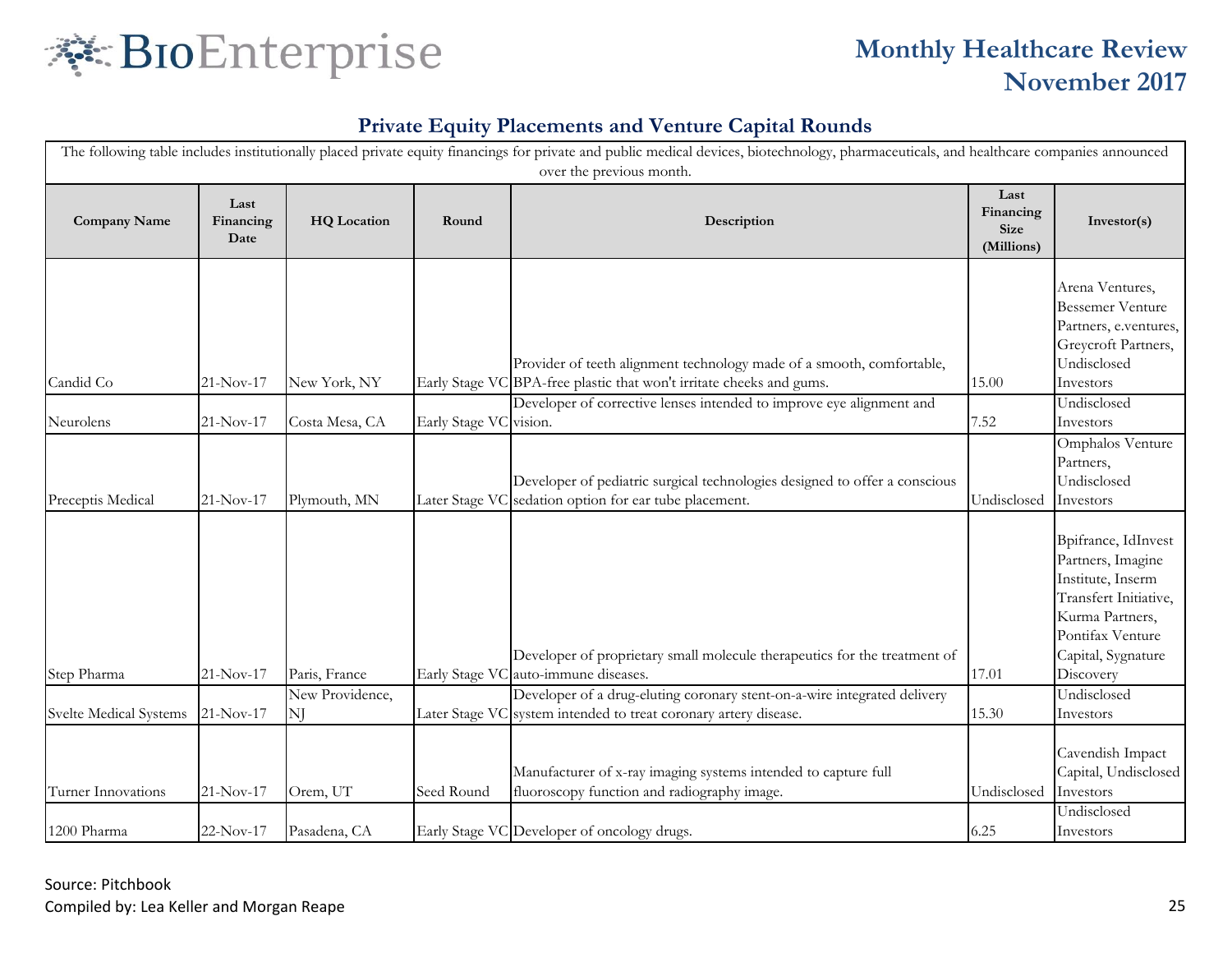

#### **Private Equity Placements and Venture Capital Rounds**

| The following table includes institutionally placed private equity financings for private and public medical devices, biotechnology, pharmaceuticals, and healthcare companies announced |                           |                    |             |                                                                                                                                                                                                                                                                                                                   |                                                |                                                                                                                                                                                                                                                                                                                   |  |  |
|------------------------------------------------------------------------------------------------------------------------------------------------------------------------------------------|---------------------------|--------------------|-------------|-------------------------------------------------------------------------------------------------------------------------------------------------------------------------------------------------------------------------------------------------------------------------------------------------------------------|------------------------------------------------|-------------------------------------------------------------------------------------------------------------------------------------------------------------------------------------------------------------------------------------------------------------------------------------------------------------------|--|--|
| <b>Company Name</b>                                                                                                                                                                      | Last<br>Financing<br>Date | <b>HQ</b> Location | Round       | over the previous month.<br>Description                                                                                                                                                                                                                                                                           | Last<br>Financing<br><b>Size</b><br>(Millions) | Investor(s)                                                                                                                                                                                                                                                                                                       |  |  |
| Grail (Biotechnology)                                                                                                                                                                    | 22-Nov-17                 | Menlo Park, CA     |             | Early Stage VC Developer of a pan-cancer screening test designed to detect cancer early.                                                                                                                                                                                                                          | 1211.66                                        | Amazon.com,<br><b>ARCH Venture</b><br>Partners, Bristol-<br>Myers Squibb,<br>Celgene, Dentsu<br>Ventures, Foresite<br>Capital<br>Management,<br>JLABS, Johnson &<br>Johnson Innovation<br>JJDC, Longwood<br>Fund, McKesson<br>Ventures, Merck,<br>Tencent, Varian<br>Medical Systems,<br>Undisclosed<br>Investors |  |  |
| Quantgene                                                                                                                                                                                | 22-Nov-17                 | Berkeley, CA       | Angel       | Developer of genomic diagnostics technologies that detect tumor<br>mutations in standard patient blood samples at very low concentrations;<br>effective for lung, breast, colorectal, pancreatic, liver, ovarian, and prostate<br>cancer, as well as for melanoma, leukemia, non-hodgkin and hodgkin<br>lymphoma. | 6.13                                           | Undisclosed<br>Investors                                                                                                                                                                                                                                                                                          |  |  |
|                                                                                                                                                                                          |                           |                    |             | Developer of a breast scanning device designed to facilitate detection of                                                                                                                                                                                                                                         |                                                | Undisclosed                                                                                                                                                                                                                                                                                                       |  |  |
| Transonic Imaging                                                                                                                                                                        | $22-Nov-17$               | Los Angeles, CA    | Angel       | malignant lesions.<br>Developer of a technology created to improve the sensitivity and speed of                                                                                                                                                                                                                   | 4.04                                           | Investors<br>BrilliMedical,<br>Undisclosed                                                                                                                                                                                                                                                                        |  |  |
| Vigilant Diagnostics                                                                                                                                                                     | 22-Nov-17                 | Mound, MN          | Seed Round  | infectious disease detection.<br>Operator of a biotechnology company focused on the growth,                                                                                                                                                                                                                       | Undisclosed                                    | Investors                                                                                                                                                                                                                                                                                                         |  |  |
| Stemcell United (SCU) 23-Nov-17                                                                                                                                                          |                           | Sydney, Australia  | <b>PIPE</b> | reproduction, culture, and extraction of stem cells for medicinal, health,<br>and beauty applications.                                                                                                                                                                                                            | Undisclosed Investors                          | Undisclosed                                                                                                                                                                                                                                                                                                       |  |  |

Source: Pitchbook Compiled by: Lea Keller and Morgan Reape 26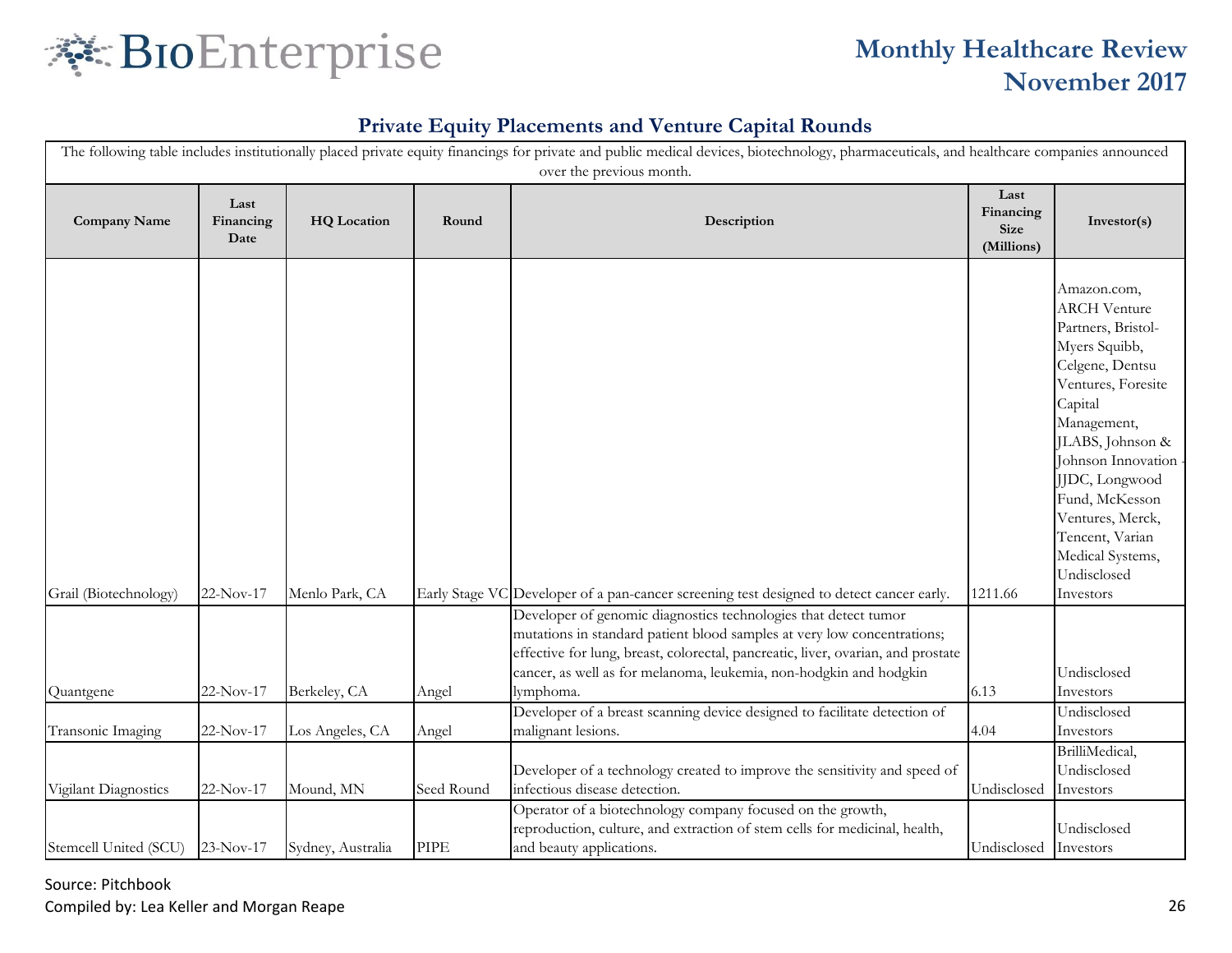

|                                       | The following table includes institutionally placed private equity financings for private and public medical devices, biotechnology, pharmaceuticals, and healthcare companies announced<br>over the previous month. |                              |             |                                                                                                                                                                                                                                                                                                                                    |                                                |                                                                                                                                                    |  |  |  |
|---------------------------------------|----------------------------------------------------------------------------------------------------------------------------------------------------------------------------------------------------------------------|------------------------------|-------------|------------------------------------------------------------------------------------------------------------------------------------------------------------------------------------------------------------------------------------------------------------------------------------------------------------------------------------|------------------------------------------------|----------------------------------------------------------------------------------------------------------------------------------------------------|--|--|--|
| <b>Company Name</b>                   | Last<br>Financing<br>Date                                                                                                                                                                                            | <b>HQ</b> Location           | Round       | Description                                                                                                                                                                                                                                                                                                                        | Last<br>Financing<br><b>Size</b><br>(Millions) | Investor(s)                                                                                                                                        |  |  |  |
| The Biomed<br>International           | 23-Nov-17                                                                                                                                                                                                            | Kelowna, Canada              | <b>PIPE</b> | Producer of medical marijuana and provider of scientific research and<br>services related to the medical cannabis industry.                                                                                                                                                                                                        | 3.20                                           | Alumina Partners                                                                                                                                   |  |  |  |
| mPharma                               | 23-Nov-17                                                                                                                                                                                                            | Accra, Ghana                 |             | Provider of a pharmaceutical data analytics platform for pharmacies and<br>their suppliers that manages prescription drug inventory and offers<br>Early Stage VC applications to prescribe and locate the medicines they need.                                                                                                     | 6.60                                           | grey Sky Venture<br>Partners, Hikma<br>Ventures,<br>LifeSciVC, Merck<br>Ventures, Three<br>Leaf Ventures,<br>Undisclosed<br>Investors              |  |  |  |
| <b>Eyecarrot Innovations</b><br>(EYC) | 24-Nov-17                                                                                                                                                                                                            | Vancouver, Canada            | <b>PIPE</b> | Developer of an eye testing platform created to integrate software,<br>hardware, and data for effective eye testing and treatment.                                                                                                                                                                                                 | 1.25                                           | Undisclosed<br>Investors                                                                                                                           |  |  |  |
| LabGenius                             | 24-Nov-17                                                                                                                                                                                                            | London, United<br>Kingdom    | Seed Round  | Developer of an autonomous AI-driven evolution engine for the discovery<br>of high-value protein components.                                                                                                                                                                                                                       | 3.66                                           | Acequia Capital,<br>Backed VC, Beast<br>Ventures, Berggruen<br>Holdings, Charles<br>Songhurst, Kindred<br>Capital, System.One,<br>Thomas McInerney |  |  |  |
| Simedis                               | $24-Nov-17$                                                                                                                                                                                                          | Saint Gallen,<br>Switzerland |             | Developer of virtual reality simulators for medical education and training<br>Early Stage VC in all minimally invasive specialist areas.                                                                                                                                                                                           | 4.99                                           | Undisclosed<br>Investors                                                                                                                           |  |  |  |
| B <sub>4</sub> CC                     | 27-Nov-17                                                                                                                                                                                                            | Gainesville, GA              | Angel       | Developer of a mobile application designed to continuously monitor and<br>match options for cancer treatment, proactively search and provide<br>personal ongoing search results, inform of latest treatments and clinical<br>trials for the specific cancer, and easily share the precision-matched<br>options with user's doctor. | 0.56                                           | Undisclosed<br>Investors                                                                                                                           |  |  |  |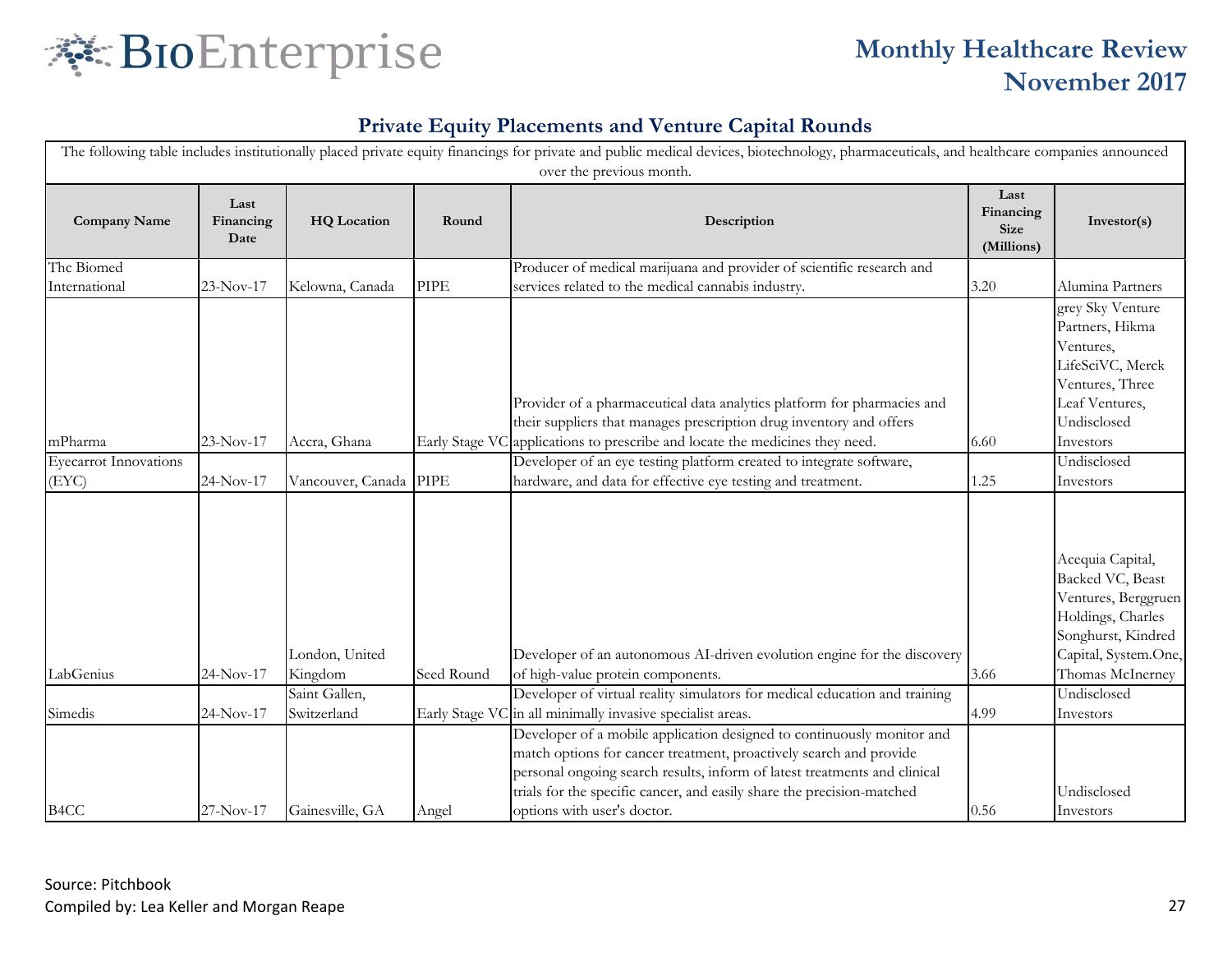

| The following table includes institutionally placed private equity financings for private and public medical devices, biotechnology, pharmaceuticals, and healthcare companies announced<br>over the previous month. |                           |                             |            |                                                                                                                                                                                                                                                                                                                                                                                                                          |                                         |                                                                                                                                       |  |
|----------------------------------------------------------------------------------------------------------------------------------------------------------------------------------------------------------------------|---------------------------|-----------------------------|------------|--------------------------------------------------------------------------------------------------------------------------------------------------------------------------------------------------------------------------------------------------------------------------------------------------------------------------------------------------------------------------------------------------------------------------|-----------------------------------------|---------------------------------------------------------------------------------------------------------------------------------------|--|
| <b>Company Name</b>                                                                                                                                                                                                  | Last<br>Financing<br>Date | <b>HQ</b> Location          | Round      | Description                                                                                                                                                                                                                                                                                                                                                                                                              | Last<br>Financing<br>Size<br>(Millions) | Investor(s)                                                                                                                           |  |
| Biolinq                                                                                                                                                                                                              | 27-Nov-17                 | San Diego, CA               |            | Provider of a skin-applied, minimally-invasive electrochemical biosensor<br>that analyzes biomarkers in the interstitial fluid, enabling patients with<br>diabetes to monitor their blood glucose without the pain and hassle of<br>Early Stage VC traditional systems.                                                                                                                                                  | 10.00                                   | Grey Sky Venture<br>Partners, Hikma<br>Ventures,<br>LifeSciVC, Merck<br>Ventures, Three<br>Leaf Ventures,<br>Undisclosed<br>Investors |  |
| Camras Vision                                                                                                                                                                                                        | 27-Nov-17                 |                             |            |                                                                                                                                                                                                                                                                                                                                                                                                                          | 3.00                                    | Undisclosed                                                                                                                           |  |
| Doctolib                                                                                                                                                                                                             | 27-Nov-17                 | Durham, NC<br>Paris, France | Angel      | Developer of an ophthalmic medical device.<br>Developer of an application platform designed for patients to choose their<br>Later Stage VC doctor, make an appointment, and monitor their health.                                                                                                                                                                                                                        | 41.06                                   | Investors<br>Bpifrance, Eurazeo                                                                                                       |  |
| Esculon                                                                                                                                                                                                              | 27-Nov-17                 | Omaha, NE                   | Seed Round | Developer of advanced surgical drainage systems intended to address<br>expensive and frequent complications in patients undergoing open-heart or<br>open-lung surgery by using a series of integrated sensors, algorithms, and<br>small battery-powered controllers to monitor wound site drainage, ensure<br>proper evacuation, and provide critical data for clinical decision support<br>for the attending clinician. | 2.93                                    | Invest Nebraska,<br>Ehrenberg Chesler,<br>Undisclosed<br>Investors                                                                    |  |
| Fibralign                                                                                                                                                                                                            | 27-Nov-17                 | Union City, CA              | Angel      | Developer of advanced therapeutic biomedical devices using scaffolding<br>technology that mimics human tissue structure and directly influences cell<br>behavior as well as orientates collagen fibers to support the body's<br>regenerative repair and maintenance process.                                                                                                                                             | Undisclosed                             | angelMD                                                                                                                               |  |
| KalGene<br>Pharmaceuticals                                                                                                                                                                                           | 27-Nov-17                 | Kingston, Canada            |            | Developer of precision medicine therapeutics created to slow the<br>Later Stage VC progression of Alzheimer's disease.                                                                                                                                                                                                                                                                                                   | Undisclosed                             | Accel-Rx, Anges<br>Québec, Anges<br>Québec Capital,<br>Lumira Capital,<br>Undisclosed<br>Investors                                    |  |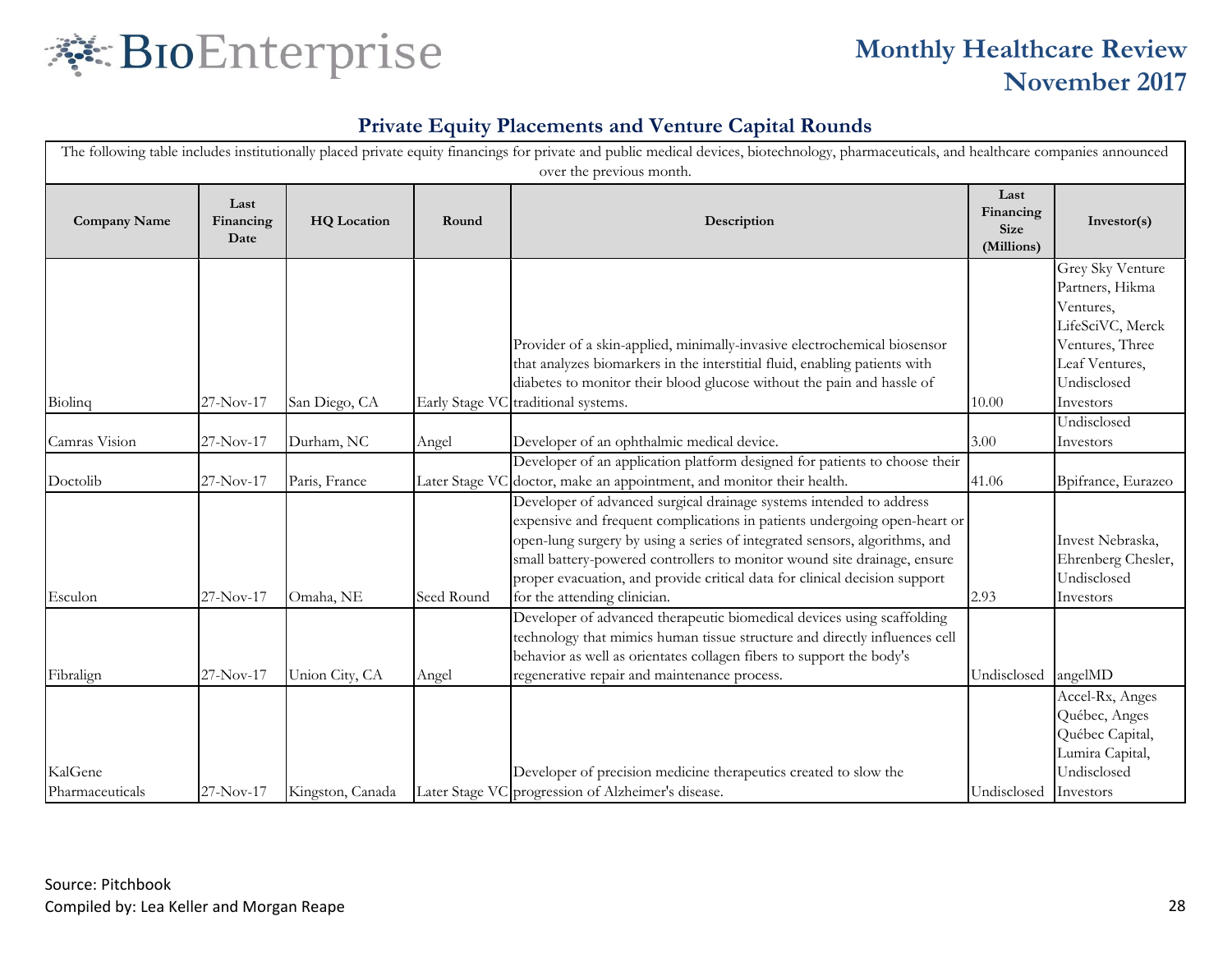

| The following table includes institutionally placed private equity financings for private and public medical devices, biotechnology, pharmaceuticals, and healthcare companies announced<br>over the previous month. |                           |                    |                          |                                                                                                                                                                                                                                                          |                                         |                                                                                                                                                                                       |  |  |
|----------------------------------------------------------------------------------------------------------------------------------------------------------------------------------------------------------------------|---------------------------|--------------------|--------------------------|----------------------------------------------------------------------------------------------------------------------------------------------------------------------------------------------------------------------------------------------------------|-----------------------------------------|---------------------------------------------------------------------------------------------------------------------------------------------------------------------------------------|--|--|
| <b>Company Name</b>                                                                                                                                                                                                  | Last<br>Financing<br>Date | <b>HQ</b> Location | Round                    | Description                                                                                                                                                                                                                                              | Last<br>Financing<br>Size<br>(Millions) | Investor(s)                                                                                                                                                                           |  |  |
| Medeor Therapeutics                                                                                                                                                                                                  | 27-Nov-17                 | San Mateo, CA      | Early Stage VO           | Developer of cellular immunotherapies designed to improve outcomes in<br>organ transplant recipients.                                                                                                                                                    | 57.00                                   | 6 Dimensions<br>Capital, RA Capital<br>Management,<br>Sofinnova Ventures,<br>Vivo Capital, WuXi<br>Healthcare Ventures                                                                |  |  |
| Base Pair<br>Biotechnologies                                                                                                                                                                                         | 28-Nov-17                 | Pearland, TX       | Early Stage VC services. | Provider of customized, consultative aptamer discovery and development                                                                                                                                                                                   | 3.20                                    | Base Pair Canada,<br>BioTex med, Eventi<br>Capital Partners,<br>Undisclosed<br>Investors                                                                                              |  |  |
| CinRx Pharma                                                                                                                                                                                                         | 28-Nov-17                 | Cincinnati, OH     | Angel                    | Developer of therapeutics created to address substantial unmet medical<br>needs across diverse disease indications.                                                                                                                                      | 10.00                                   | Undisclosed<br>Investors                                                                                                                                                              |  |  |
| Envisagenics                                                                                                                                                                                                         | 28-Nov-17                 | Huntington, NY     | Seed Round               | Developer of a bio-data analysis platform designed to extract biologically<br>relevant RNA isoforms from raw RNA-seq data, enabling scientists to<br>detect, quantify, and interpret ribonucleic acid sequencing for reducing<br>drug-development risks. | 2.50                                    | Breakout Labs,<br>Cosine, Dolby<br>Family Ventures,<br>Dynamk Capital,<br><b>Empire State</b><br>Development, SV<br>Angel, Third Kind<br>Venture Capital,<br>Undisclosed<br>Investors |  |  |
| Kineta                                                                                                                                                                                                               | 28-Nov-17                 | Seattle, WA        |                          | Developer of translational and immune modulating drugs to cure<br>Later Stage VC autoimmune diseases, viral diseases, and severe pain.                                                                                                                   | 0.19                                    | Undisclosed<br>Investors                                                                                                                                                              |  |  |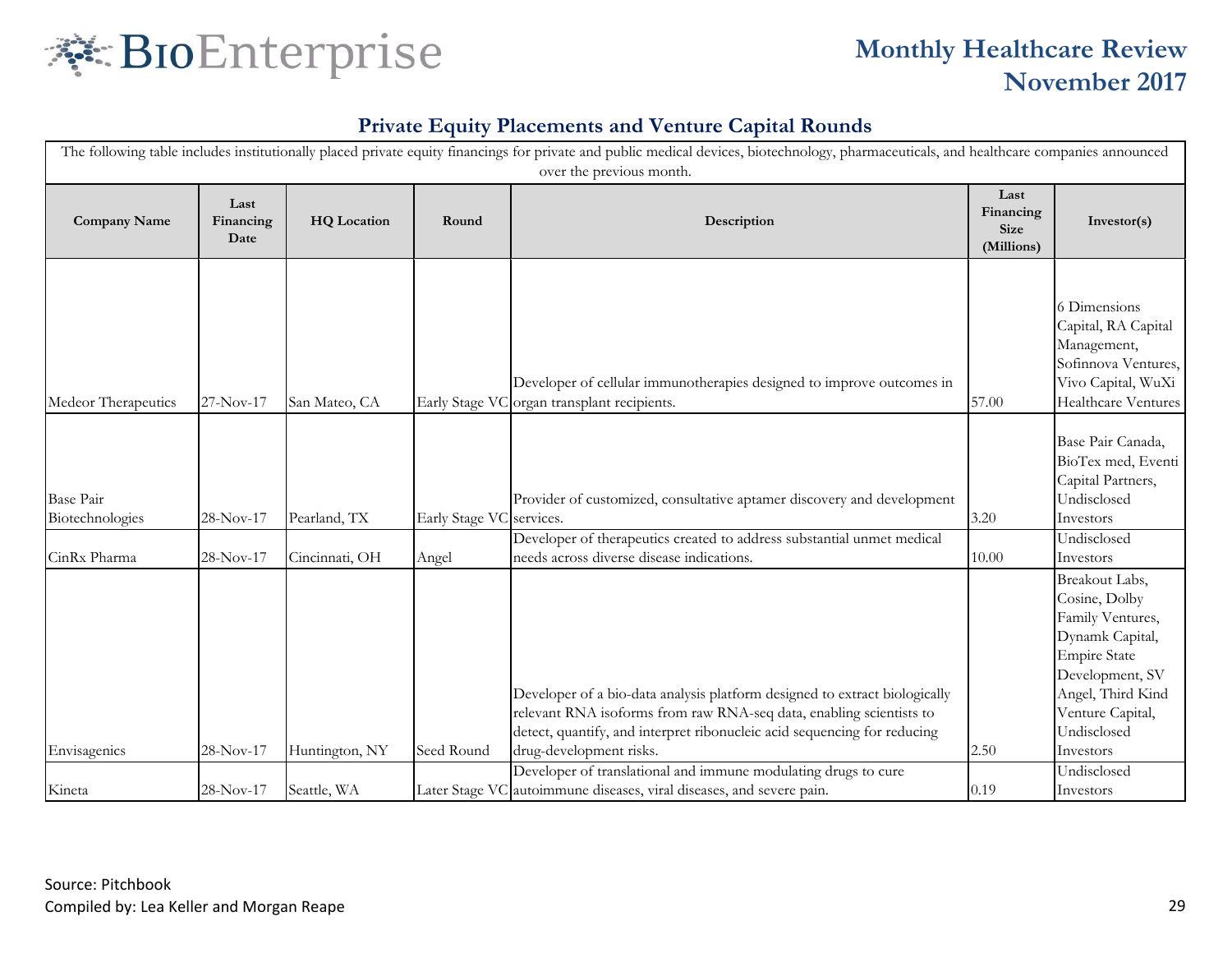

| The following table includes institutionally placed private equity financings for private and public medical devices, biotechnology, pharmaceuticals, and healthcare companies announced<br>over the previous month. |             |                          |                        |                                                                                                                                                                          |             |                                                                                                                                                    |  |  |
|----------------------------------------------------------------------------------------------------------------------------------------------------------------------------------------------------------------------|-------------|--------------------------|------------------------|--------------------------------------------------------------------------------------------------------------------------------------------------------------------------|-------------|----------------------------------------------------------------------------------------------------------------------------------------------------|--|--|
| Last<br><b>Company Name</b><br>Financing<br><b>HQ</b> Location<br>Date                                                                                                                                               |             | Round                    | Description            | Last<br>Financing<br><b>Size</b><br>(Millions)                                                                                                                           | Investor(s) |                                                                                                                                                    |  |  |
|                                                                                                                                                                                                                      |             | Menlo Park, CA           |                        | Provider of a non-invasive system to induce therapeutic hypothermia for<br>preservation of tissue following a heart attack, stroke, and traumatic brain                  | 8.00        | BioPacificVentures,<br>BrilliMedical,<br>FundRx, ShangBay<br>Capital, SV Tech<br>Ventures,<br>TAMCAP, Western<br>Technology<br>Investment, Zhongji |  |  |
| Qool Therapeutics                                                                                                                                                                                                    | 28-Nov-17   |                          | Early Stage VC injury. |                                                                                                                                                                          |             | Holdings<br>McCarthy Capital,                                                                                                                      |  |  |
|                                                                                                                                                                                                                      |             |                          | PE Growth/             | Provider of a web-based healthcare software designed for cost-saving                                                                                                     |             | Undisclosed                                                                                                                                        |  |  |
| Rx Savings                                                                                                                                                                                                           | $28-Nov-17$ | Overland Park, KS        | Expansion              | services for purchasing prescription drugs.                                                                                                                              | 18.44       | Investors                                                                                                                                          |  |  |
| Sermonix<br>Pharmaceuticals                                                                                                                                                                                          | 28-Nov-17   | Columbus, OH             | Seed Round             | Operator of a specialty pharmaceutical company offering healthcare<br>products in women's health, menopause, and selective estrogen receptor<br>modulators.              | 4.20        | Richard DeSchutter,<br>Undisclosed<br>Investors                                                                                                    |  |  |
| Vanc Pharmaceuticals                                                                                                                                                                                                 |             |                          |                        | Manufacturer and distributor of generic and over-the-counter                                                                                                             |             | Undisclosed                                                                                                                                        |  |  |
| (VANC)                                                                                                                                                                                                               | $28-Nov-17$ | Richmond, Canada         | <b>PIPE</b>            | pharmaceuticals.                                                                                                                                                         | 0.57        | Investors                                                                                                                                          |  |  |
| XableCath                                                                                                                                                                                                            | 28-Nov-17   | Arley, United<br>Kingdom | Angel                  | Manufacturer of catheter-based devices created to treat peripheral and<br>cardiovascular diseases.                                                                       | 1.17        | Undisclosed<br>Investors                                                                                                                           |  |  |
| Actinogen Medical<br>(ACW)                                                                                                                                                                                           | 29-Nov-17   | Sydney, Australia        | <b>PIPE</b>            | Provider of biotechnology services focused on the development of novel<br>treatments for Alzheimer's disease and other major age-related<br>neurodegenerative disorders. | 4.03        | Undisclosed<br>Investors                                                                                                                           |  |  |
| Apexian<br>Pharmaceuticals                                                                                                                                                                                           | 29-Nov-17   | Indianapolis, IN         | Later Stage VO         | Operator of a clinical stage biotechnology platform designed to develop<br>novel compounds to treat cancer.                                                              | 4.80        | <b>Elevate Ventures</b>                                                                                                                            |  |  |
| Arsanis (ASNS)                                                                                                                                                                                                       | 29-Nov-17   | Waltham, MA              | <b>PIPE</b>            | Developer of monoclonal antibodies designed to prevent and treat serious<br>infectious diseases.                                                                         | 20.00       | New Enterprise<br>Associates                                                                                                                       |  |  |
| <b>BreStem Therapeutics</b>                                                                                                                                                                                          | 29-Nov-17   | Raleigh, NC              | Angel                  | Developer of a stem cell therapy for lung regeneration created to fight<br>pulmonary fibrosis.                                                                           | 0.05        | Undisclosed<br>Investors                                                                                                                           |  |  |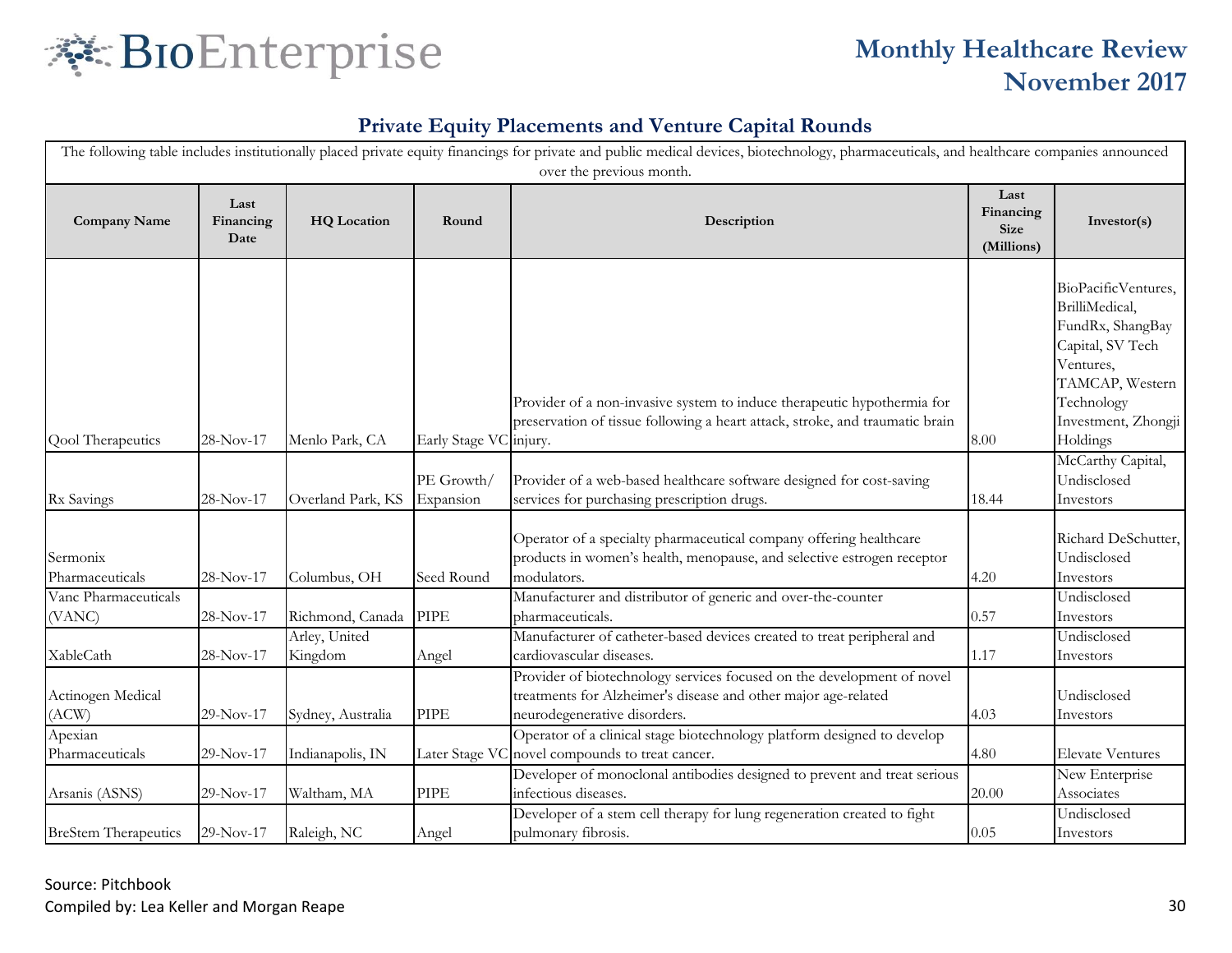

| The following table includes institutionally placed private equity financings for private and public medical devices, biotechnology, pharmaceuticals, and healthcare companies announced<br>over the previous month. |                           |                    |                |                                                                                                                                                                                                                                                                                                                                                                                                                                                                                                                                 |                                                |                                                                                                                                                                                                                                                                         |  |  |
|----------------------------------------------------------------------------------------------------------------------------------------------------------------------------------------------------------------------|---------------------------|--------------------|----------------|---------------------------------------------------------------------------------------------------------------------------------------------------------------------------------------------------------------------------------------------------------------------------------------------------------------------------------------------------------------------------------------------------------------------------------------------------------------------------------------------------------------------------------|------------------------------------------------|-------------------------------------------------------------------------------------------------------------------------------------------------------------------------------------------------------------------------------------------------------------------------|--|--|
| <b>Company Name</b>                                                                                                                                                                                                  | Last<br>Financing<br>Date | <b>HQ</b> Location | Round          | Description                                                                                                                                                                                                                                                                                                                                                                                                                                                                                                                     | Last<br>Financing<br><b>Size</b><br>(Millions) | Investor(s)                                                                                                                                                                                                                                                             |  |  |
|                                                                                                                                                                                                                      |                           |                    |                | Developer of a next evolution shoulder replacement system created to                                                                                                                                                                                                                                                                                                                                                                                                                                                            |                                                | Undisclosed                                                                                                                                                                                                                                                             |  |  |
| Catalyst OrthoScience                                                                                                                                                                                                | $29-Nov-17$               | Naples, FL         | Early Stage VC | make orthopedic surgery less invasive and more efficient.                                                                                                                                                                                                                                                                                                                                                                                                                                                                       | 3.60                                           | Investors                                                                                                                                                                                                                                                               |  |  |
| Codiak                                                                                                                                                                                                               | 29-Nov-17                 | Cambridge, MA      |                | Developer of a proprietary pipeline of novel, targeted medicines for<br>diseases with high unmet medical need using its broad platform for the<br>Later Stage VC delivery of macromolecules to diverse cells and tissues.                                                                                                                                                                                                                                                                                                       | 76.50                                          | Alaska Permanent<br>Fund, Alexandria<br>Venture<br>Investments, ARCH<br>Venture Partners,<br>Casdin Capital,<br>EcoR1 Capital,<br>Fidelity<br>Management &<br>Research, Flagship<br>Pioneering, Qatar<br>Investment<br>Authority, Sirona<br>Biochem, Tavistock<br>Group |  |  |
| Ixcela                                                                                                                                                                                                               | 29-Nov-17                 | Bedford, MA        |                | Operator of a gut health and wellness firm focused on restoring internal<br>fitness by a sophisticated test that identifies key small molecules associated<br>with the gut microbiome that are out of balance, and an individualized<br>therapy, enabling individuals to address health issues such as irritable bowel<br>Early Stage VC syndrome, acid reflux, and leaky gut.<br>Developer of non-nucleotide conditional modulators of the STING<br>pathway that uses small molecules to indirectly and conditionally modulate | 1.82                                           | Undisclosed<br>Investors<br>Alpine BioVentures,                                                                                                                                                                                                                         |  |  |
| Mavupharma                                                                                                                                                                                                           | 29-Nov-17                 | Kirkland, WA       |                | the pathway by leveraging the innate immune system, providing orally bio-<br>Early Stage VC available treatment for patients with cancer and other infectious diseases.                                                                                                                                                                                                                                                                                                                                                         | 20.00                                          | Frazier Healthcare<br>Partners                                                                                                                                                                                                                                          |  |  |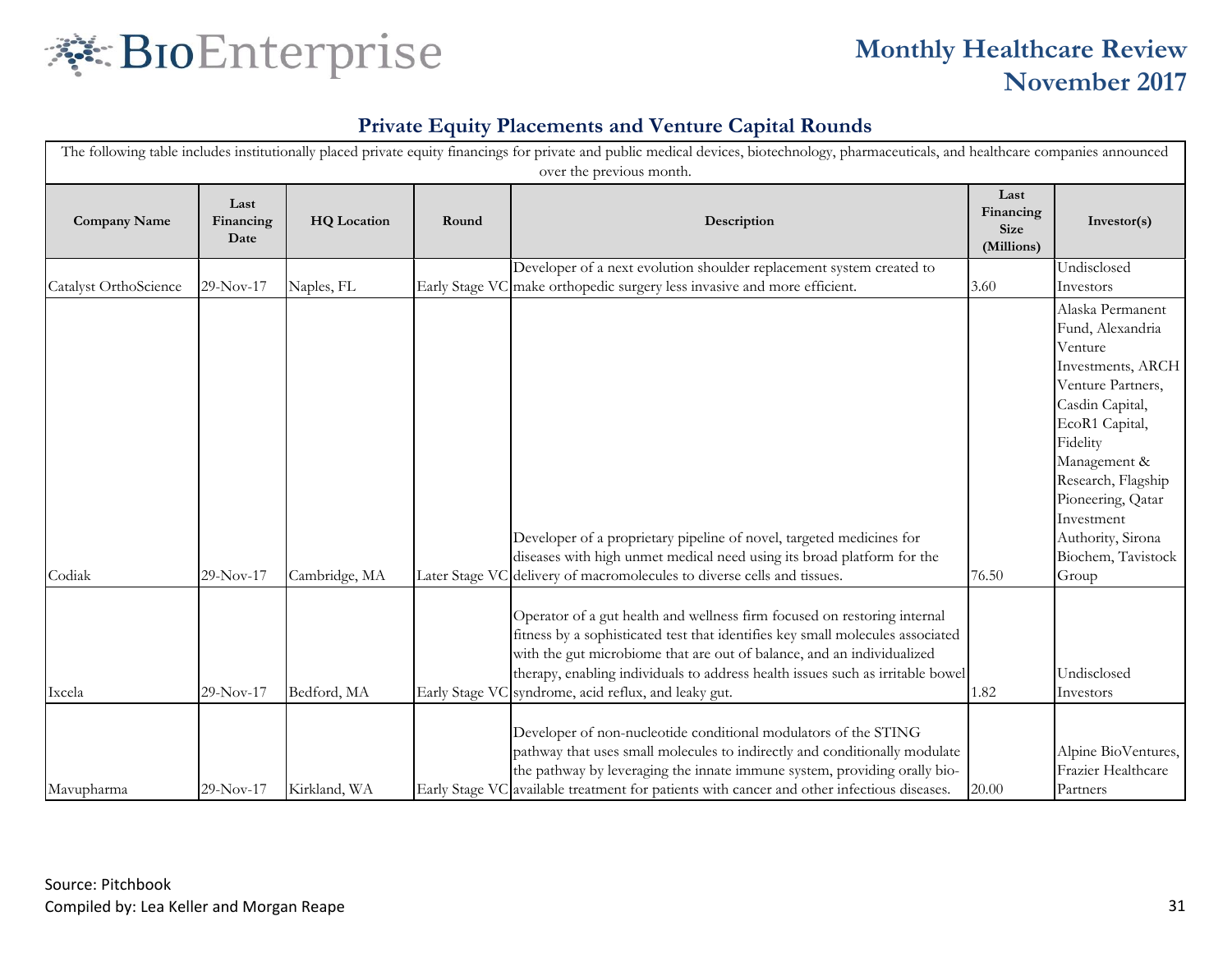

|                                     |           |                                 |                               | The following table includes institutionally placed private equity financings for private and public medical devices, biotechnology, pharmaceuticals, and healthcare companies announced<br>over the previous month.                       |                                                |                                                                                                                                         |
|-------------------------------------|-----------|---------------------------------|-------------------------------|--------------------------------------------------------------------------------------------------------------------------------------------------------------------------------------------------------------------------------------------|------------------------------------------------|-----------------------------------------------------------------------------------------------------------------------------------------|
| Last<br><b>Company Name</b><br>Date |           | Financing<br><b>HQ</b> Location |                               | Description                                                                                                                                                                                                                                | Last<br>Financing<br><b>Size</b><br>(Millions) | Investor(s)                                                                                                                             |
| NanoCellect Biomedical 29-Nov-17    |           | San Diego, CA                   |                               | Developer of a microfluidic flow cytometry platform that enables<br>biomedical scientists to analyze and sort cells required for drug discovery,<br>Early Stage VC diagnostics, or basic research.                                         | 10.00                                          | 5 Prime Ventures,<br>Agilent<br>Technologies, Anzu<br>Partners, FusionX<br>Ventures, Illumina<br>Ventures, Vertical<br>Venture Partners |
| ProValens                           | 29-Nov-17 | Minneapolis, MN                 | Angel                         | Developer of a patient relations technology designed to manage and<br>recommend resources, including educational content, Web and mobile<br>apps, self-monitoring devices, and services, based on the individual needs<br>of each patient. | 0.25                                           | Undisclosed<br>Investors                                                                                                                |
| Rhinomed (RNO)                      | 29-Nov-17 | Cremorne, Australia PIPE        |                               | Developer and manufacturer of medical devices designed for snorers to<br>breathe more easily through their nose and keep their mouth closed during<br>sleep.                                                                               | 2.75                                           | Undisclosed<br>Investors                                                                                                                |
| Terpenoid Therapeutics 29-Nov-17    |           | Coralville, IA                  | Angel                         | Developer of anti-cancer therapeutic drugs.                                                                                                                                                                                                | 1.34                                           | Undisclosed<br>Investors                                                                                                                |
| US Med-Equip                        | 29-Nov-17 | Houston, TX                     | PE Growth/<br>Expansion       | Provider of rental movable medical equipment.                                                                                                                                                                                              | Undisclosed                                    | Owner Resource<br>Group                                                                                                                 |
| YmAbs                               | 29-Nov-17 | New York, NY                    |                               | Developer of immunotherapy cancer treatments created to drive multiple<br>Early Stage VC product candidates in select solid tumor cancers.                                                                                                 | 80.00                                          | <b>HBM Healthcare</b><br>Investments, Scopia<br>Capital<br>Management,<br>Sofinnova Ventures,<br>Undisclosed<br>Investors               |
| Aenitis Technologies                | 30-Nov-17 | Paris, France                   | Early Stage VC by ultrasound. | Developer of a medical technology for the separation, handling, and<br>filtration of suspensions of particles or cells using acoustic forces generated                                                                                     | 4.69                                           | Horizon 2019                                                                                                                            |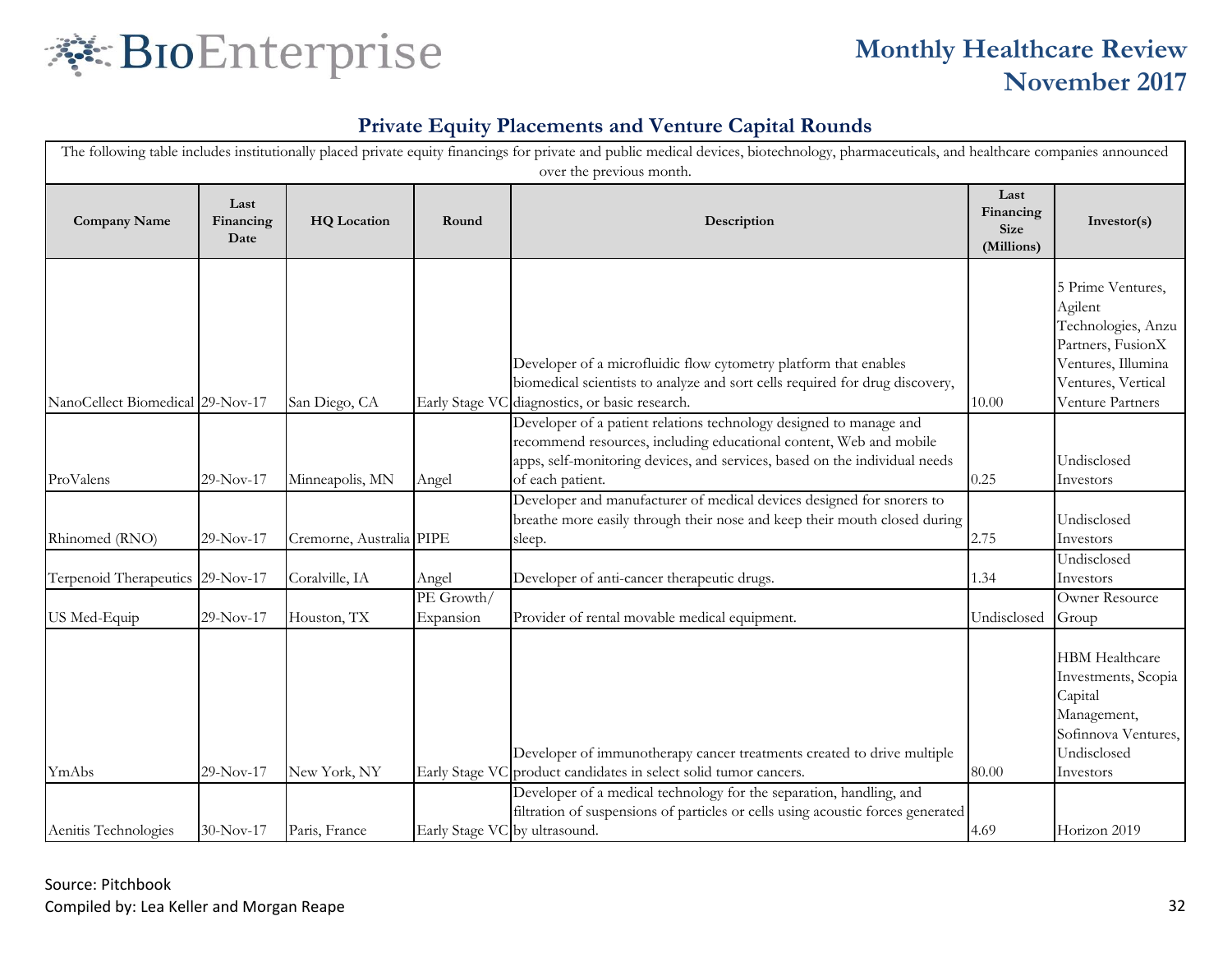

| The following table includes institutionally placed private equity financings for private and public medical devices, biotechnology, pharmaceuticals, and healthcare companies announced<br>over the previous month. |                           |                    |            |                                                                                                                                                                                                                            |                                                |                                                                                                                                                                                                                                                                          |  |  |
|----------------------------------------------------------------------------------------------------------------------------------------------------------------------------------------------------------------------|---------------------------|--------------------|------------|----------------------------------------------------------------------------------------------------------------------------------------------------------------------------------------------------------------------------|------------------------------------------------|--------------------------------------------------------------------------------------------------------------------------------------------------------------------------------------------------------------------------------------------------------------------------|--|--|
| <b>Company Name</b>                                                                                                                                                                                                  | Last<br>Financing<br>Date | <b>HQ</b> Location | Round      | Description                                                                                                                                                                                                                | Last<br>Financing<br><b>Size</b><br>(Millions) | Investor(s)                                                                                                                                                                                                                                                              |  |  |
| Arzeda                                                                                                                                                                                                               | 30-Nov-17                 | Seattle, WA        | PE Growth/ | Provider of an enzyme design technology that develops reaction-specific<br>optimized enzymes by creating innovative cell factories that can transform<br>Early Stage VC or supplement current chemical production methods. | 15.20                                          | Bioeconomy Capital,<br>Casdin Capital, OS<br>Fund, Sustainable<br>Conversion<br>Ventures, Universal<br>Materials Incubator,<br><b>WRF</b> Capital<br>Undisclosed                                                                                                         |  |  |
| CannTrust (TRST)                                                                                                                                                                                                     | 30-Nov-17                 | Vaughan, Canada    | Expansion  | Developer of cannabis-based medications.                                                                                                                                                                                   | 20.00                                          | Investors                                                                                                                                                                                                                                                                |  |  |
|                                                                                                                                                                                                                      |                           |                    |            | Developer of a minimally invasive therapeutic procedure that remodels the<br>lining of the upper part of the small intestine designed to address insulin                                                                   |                                                | <b>Bessemer Venture</b><br>Partners, Crown<br>Venture Fund,<br>Deerfield<br>Management,<br><b>Emergent Medical</b><br>Partners, General<br>Catalyst Partners,<br>GV, IDO<br>Investments, Mithril<br>Capital<br>Management, True<br>Ventures, Fahud<br>Investment, Domain |  |  |
| Fractyl                                                                                                                                                                                                              | 30-Nov-17                 | Lexington, MA      |            | Later Stage VC resistance and restore metabolic health.                                                                                                                                                                    | 44.00                                          | Associates                                                                                                                                                                                                                                                               |  |  |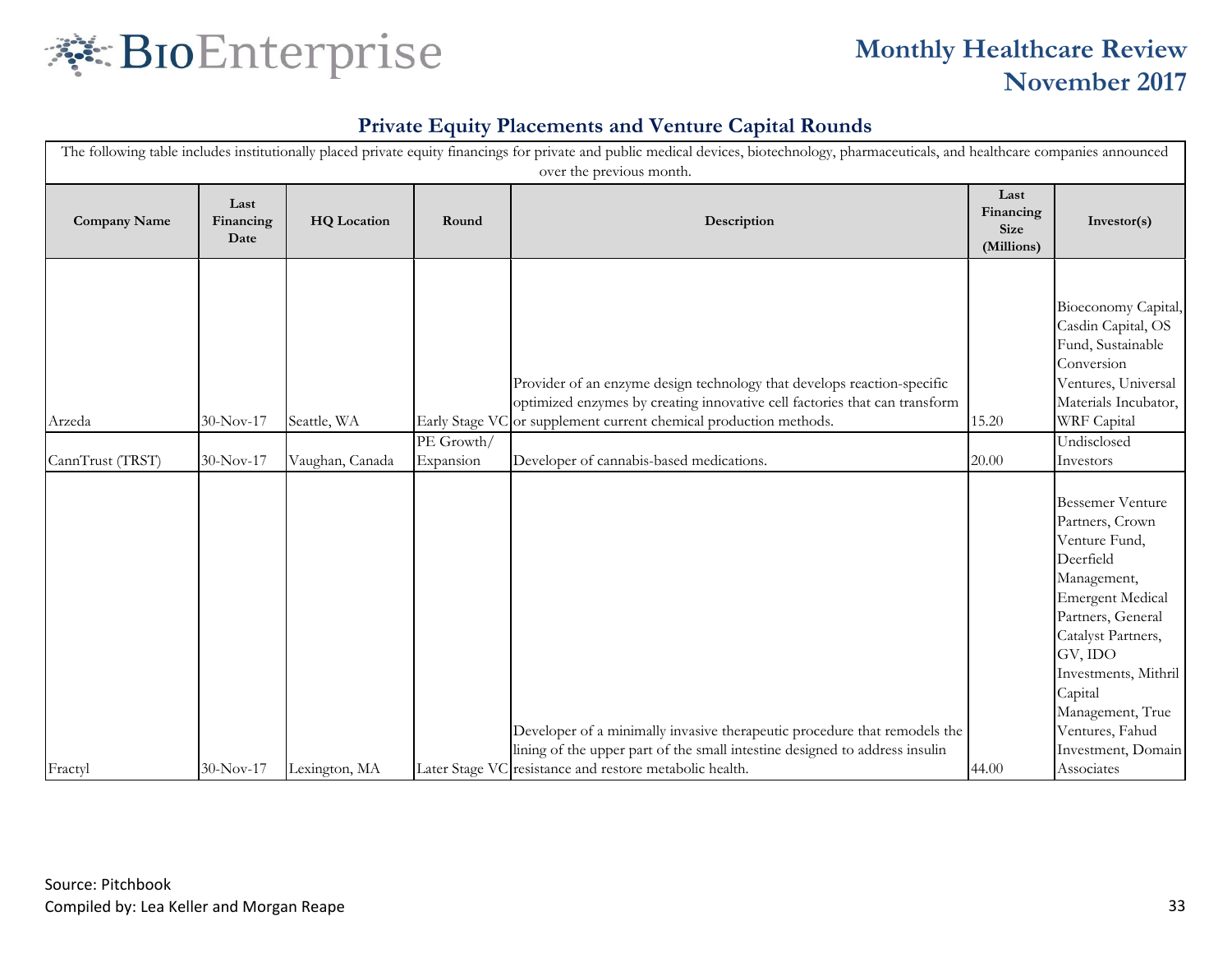

| The following table includes institutionally placed private equity financings for private and public medical devices, biotechnology, pharmaceuticals, and healthcare companies announced<br>over the previous month. |                           |                    |       |                                                                                                                                                                                                                                                                                                                                                                    |                                                |                                                                                                             |  |
|----------------------------------------------------------------------------------------------------------------------------------------------------------------------------------------------------------------------|---------------------------|--------------------|-------|--------------------------------------------------------------------------------------------------------------------------------------------------------------------------------------------------------------------------------------------------------------------------------------------------------------------------------------------------------------------|------------------------------------------------|-------------------------------------------------------------------------------------------------------------|--|
| <b>Company Name</b>                                                                                                                                                                                                  | Last<br>Financing<br>Date | <b>HQ</b> Location | Round | Description                                                                                                                                                                                                                                                                                                                                                        | Last<br>Financing<br><b>Size</b><br>(Millions) | Investor(s)                                                                                                 |  |
| HeartFlow                                                                                                                                                                                                            | 30-Nov-17                 | Redwood City, CA   |       | Developer of personalized medical technologies that provide healthcare<br>professionals actionable knowledge about individual patients through non-<br>invasive imaging technology coupled with computational fluid dynamics<br>technology and big data software, providing them with treatments to treat<br>Later Stage VC patients with coronary artery disease. | 90.00                                          | Undisclosed<br>Investors                                                                                    |  |
| <b>ISeeYouCare</b>                                                                                                                                                                                                   | 30-Nov-17                 | Evansville, IN     | Angel | Provider of a patient-centric healthcare platform intended to manage,<br>monitor, and digitize health records and make them accessible from<br>multiple devices, anytime, anyplace.                                                                                                                                                                                | 2.52                                           | Undisclosed<br>Investors                                                                                    |  |
| Kiio                                                                                                                                                                                                                 | 30-Nov-17                 | Madison, WI        |       | Provider of a health engagement platform intended to automate the<br>process of screening, assessment, triage, and exercise for low back pain,<br>Early Stage VC total joint replacement, and rehabilitation.                                                                                                                                                      | 0.30                                           | Undisclosed<br>Investors                                                                                    |  |
| Living Matrix                                                                                                                                                                                                        | 30-Nov-17                 | VA                 | Angel | Developer of a cloud-based platform for patient information designed to<br>streamline and automate the paper intake process.                                                                                                                                                                                                                                       | 4.42                                           | Undisclosed<br>Investors                                                                                    |  |
| Novonate                                                                                                                                                                                                             | $30-Nov-17$               | Palo Alto, CA      |       | Developer of a medical device intended to protect and stabilize umbilical<br>Early Stage VC catheters in the neonatal intensive care unit.                                                                                                                                                                                                                         | 0.62                                           | California Institute<br>for Quantitative<br>Biosciences,<br>Undisclosed<br>Investors                        |  |
| <b>ResTORbio</b>                                                                                                                                                                                                     | $30-Nov-17$               | Boston, MA         |       | Developer of medicines created to treat aging-related diseases and<br>Early Stage VC conditions caused by immunosenescence.                                                                                                                                                                                                                                        | 40.00                                          | Fidelity<br>Management &<br>Research, Nest.Bio<br>Ventures, OrbiMed,<br>Quan Funds, Rock<br>Springs Capital |  |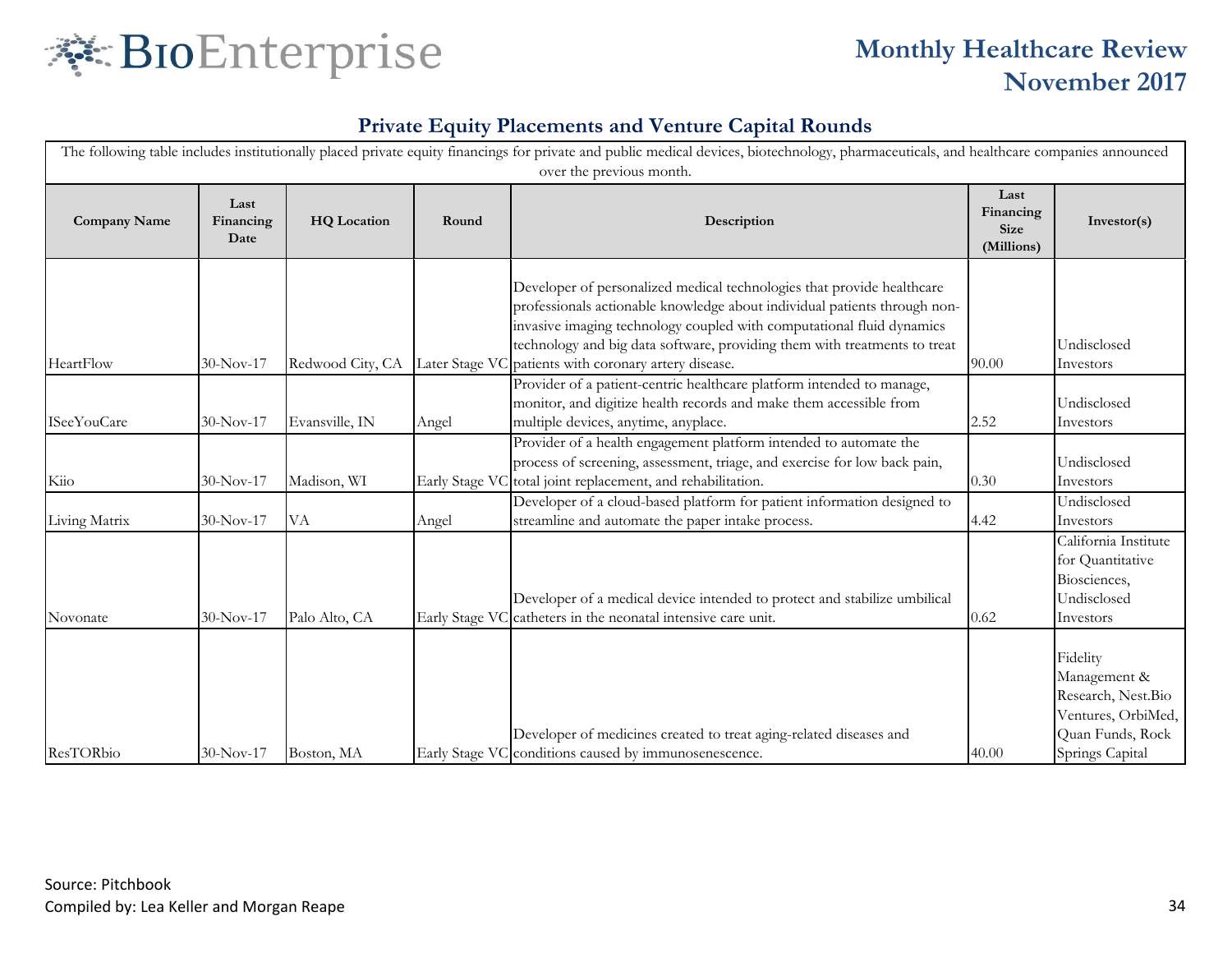

| The following table includes institutionally placed private equity financings for private and public medical devices, biotechnology, pharmaceuticals, and healthcare companies announced<br>over the previous month. |                           |                    |       |                                                                                                                                           |                                                |                                                                                                                                                                                                                                      |  |  |
|----------------------------------------------------------------------------------------------------------------------------------------------------------------------------------------------------------------------|---------------------------|--------------------|-------|-------------------------------------------------------------------------------------------------------------------------------------------|------------------------------------------------|--------------------------------------------------------------------------------------------------------------------------------------------------------------------------------------------------------------------------------------|--|--|
| <b>Company Name</b>                                                                                                                                                                                                  | Last<br>Financing<br>Date | <b>HQ</b> Location | Round | Description                                                                                                                               | Last<br>Financing<br><b>Size</b><br>(Millions) | Investor(s)                                                                                                                                                                                                                          |  |  |
| Semma Therapeutics                                                                                                                                                                                                   | 30-Nov-17                 | Cambridge, MA      |       | Developer of transformative therapies designed to eliminate the use of<br>Early Stage VC insulin injections for Type-1 diabetes patients. | 114.00                                         | 6 Dimensions<br>Capital, ARCH<br>Venture Partners,<br>Cowen Group,<br>Eight Roads<br>Ventures, F-Prime<br>Capital Partners,<br>Medtronic, MPM<br>Capital, Novartis,<br>ORI Capital,<br>Sinopharm Capital,<br>T1D Fund, Wu<br>Capital |  |  |
|                                                                                                                                                                                                                      |                           |                    |       |                                                                                                                                           |                                                |                                                                                                                                                                                                                                      |  |  |
|                                                                                                                                                                                                                      |                           | London, United     |       | Developer of anti-cancer therapeutic products, drugs, treatments, and                                                                     |                                                | Undisclosed                                                                                                                                                                                                                          |  |  |
| ValiRx (VAL)                                                                                                                                                                                                         | $30-Nov-17$               | Kingdom            | PIPE  | chemotherapies.                                                                                                                           | 3.57                                           | Investors                                                                                                                                                                                                                            |  |  |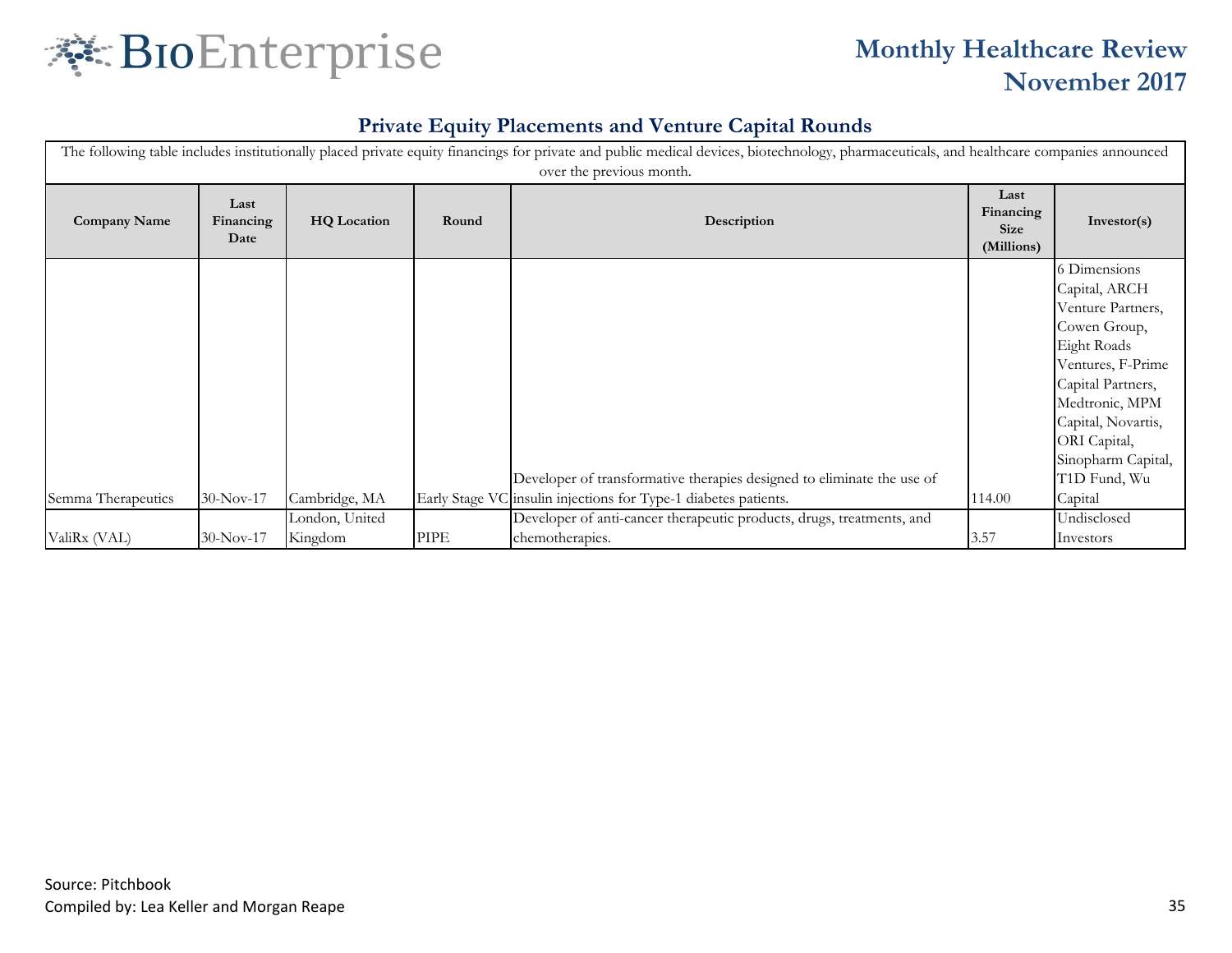

|                                                |                                           |                                |            | The following table includes mergers and acquisitions for private and public medical devices, biotechnology, pharmaceuticals, and healthcare companies announced over the previous<br>month.                                                                                                            |                                 |
|------------------------------------------------|-------------------------------------------|--------------------------------|------------|---------------------------------------------------------------------------------------------------------------------------------------------------------------------------------------------------------------------------------------------------------------------------------------------------------|---------------------------------|
| Acquirer                                       | Target                                    | <b>HQ</b> Location             | Date       | Description                                                                                                                                                                                                                                                                                             | Transaction<br>Value (Millions) |
| Angle Technology<br>Group (Andrew<br>Newland)  | Axela                                     | Toronto, Canada                | $1-Nov-17$ | Provider of a portfolio of next generation, commercial stage, multiplex tools that<br>provide enhanced analysis of proteins, DNA, and RNA that are specifically<br>targeted at biomarker testing and infectious disease research and designed to<br>facilitate the transition to personalized medicine. | 4.82                            |
| Almac Group (Stephen<br>Barr)                  | Bioclin Laboratories Athlone, Ireland     |                                | $1-Nov-17$ | Operator of a research laboratory providing diagnosis, treatment, analysis, and<br>study of microbiology and pharmacokinetics.                                                                                                                                                                          | Undisclosed                     |
| Ethismos Research<br>(Anthony McKinney)        | Euthymics<br>Bioscience                   | Cambridge, MA                  | $1-Nov-17$ | Developer of treatments for central nervous system disorders.                                                                                                                                                                                                                                           | Undisclosed                     |
| Capio CFR (Thomas<br>Kiær)                     | MR Scanner Aarhus Aarhus, Denmark         |                                | $1-Nov-17$ | Provider of quality and efficient image diagnostic treatments.                                                                                                                                                                                                                                          | Undisclosed                     |
| Körber (Henriette<br>Viebig)                   | Systec & Services                         | Karlsruhe, Germany 1-Nov-17    |            | Provider of consultancy and project management services in the pharmaceutical<br>and biotechnology industries.                                                                                                                                                                                          | Undisclosed                     |
| Lee's Pharmaceutical<br>Holdings (Benjamin Li) | Windtree<br>Therapeutics<br>(WINT)        | Warrington, PA                 | $1-Nov-17$ | Provider of biotechnological services offering a portfolio of products focused on<br>improving the management of respiratory distress syndrome in premature infants<br>with the goal of developing a pipeline of KL4 surfactant product candidates to<br>address a variety of respiratory diseases.     | 10.00                           |
| PMC Group (US) (Raj<br>Chakrabarti)            | Yegna Manojavam<br>Drugs and<br>Chemicals | Choutuppal, India              | $1-Nov-17$ | Manufacturer of pharmaceuticals and intermediate chemicals.                                                                                                                                                                                                                                             | Undisclosed                     |
| <b>VAMED</b> (Ernst<br>Wastler)                | Cleanpart<br>Healthcare                   | Duisburg, Germany 2-Nov-17     |            | Provider of medical device decontamination services.                                                                                                                                                                                                                                                    | Undisclosed                     |
| Clinigen Group (Shaun<br>Chilton)              | Ouantum<br>Pharmaceutical                 | Burnopfield, United<br>Kingdom | $2-Nov-17$ | Developer, manufacturer, and supplier of pharmaceuticals to the retail pharmacy,<br>pharmaceutical wholesaler, and hospital markets.                                                                                                                                                                    | 198.54                          |
| Melinta Therapeutics<br>(Paul Estrem)          | Cempra<br>Pharmaceuticals                 | Chapel Hill, NC                | $3-Nov-17$ | Developer of clinical-stage pharmaceutical products focused on medicines for<br>curing bacterial infections.                                                                                                                                                                                            | Undisclosed                     |
|                                                | Melinta<br>Therapeutics<br>(MLNT)         | New Haven, CT                  | $3-Nov-17$ | Developer of novel small-molecule antibiotics focused on the treatment of<br>resistant infections, acute bacterial skin infections, methicillin-resistant staph<br>infections, and gonorrhea.                                                                                                           | Undisclosed                     |
| Innovest Global                                | Sanavida                                  |                                | 6-Nov-17   | Developer of a telehealth platform designed to provide round-the-clock access to<br>physicians and pediatricians.                                                                                                                                                                                       | Undisclosed                     |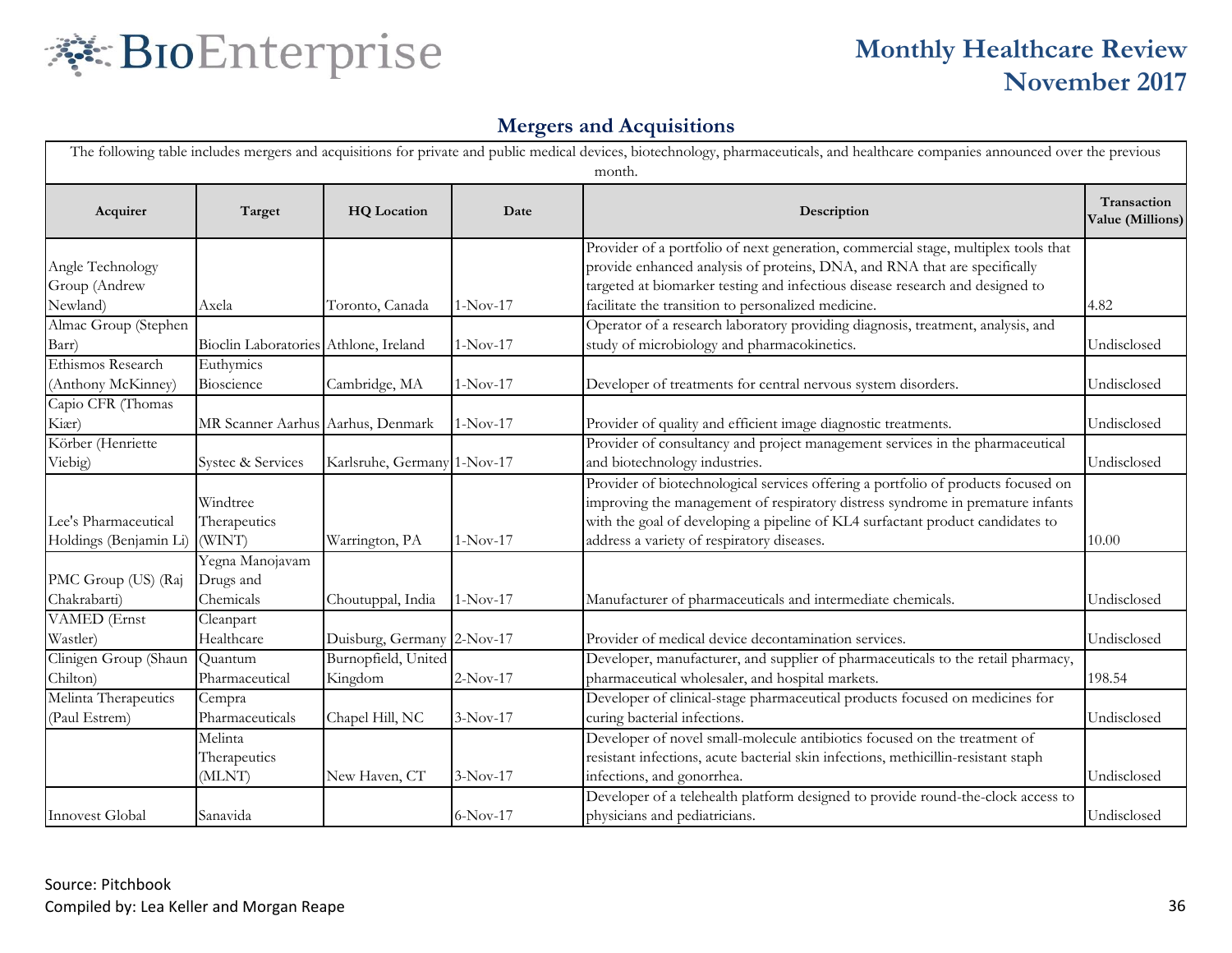

| The following table includes mergers and acquisitions for private and public medical devices, biotechnology, pharmaceuticals, and healthcare companies announced over the previous<br>month. |                                                               |                            |             |                                                                                                                                                                                                      |                                 |  |  |
|----------------------------------------------------------------------------------------------------------------------------------------------------------------------------------------------|---------------------------------------------------------------|----------------------------|-------------|------------------------------------------------------------------------------------------------------------------------------------------------------------------------------------------------------|---------------------------------|--|--|
| Acquirer                                                                                                                                                                                     | Target                                                        | <b>HQ</b> Location         | Date        | Description                                                                                                                                                                                          | Transaction<br>Value (Millions) |  |  |
| Ultragenyx<br>Pharmaceutical (Emil<br>Kakkis)                                                                                                                                                | Dimension<br>Therapeutics                                     | Cambridge, MA              | $7-Nov-17$  | Developer of gene therapies for rare diseases starting with lead programs in<br>hemophilia and building out a world-class product engine for adeno-associated<br>virus therapeutics.                 | 152.30                          |  |  |
| OncoResponse<br>(Clifford Stocks)                                                                                                                                                            | Paganini Biopharma Encino, CA                                 |                            | 7-Nov-17    | Provider of therapeutics for cancer treatment.                                                                                                                                                       | Undisclosed                     |  |  |
| Corix Bioscience<br>(Michael Ogburn)                                                                                                                                                         | Pharmaceutical<br>Development<br>Company                      | Lesotho                    | 7-Nov-17    | Provider of research and development services based on cannabis plant, cannabis<br>resin, and cannabinoid seeds.                                                                                     | 3.13                            |  |  |
| Mesa Labs (Gary<br>Owens)                                                                                                                                                                    | <b>BAG</b> Health Care<br>(Hygiene<br>Monitoring<br>business) | Lich, Germany              | 8-Nov-17    | Developer of biological, cleaning, and chemical indicators, as well as a range of<br>infection prevention products, used to assess the effectiveness of sterilization and<br>disinfection processes. | Undisclosed                     |  |  |
| Cerenis Therapeutics                                                                                                                                                                         | Lypro BioSciences                                             | Berkeley, CA               | 8-Nov-17    | Developer of a nano-based drug technology designed to increase the solubility and<br>bio-availability of hydrophobic drugs and facilitate drug targeting to specific<br>receptors.                   | Undisclosed                     |  |  |
| Haitong International<br>Securities                                                                                                                                                          | Obagi Medical<br>Products                                     | Irvine, CA                 | $10-Nov-17$ | Manufacturer and developer of skincare products to treat skin conditions such as<br>premature skin aging, skin damage, hyper-pigmentation, acne, and sun damage.                                     | 190.00                          |  |  |
| MYnd Analytics<br>(George Carpenter)                                                                                                                                                         | Arcadian<br>TelePsychiatry                                    | Philadelphia, PA           | $13-Nov-17$ | Operator of an online healthcare platform that uses machine learning, data<br>analytics, and artificial intelligence to provide mental health services.                                              | Undisclosed                     |  |  |
| Grupo Biotoscana<br>(Mariano García-<br>Valiño)                                                                                                                                              | Laboratorio Dosa                                              | Buenos Aires,<br>Argentina | 13-Nov-17   | Manufacturer and seller of specialty pharmaceuticals.                                                                                                                                                | 29.90                           |  |  |
| Innovativ Media Group Local Cannabis<br>(Thomas Coleman)                                                                                                                                     | Dispensary                                                    | CA                         | $13-Nov-17$ | Operator of an online cannabis dispensary store.                                                                                                                                                     | Undisclosed                     |  |  |
| Absorption Systems<br>(Patrick Dentinger)                                                                                                                                                    | <b>TGA</b> Sciences                                           | Medford, MA                | $13-Nov-17$ | Provider of biological research and development services.                                                                                                                                            | Undisclosed                     |  |  |
| FujiFilm                                                                                                                                                                                     | Tokiwa-Bio                                                    | Tsukuba, Japan             | 13-Nov-17   | Developer of a transgenic technology designed to develop gene therapy drugs for<br>rare diseases.                                                                                                    | 1.51                            |  |  |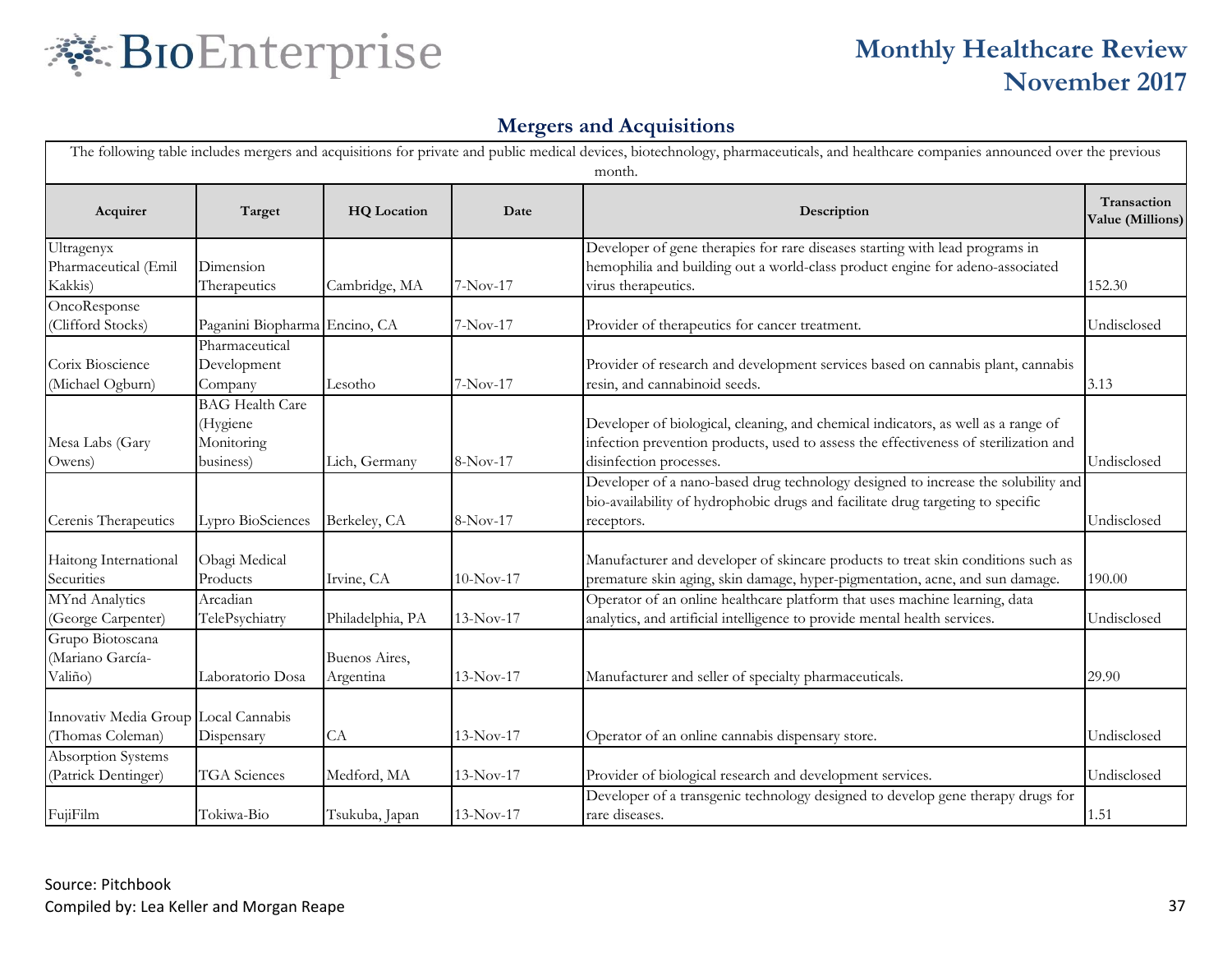

| The following table includes mergers and acquisitions for private and public medical devices, biotechnology, pharmaceuticals, and healthcare companies announced over the previous<br>month. |                                                          |                                |             |                                                                                                                                                                                                                      |                                 |  |  |
|----------------------------------------------------------------------------------------------------------------------------------------------------------------------------------------------|----------------------------------------------------------|--------------------------------|-------------|----------------------------------------------------------------------------------------------------------------------------------------------------------------------------------------------------------------------|---------------------------------|--|--|
| Acquirer                                                                                                                                                                                     | Target                                                   | <b>HQ</b> Location             | Date        | Description                                                                                                                                                                                                          | Transaction<br>Value (Millions) |  |  |
| Invitae (Sean George)                                                                                                                                                                        | CombiMatrix                                              | Irvine, CA                     | $14-Nov-17$ | Provider of pre-implantation genetic diagnostics and screening, prenatal diagnosis,<br>miscarriage analysis ,and pediatric developmental disorders screening through<br>DNA-based testing.                           | 34.90                           |  |  |
| Monopar Therapeutics<br>(Chandler Robinson)                                                                                                                                                  | Gem<br>Pharmaceuticals                                   | Birmingham, AL                 | 14-Nov-17   | Developer of anthracycline derivatives designed to eliminate the critical<br>cardiotoxicity side effect of this powerful class of chemotherapeutics while<br>maintaining their well-documented anti-cancer efficacy. | Undisclosed                     |  |  |
| Imagia (Frédéric<br>Francis)                                                                                                                                                                 | Cadens Imaging                                           | Montreal, Canada               | 15-Nov-17   | Developer of a medical imaging technology that combines 2D and 3D imaging,<br>while keeping ergonomics simple, enabling doctors to capture improved<br>diagnostic images.                                            | Undisclosed                     |  |  |
| Banyan Software<br>(David Berkal)                                                                                                                                                            | Medicat                                                  | Sandy Springs, GA              | 15-Nov-17   | Developer of an on-premise patient health management platform designed to<br>provide student healthcare services.                                                                                                    | Undisclosed                     |  |  |
| <b>CK Life Sciences</b><br>International                                                                                                                                                     | Polynoma                                                 | San Diego, CA                  | $16-Nov-17$ | Developer of an oncology-focused biotechnology vaccine for the treatment of<br>melanoma.                                                                                                                             | Undisclosed                     |  |  |
| ILÚM Health Solutions<br>(Paul Edwards)                                                                                                                                                      | Teqqa                                                    | Jackson, WY                    | 16-Nov-17   | Developer of mobile analytics software designed for infectious disease<br>management.                                                                                                                                | Undisclosed                     |  |  |
| <b>Standard Graphite</b><br>(Chris Bogart)                                                                                                                                                   | Choom Holdings                                           | Vernon, Canada                 | $17-Nov-17$ | Manufacturer of cannabis-based medicine.                                                                                                                                                                             | Undisclosed                     |  |  |
| Wize Pharma                                                                                                                                                                                  | Ophthalix                                                | Petach Tikva, Israel 17-Nov-17 |             | Provider of biopharmaceutical research services focused on building a pipeline of<br>small-molecule drugs for the treatment of both niche and prevalent indications of<br>cardiovascular and metabolic diseases.     | Undisclosed                     |  |  |
| Optum                                                                                                                                                                                        | The Advisory Board<br>Company                            | Washington, DC                 | $17-Nov-17$ | Provider of technology and consulting services to healthcare organizations.                                                                                                                                          | 1300.00                         |  |  |
| Eris Lifesciences (Amit<br>Bakshi)                                                                                                                                                           | Strides Shasun<br>(domestic<br>formulations<br>business) | Bangalore, India               | 18-Nov-17   | Provider of pharmaceutical formulation services.                                                                                                                                                                     | 77.02                           |  |  |
| Flexicare (Ghassem<br>Poormand)                                                                                                                                                              | Medisize                                                 | Hillegom,<br>Netherlands       | $20-Nov-17$ | Manufacturer of respiratory and anaesthesia products.                                                                                                                                                                | Undisclosed                     |  |  |
| Chengdu Kanghong<br>Pharmaceutical                                                                                                                                                           | Ioptima                                                  | Tel Aviv, Israel               | $21-Nov-17$ | Manufacturer of minimally-invasive surgical ophthalmic devices created to offer<br>laser technology for the treatment of glaucoma.                                                                                   | 56.00                           |  |  |